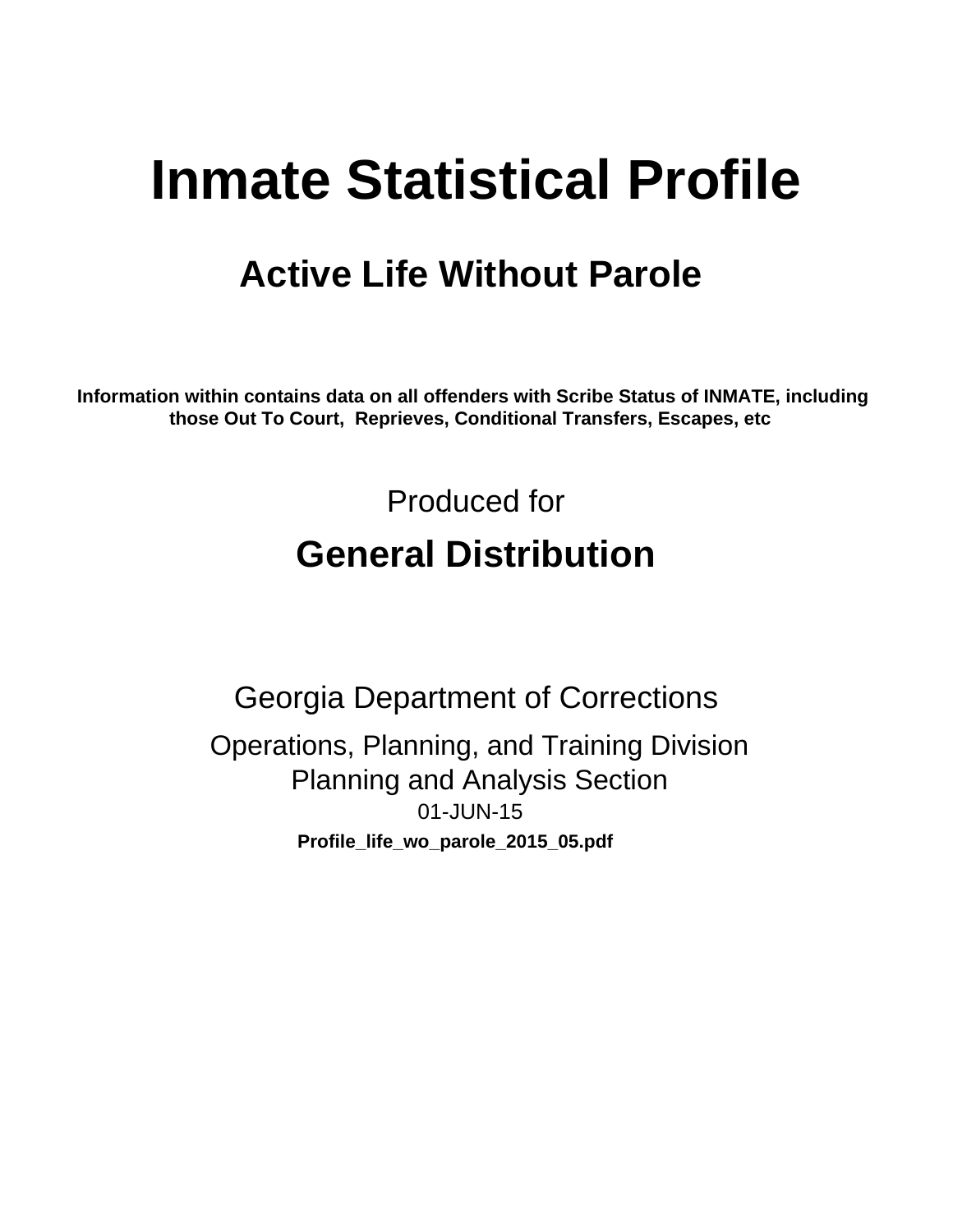## **Inmate Statistical Profile 01-JUN-15**

Contents

**Active Life Without Parole** 

Produced for General Distribution

## **Table of Contents**

|    | <b>Demographic information</b>                                       |
|----|----------------------------------------------------------------------|
|    | 4 Current age, broken out in ten year age groups                     |
|    | 5 Race group                                                         |
|    | 6 Marital status, self-reported at entry to prison                   |
|    | 7 Number of children, self-reported at entry to prison               |
|    | 8 Religious affiliation, self-reported at entry to prison            |
|    | 9 Home county - self-reported at entry to prison                     |
|    | 13 Employment status before prison, self-reported at entry to prison |
|    | 14 Age at admission                                                  |
|    | 16 Height, measured at entry to prison                               |
|    | 17 Weight, measured at entry to prison                               |
|    | 18 Military service                                                  |
|    | <b>Correctional information</b>                                      |
|    | 19 Type of admission to prison                                       |
|    | 20 Current / last institution type                                   |
|    | 21 Institution type - transitional centers                           |
|    | 22 Institution type - county prisons                                 |
|    | 23 Institution type - state prisons                                  |
|    | 24 Institution type - private prisons                                |
|    | 25 Institution type - inmate boot camp                               |
|    | 26 Number of disciplinary reports                                    |
|    | 27 Number of transfers                                               |
|    | 28 Number of escapes                                                 |
|    | 29 Time served in current (or last) institution                      |
|    | <b>Educational, psychological and physical information</b>           |
|    | 30 Highest grade level attained                                      |
| 31 | Culture fair IQ scores                                               |
|    | 32 Wide Range Achievement Test (WRAT) reading score                  |
|    | 33 Wide Range Achievement Test (WRAT) math score                     |
|    | 34 Wide Range Achievement Test (WRAT) spelling score                 |
|    | 35 Current / last mental health treatment level                      |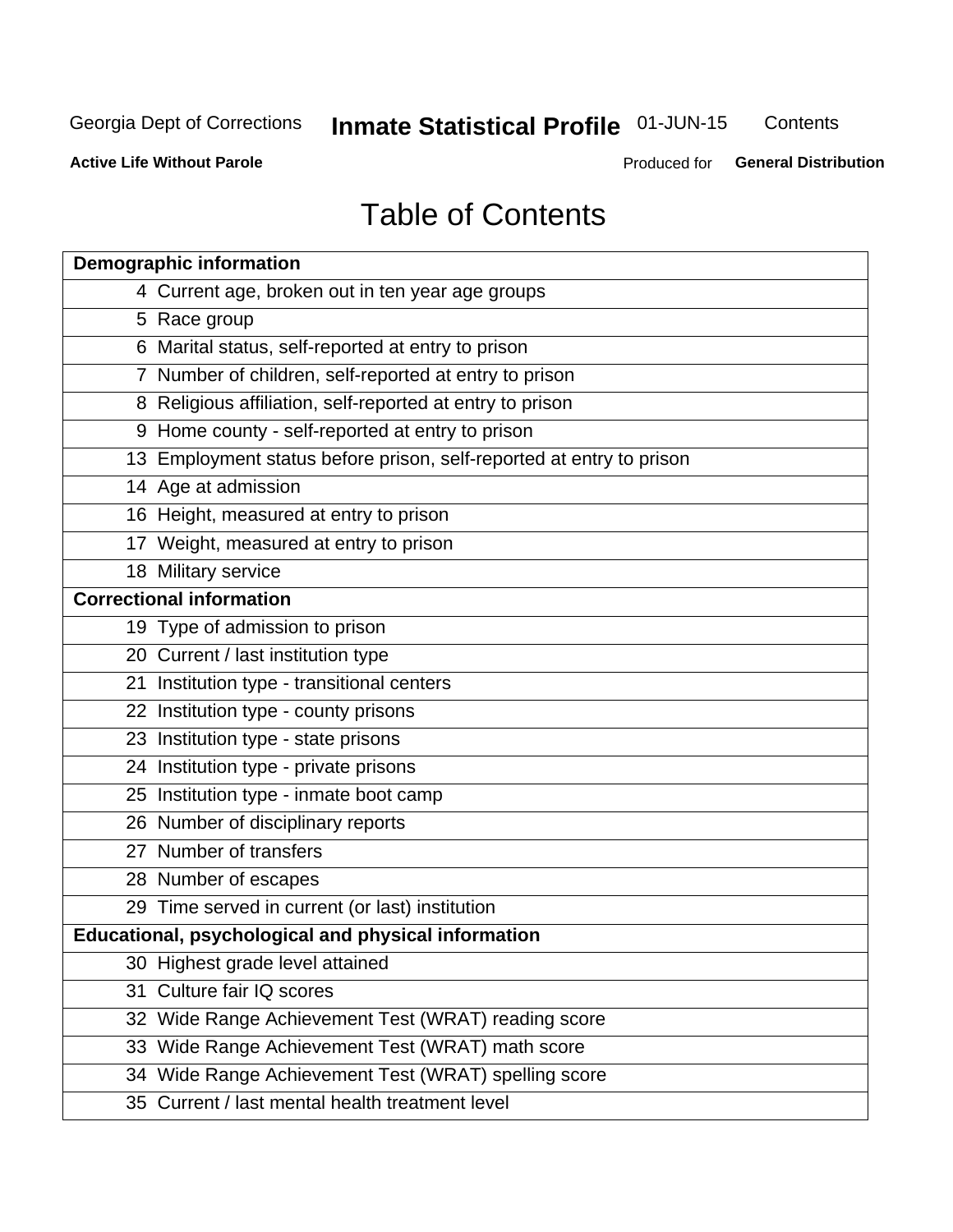## **Inmate Statistical Profile 01-JUN-15**

Contents

**Active Life Without Parole** 

Produced for General Distribution

## **Table of Contents**

| <b>Educational, psychological and physical information</b>       |
|------------------------------------------------------------------|
| 36 PULHESDWIT medical scale - 'P' overall condition ('P'hysical) |
| 37 PULHESDWIT medical scale - 'U' upper body                     |
| 38 PULHESDWIT medical scale - 'L' lower body                     |
| 39 PULHESDWIT medical scale - 'H' hearing                        |
| 40 PULHESDWIT medical scale - 'E' vision                         |
| 41 PULHESDWIT medical scale -'S' psychiatric                     |
| 42 PULHESDWIT medical scale - 'D' dental                         |
| 43 PULHESDWIT medical scale - 'W' work ability                   |
| 44 PULHESDWIT medical scale - 'I' impairment                     |
| 45 PULHESDWIT medical scale - 'T' transportability               |
| <b>Crimes and criminal history information</b>                   |
| 46 Number of prior Georgia incarcerations                        |
| 47 Prison sentence in years                                      |
| 48 Primary offense, broken out into felonies vs misdemeanors     |
| 49 Primary offense, broken out into six broad crime categories   |
| 50 Primary offense, detailed offense code                        |
| 52 County of conviction of primary offense                       |
| 56 Circuit of conviction of primary offense                      |
| 58 Years served (jail + prison) in this incarceration            |
| <b>Medical information</b>                                       |
| 59 Results of most recent HIV test                               |
| 60 Results of most recent tuberculosis test                      |
| 61 Results of most recent syphilis test                          |
| 62 Results of most recent Hepatitis-C test                       |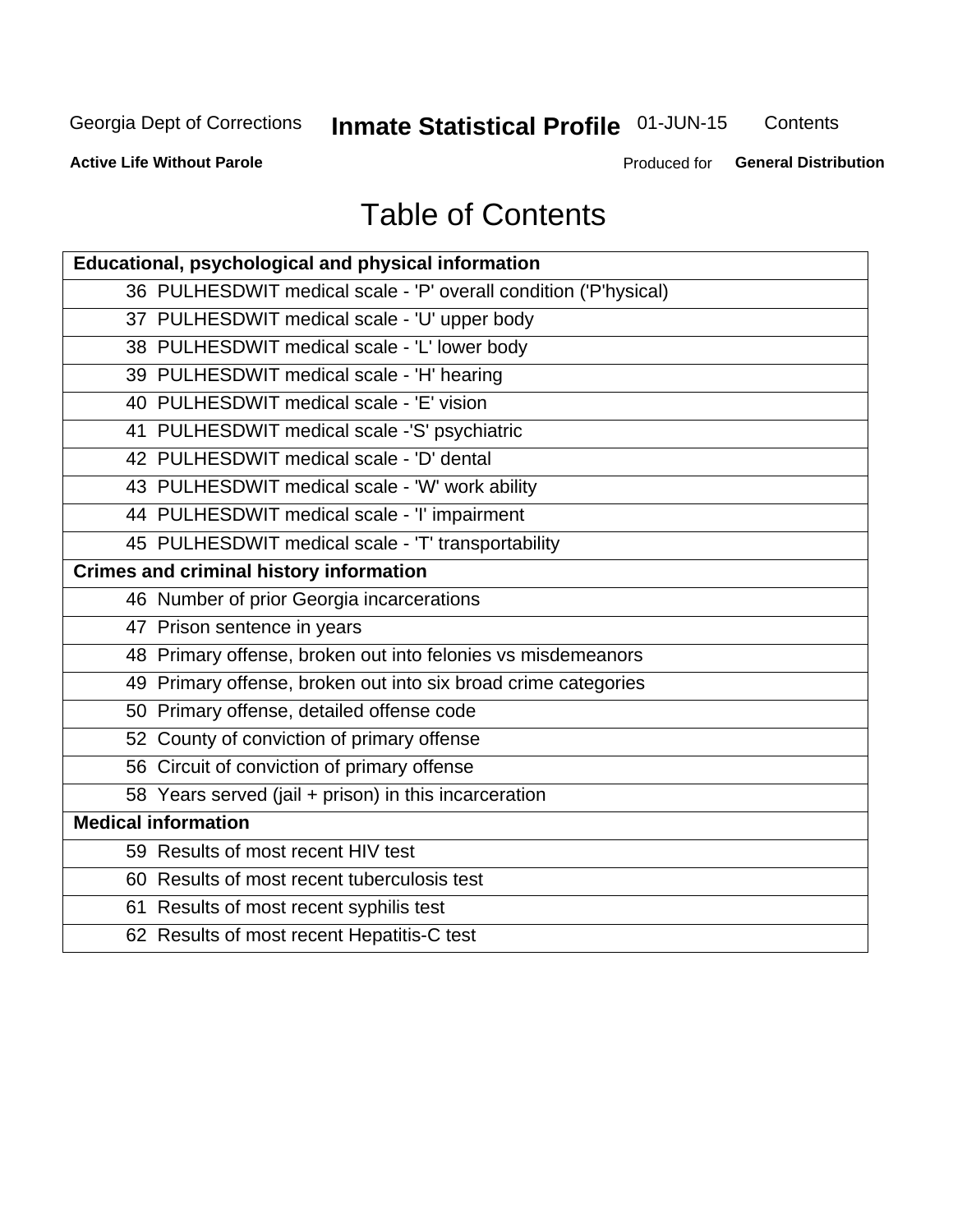### **Active Life Without Parole**

### Produced for General Distribution

## Current age, broken out in ten-year age groups

COL % - percent each COUNT is of its particular column

|                          | <b>Male</b>     |        |         |                 | <b>Female</b> |          |              | <b>Total</b> |
|--------------------------|-----------------|--------|---------|-----------------|---------------|----------|--------------|--------------|
| <b>Current Age</b>       | <b>Count</b>    | Col %  | Row %   | <b>Count</b>    | Col %         | Row %    | <b>Total</b> | Col %        |
| <b>Teens (1-19)</b>      | 5               | 0.47%  | 100.00% |                 |               |          | 5            | 0.46%        |
| <b>Twenties (20-29)</b>  | 166             | 15.56% | 97.65%  | 4               | 12.90%        | $2.35\%$ | 170          | 15.48%       |
| Thirties (30-39)         | 291             | 27.27% | 97.00%  | 9               | 29.03%        | 3.00%    | 300          | 27.32%       |
| <b>Forties (40-49)</b>   | 307             | 28.77% | 96.85%  | 10 <sup>1</sup> | 32.26%        | 3.15%    | 317          | 28.87%       |
| <b>Fifties (50-59)</b>   | 205             | 19.21% | 96.70%  |                 | 22.58%        | 3.30%    | 212          | 19.31%       |
| <b>Sixties (60-69)</b>   | 73              | 6.84%  | 98.65%  |                 | 3.23%         | 1.35%    | 74 l         | 6.74%        |
| Seventy + (70 and above) | 20 <sub>1</sub> | 1.87%  | 100.00% |                 |               |          | 20           | 1.82%        |
| <b>Total Reported</b>    | 1,067           | 100%   | 97.18%  | 31              | 100%          | 2.82%    | 1,098        | 100%         |

| <b><i>Continued in the Continued</i></b><br>тек |       |        |      |
|-------------------------------------------------|-------|--------|------|
| $f \circ f \circ f$                             | 1,067 | $\sim$ | ,098 |

| Mean<br>(average)      | 42.27 | 41.35 | 42.24 |
|------------------------|-------|-------|-------|
| <b>Median (middle)</b> |       |       |       |
| Mode (most frequent)   | 34    |       | 34    |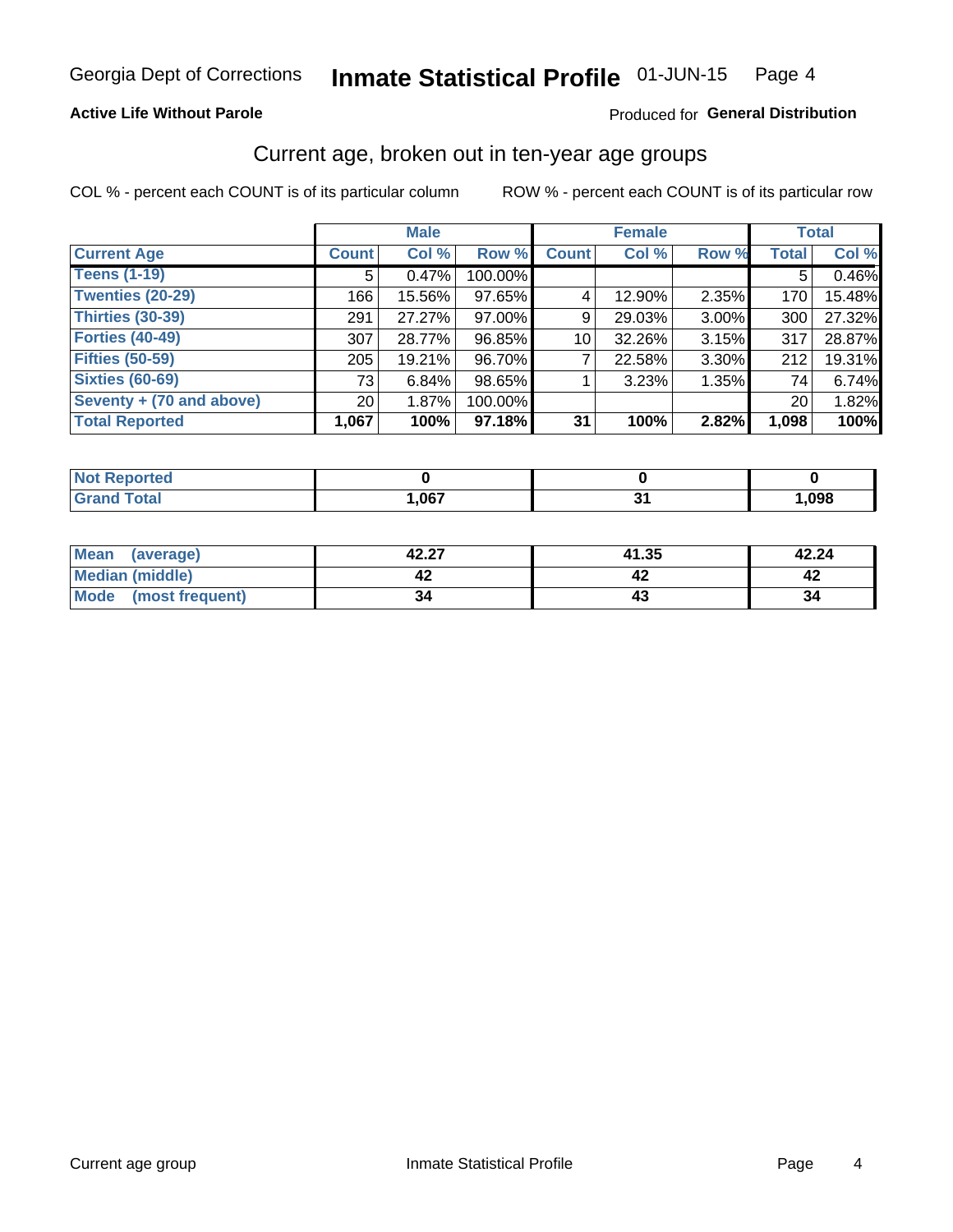#### Inmate Statistical Profile 01-JUN-15 Page 5

## **Active Life Without Parole**

**Produced for General Distribution** 

## Race group

COL % - percent each COUNT is of its particular column

|                              | <b>Male</b>  |         |                    | <b>Female</b> |        |       | <b>Total</b> |        |
|------------------------------|--------------|---------|--------------------|---------------|--------|-------|--------------|--------|
| <b>Race Group</b>            | <b>Count</b> | Col %   | <b>Row % Count</b> |               | Col %  | Row % | <b>Total</b> | Col %  |
| <b>White</b>                 | 238          | 22.31%  | 95.58%             | 11            | 35.48% | 4.42% | 249          | 22.68% |
| <b>Black</b><br>$\mathbf{2}$ | 801          | 75.07%  | 97.68%             | 19            | 61.29% | 2.32% | 820          | 74.68% |
| <b>Other</b><br>5.           |              | $.09\%$ | 100.00%            |               |        |       |              | .09%   |
| <b>Asian</b><br>6            | 4            | $.37\%$ | 100.00%            |               |        |       | 4            | .36%   |
| <b>Hispanic</b><br>10        | 23           | 2.16%   | 95.83%             |               | 3.23%  | 4.17% | 24           | 2.19%  |
| <b>Total Reported</b>        | 1,067        | 100%    | $97.18\%$          | 31            | 100%   | 2.82% | 1,098        | 100%   |

| Reported     |      |        |       |
|--------------|------|--------|-------|
| <b>Total</b> | ,067 | $\sim$ | 1,098 |

| M |  |  |
|---|--|--|
|   |  |  |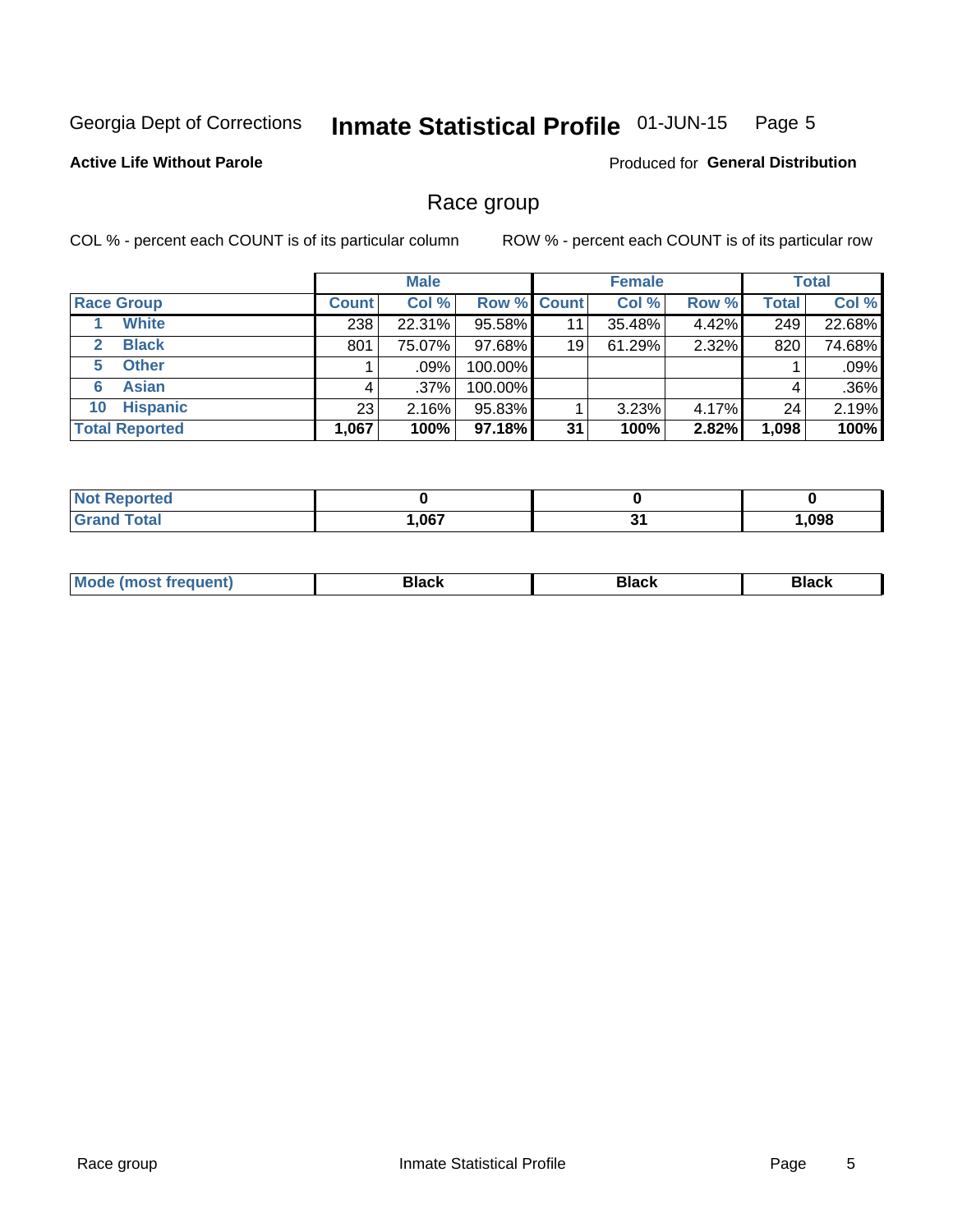#### Inmate Statistical Profile 01-JUN-15 Page 6

### **Active Life Without Parole**

### Produced for General Distribution

## Marital status, self-reported at entry to prison

COL % - percent each COUNT is of its particular column

|                            |                 | <b>Male</b> |         |              | <b>Female</b> |        |              | <b>Total</b> |
|----------------------------|-----------------|-------------|---------|--------------|---------------|--------|--------------|--------------|
| <b>Marital Status</b>      | <b>Count</b>    | Col %       | Row %   | <b>Count</b> | Col %         | Row %  | <b>Total</b> | Col %        |
| <b>Unknown</b><br>$\bf{0}$ | 9               | .84%        | 100.00% |              |               |        | 9            | .82%         |
| <b>Divorced</b><br>D       | 86              | $8.06\%$    | 97.73%  | 2            | 6.45%         | 2.27%  | 88           | 8.01%        |
| <b>Married</b><br>М        | 149             | 13.96%      | 96.13%  | 6            | 19.35%        | 3.87%  | 155          | 14.12%       |
| <b>Separated</b><br>S      | 27              | 2.53%       | 90.00%  | 3            | 9.68%         | 10.00% | 30           | 2.73%        |
| <b>Unmarried</b><br>U      | 773             | 72.45%      | 98.10%  | 15           | 48.39%        | 1.90%  | 788          | 71.77%       |
| <b>Widow</b><br>W          | 23 <sub>1</sub> | 2.16%       | 82.14%  | 5            | 16.13%        | 17.86% | 28           | 2.55%        |
| <b>Total Reported</b>      | 1,067           | 100%        | 97.18%  | 31           | 100%          | 2.82%  | 1,098        | 100%         |

| rtea<br>NO |      |      |
|------------|------|------|
|            | ,067 | .098 |

|  | M | . | Unmarried | າmarried<br>_____ |
|--|---|---|-----------|-------------------|
|--|---|---|-----------|-------------------|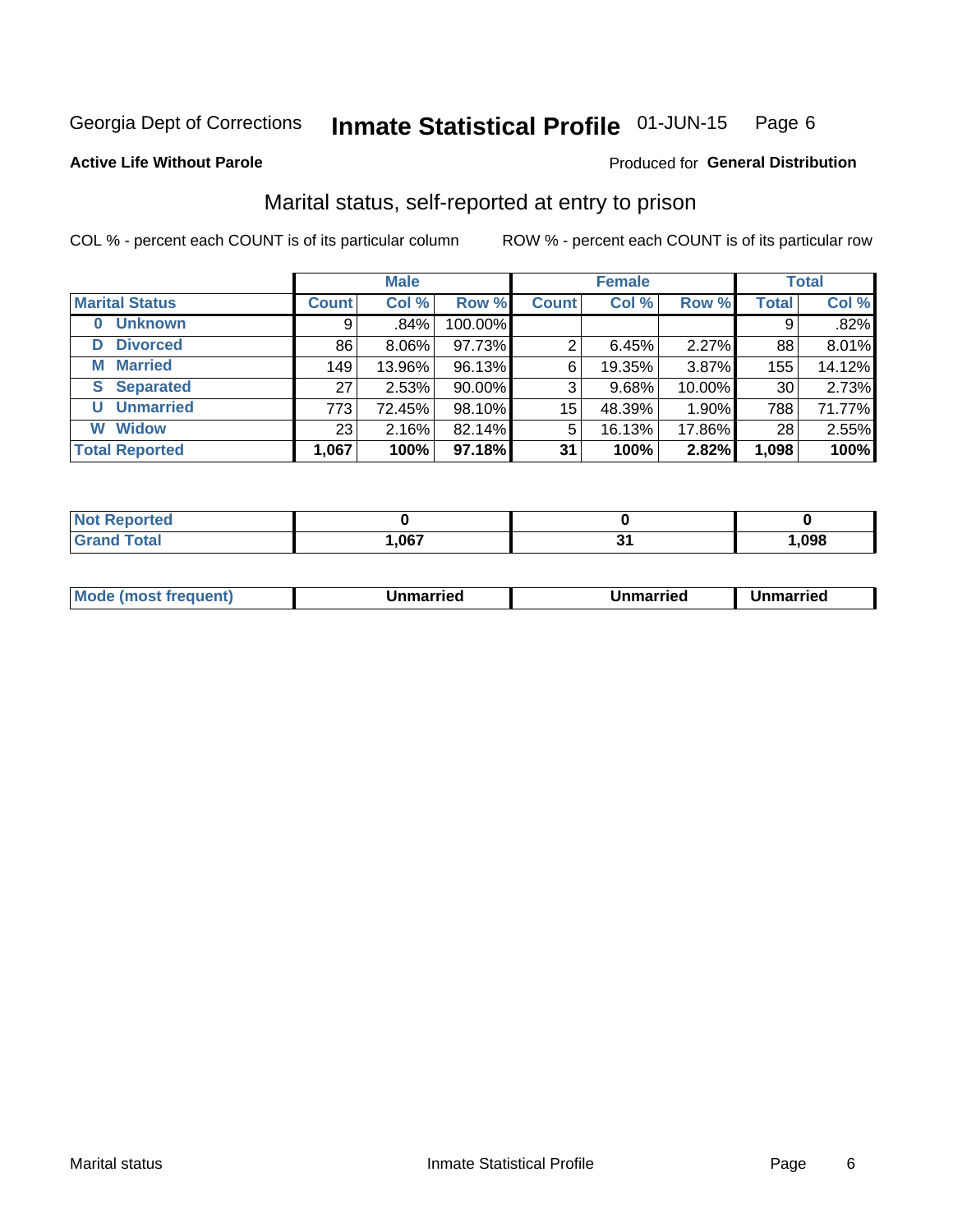#### Inmate Statistical Profile 01-JUN-15 Page 7

#### **Active Life Without Parole**

## **Produced for General Distribution**

## Number of children, self reported at entry to prison

COL % - percent each COUNT is of its particular column

|                           |                | <b>Male</b> |         |              | <b>Female</b> |       |                | <b>Total</b> |
|---------------------------|----------------|-------------|---------|--------------|---------------|-------|----------------|--------------|
| <b>Number of Children</b> | <b>Count</b>   | Col %       | Row %   | <b>Count</b> | Col %         | Row % | <b>Total</b>   | Col %        |
| $\bf{0}$                  | 396            | 37.43%      | 97.06%  | 12           | 38.71%        | 2.94% | 408            | 37.47%       |
|                           | 248            | 23.44%      | 97.64%  | 6            | 19.35%        | 2.36% | 254            | 23.32%       |
| $\overline{2}$            | 176            | 16.64%      | 98.32%  | 3            | 9.68%         | 1.68% | 179            | 16.44%       |
| 3                         | 104            | 9.83%       | 94.55%  | 6            | 19.35%        | 5.45% | 110            | 10.10%       |
| 4                         | 69             | 6.52%       | 98.57%  |              | 3.23%         | 1.43% | 70             | 6.43%        |
| 5                         | 33             | 3.12%       | 91.67%  | 3            | 9.68%         | 8.33% | 36             | 3.31%        |
| $6\phantom{1}6$           | 14             | 1.32%       | 100.00% |              |               |       | 14             | 1.29%        |
| 7                         | 8              | 0.76%       | 100.00% |              |               |       | 8              | 0.73%        |
| $\overline{\mathbf{8}}$   | 2              | 0.19%       | 100.00% |              |               |       | 2              | 0.18%        |
| $\boldsymbol{9}$          | 2              | 0.19%       | 100.00% |              |               |       | 2              | 0.18%        |
| 10                        | $\overline{2}$ | 0.19%       | 100.00% |              |               |       | $\overline{2}$ | 0.18%        |
| Over 10                   | 4              | 0.38%       | 100.00% |              |               |       | 4              | 0.37%        |
| <b>Total Reported</b>     | 1,058          | 100%        | 97.15%  | 31           | 100%          | 2.85% | 1,089          | 100%         |

| теа               |      |                              |      |
|-------------------|------|------------------------------|------|
| $F \sim 4 \sim 7$ | ,067 | $\sim$ .<br>. .<br>$\cdot$ . | ,098 |

| Mean (average)         | -51<br>ا ب. | 1.58 | -51<br>J |
|------------------------|-------------|------|----------|
| <b>Median (middle)</b> |             |      |          |
| Mode (most frequent)   |             |      |          |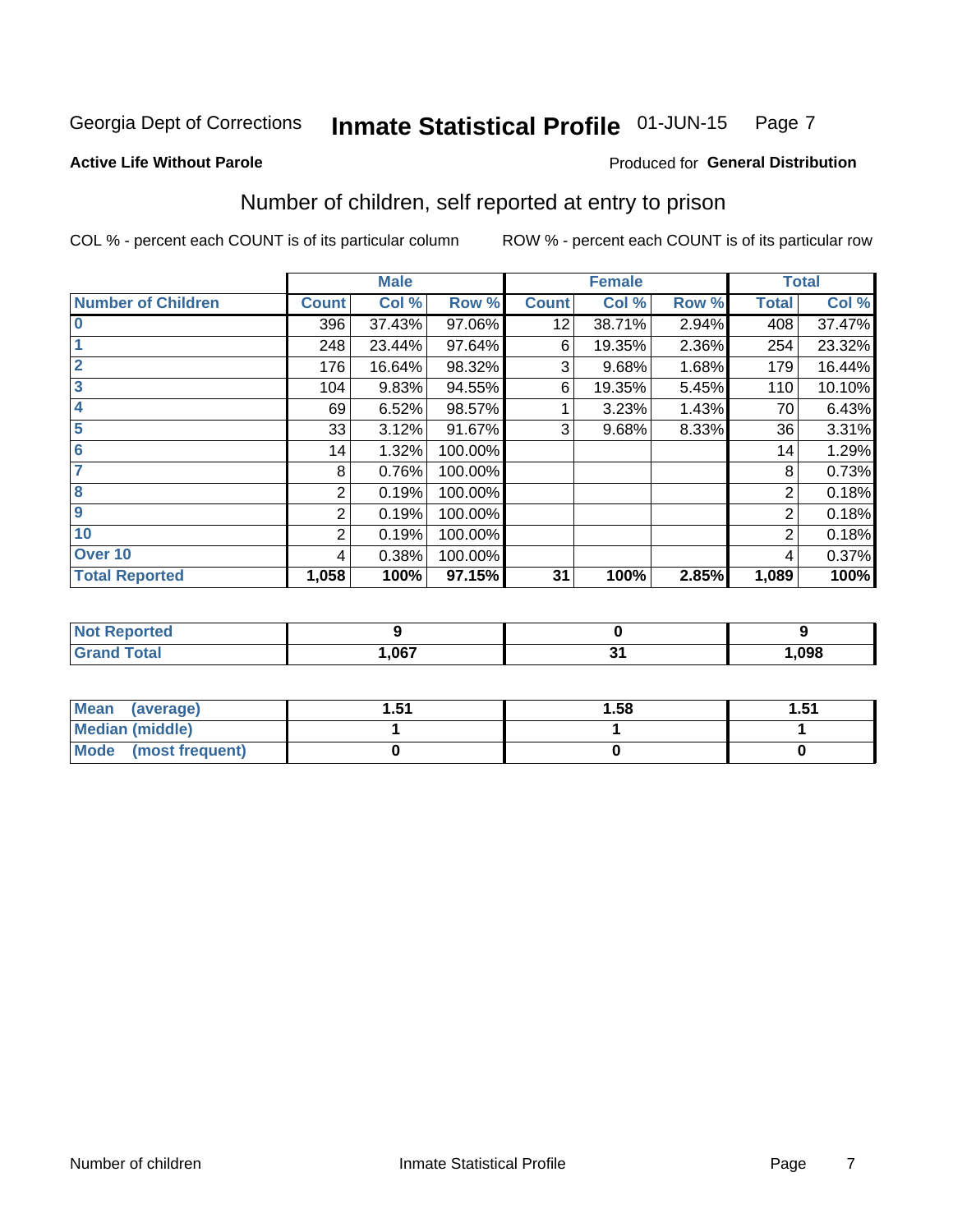#### Inmate Statistical Profile 01-JUN-15 Page 8

#### **Active Life Without Parole**

### Produced for General Distribution

## Religious affiliation, self-reported at entry to prison

COL % - percent each COUNT is of its particular column

|              |                              | <b>Male</b>  |        |         | <b>Female</b> |        |       | <b>Total</b>   |        |
|--------------|------------------------------|--------------|--------|---------|---------------|--------|-------|----------------|--------|
|              | <b>Religious Affiliation</b> | <b>Count</b> | Col %  | Row %   | <b>Count</b>  | Col %  | Row % | <b>Total</b>   | Col %  |
|              | <b>Islam</b>                 | 47           | 7.98%  | 94.00%  | 3             | 13.64% | 6.00% | 50             | 8.18%  |
| $\mathbf{2}$ | <b>Catholic</b>              | 22           | 3.74%  | 95.65%  |               | 4.55%  | 4.35% | 23             | 3.76%  |
| 3            | <b>Baptist</b>               | 275          | 46.69% | 95.16%  | 14            | 63.64% | 4.84% | 289            | 47.30% |
| 4            | <b>Methodist</b>             | 11           | 1.87%  | 91.67%  |               | 4.55%  | 8.33% | 12             | 1.96%  |
| 7            | <b>Chc Of God</b>            | 2            | .34%   | 100.00% |               |        |       | 2              | .33%   |
| 8            | <b>Holiness</b>              | 22           | 3.74%  | 95.65%  |               | 4.55%  | 4.35% | 23             | 3.76%  |
| 9            | <b>Jewish</b>                | 2            | .34%   | 100.00% |               |        |       | $\overline{2}$ | .33%   |
| 10           | <b>Anglican</b>              |              | .17%   | 100.00% |               |        |       |                | .16%   |
| 12           | <b>Hindu</b>                 | 2            | .34%   | 100.00% |               |        |       | $\overline{2}$ | .33%   |
| 16           | <b>Seven D Ad</b>            | 4            | .68%   | 100.00% |               |        |       | 4              | .65%   |
| 17           | <b>Jehovah Wt</b>            | 8            | 1.36%  | 100.00% |               |        |       | 8              | 1.31%  |
| 18           | <b>Latr Day S</b>            |              | .17%   | 100.00% |               |        |       |                | .16%   |
| 20           | <b>Other Prot</b>            | 80           | 13.58% | 97.56%  | 2             | 9.09%  | 2.44% | 82             | 13.42% |
| 96           | <b>None</b>                  | 112          | 19.02% | 100.00% |               |        |       | 112            | 18.33% |
|              | <b>Total Reported</b>        | 589          | 100%   | 96.4%   | 22            | 100%   | 3.6%  | 611            | 100%   |

| <b>NOT Reported</b> | 170  |          | 487  |
|---------------------|------|----------|------|
| <b>Total</b>        | ,067 | ີ<br>- - | .098 |

| <b>Mode (most frequent)</b> | Baptist | Baptist | Baptist |
|-----------------------------|---------|---------|---------|
|-----------------------------|---------|---------|---------|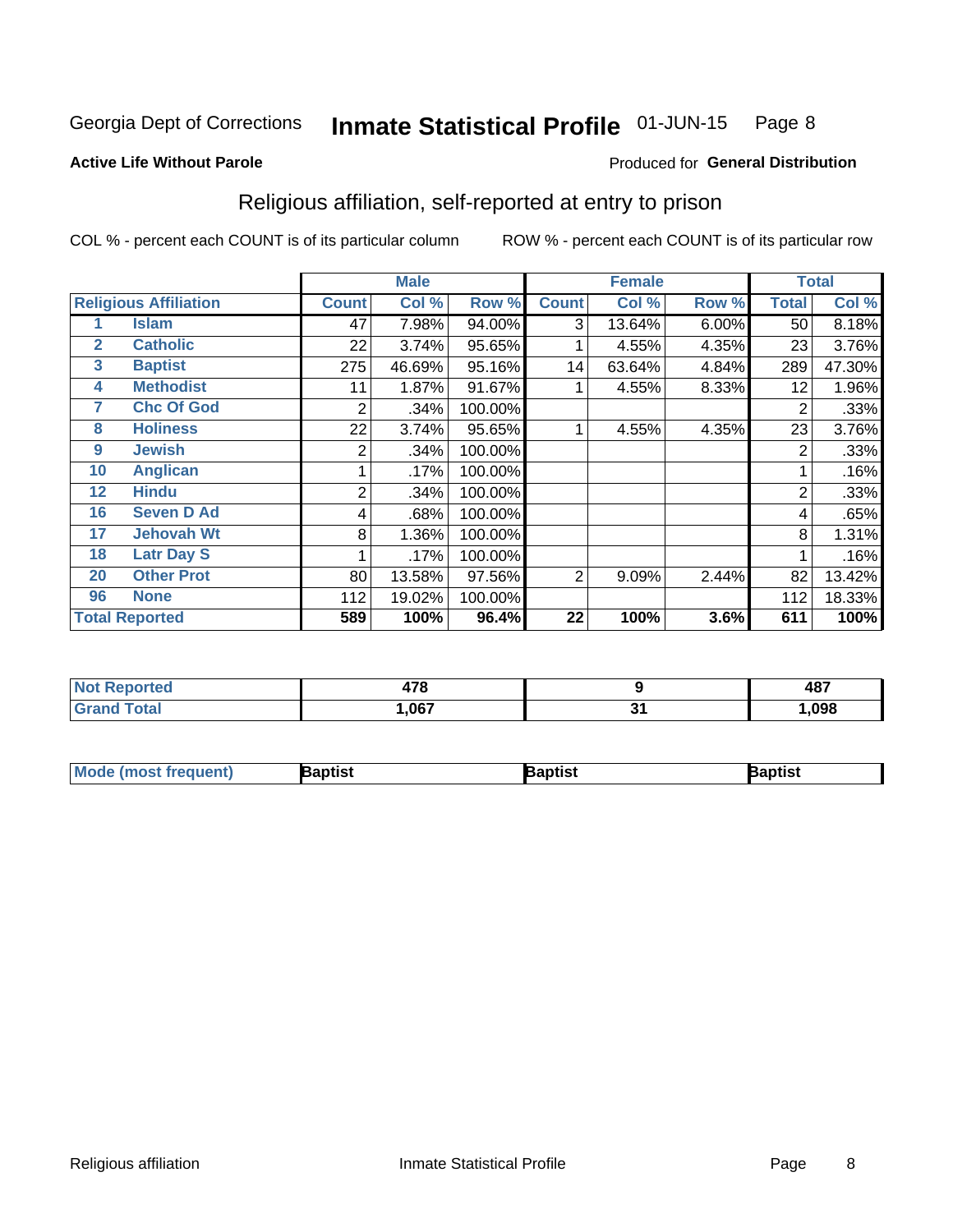#### Inmate Statistical Profile 01-JUN-15 Page 9

### **Active Life Without Parole**

#### Produced for General Distribution

## Home county, self-reported at entry to prison

COL % - percent each COUNT is of its particular column

|     |                             |                         | <b>Male</b> |         |              | <b>Female</b> |        | <b>Total</b>     |        |
|-----|-----------------------------|-------------------------|-------------|---------|--------------|---------------|--------|------------------|--------|
|     | <b>Home County</b>          | <b>Count</b>            | Col %       | Row %   | <b>Count</b> | Col %         | Row %  | <b>Total</b>     | Col %  |
| 000 | <b>Unknown</b>              | $\overline{207}$        | 19.40%      | 95.83%  | 9            | 29.03%        | 4.17%  | $\overline{216}$ | 19.67% |
| 001 | <b>Appling County</b>       | 4                       | .37%        | 100.00% |              |               |        | 4                | .36%   |
| 002 | <b>Atkinson County</b>      | 1                       | .09%        | 100.00% |              |               |        | 1                | .09%   |
| 003 | <b>Bacon County</b>         | $\mathbf 1$             | .09%        | 100.00% |              |               |        | 1                | .09%   |
| 005 | <b>Baldwin County</b>       | 3                       | .28%        | 100.00% |              |               |        | 3                | .27%   |
| 007 | <b>Barrow County</b>        | 7                       | .66%        | 100.00% |              |               |        | $\overline{7}$   | .64%   |
| 008 | <b>Bartow County</b>        | 6                       | .56%        | 100.00% |              |               |        | $\,6$            | .55%   |
| 009 | <b>Ben Hill County</b>      | 5                       | .47%        | 100.00% |              |               |        | 5                | .46%   |
| 010 | <b>Berrien County</b>       | $\overline{2}$          | .19%        | 100.00% |              |               |        | $\overline{2}$   | .18%   |
| 011 | <b>Bibb County</b>          | 22                      | 2.06%       | 95.65%  | 1            | 3.23%         | 4.35%  | 23               | 2.09%  |
| 012 | <b>Bleckley County</b>      | $\mathbf 2$             | .19%        | 100.00% |              |               |        | $\overline{2}$   | .18%   |
| 014 | <b>Brooks County</b>        | $\mathbf 1$             | .09%        | 100.00% |              |               |        | 1                | .09%   |
| 016 | <b>Bulloch County</b>       | 3                       | .28%        | 100.00% |              |               |        | 3                | .27%   |
| 017 | <b>Burke County</b>         | 10                      | .94%        | 100.00% |              |               |        | 10               | .91%   |
| 018 | <b>Butts County</b>         | $\mathbf 2$             | .19%        | 100.00% |              |               |        | $\overline{2}$   | .18%   |
| 020 | <b>Camden County</b>        | 5                       | .47%        | 83.33%  | 1            | 3.23%         | 16.67% | 6                | .55%   |
| 021 | <b>Candler County</b>       | $\mathbf 1$             | .09%        | 100.00% |              |               |        | 1                | .09%   |
| 022 | <b>Carroll County</b>       | $\overline{c}$          | .19%        | 100.00% |              |               |        | $\overline{2}$   | .18%   |
| 023 | <b>Catoosa County</b>       | 3                       | .28%        | 100.00% |              |               |        | $\overline{3}$   | .27%   |
| 025 | <b>Chatham County</b>       | 39                      | 3.66%       | 100.00% |              |               |        | 39               | 3.55%  |
| 026 | <b>Chattahoochee County</b> | $\mathbf 1$             | .09%        | 100.00% |              |               |        | 1                | .09%   |
| 027 | <b>Chattooga County</b>     | $\mathbf 1$             | .09%        | 100.00% |              |               |        | 1                | .09%   |
| 028 | <b>Cherokee County</b>      | $\overline{2}$          | .19%        | 100.00% |              |               |        | $\overline{2}$   | .18%   |
| 029 | <b>Clarke County</b>        | 20                      | 1.87%       | 100.00% |              |               |        | 20               | 1.82%  |
| 030 | <b>Clay County</b>          | 1                       | .09%        | 100.00% |              |               |        | 1                | .09%   |
| 031 | <b>Clayton County</b>       | 28                      | 2.62%       | 100.00% |              |               |        | 28               | 2.55%  |
| 033 | <b>Cobb County</b>          | 40                      | 3.75%       | 100.00% |              |               |        | 40               | 3.64%  |
| 034 | <b>Coffee County</b>        | 3                       | .28%        | 100.00% |              |               |        | 3                | .27%   |
| 035 | <b>Colquitt County</b>      | 3                       | .28%        | 100.00% |              |               |        | 3                | .27%   |
| 036 | <b>Columbia County</b>      | 6                       | .56%        | 85.71%  | 1            | 3.23%         | 14.29% | 7                | .64%   |
| 037 | <b>Cook County</b>          | 4                       | .37%        | 100.00% |              |               |        | 4                | .36%   |
| 038 | <b>Coweta County</b>        | $\overline{\mathbf{4}}$ | .37%        | 80.00%  | 1            | 3.23%         | 20.00% | 5                | .46%   |
| 040 | <b>Crisp County</b>         | 6                       | .56%        | 100.00% |              |               |        | 6                | .55%   |
| 042 | <b>Dawson County</b>        | $\mathbf 1$             | .09%        | 100.00% |              |               |        | 1                | .09%   |
| 043 | <b>Decatur County</b>       | $\overline{c}$          | .19%        | 100.00% |              |               |        | $\overline{c}$   | .18%   |
| 044 | <b>Dekalb County</b>        | 77                      | 7.22%       | 100.00% |              |               |        | 77               | 7.01%  |
| 045 | <b>Dodge County</b>         | 1                       | .09%        | 100.00% |              |               |        | 1                | .09%   |
| 046 | <b>Dooly County</b>         | $\mathbf 1$             | .09%        | 50.00%  | 1            | 3.23%         | 50.00% | $\overline{2}$   | .18%   |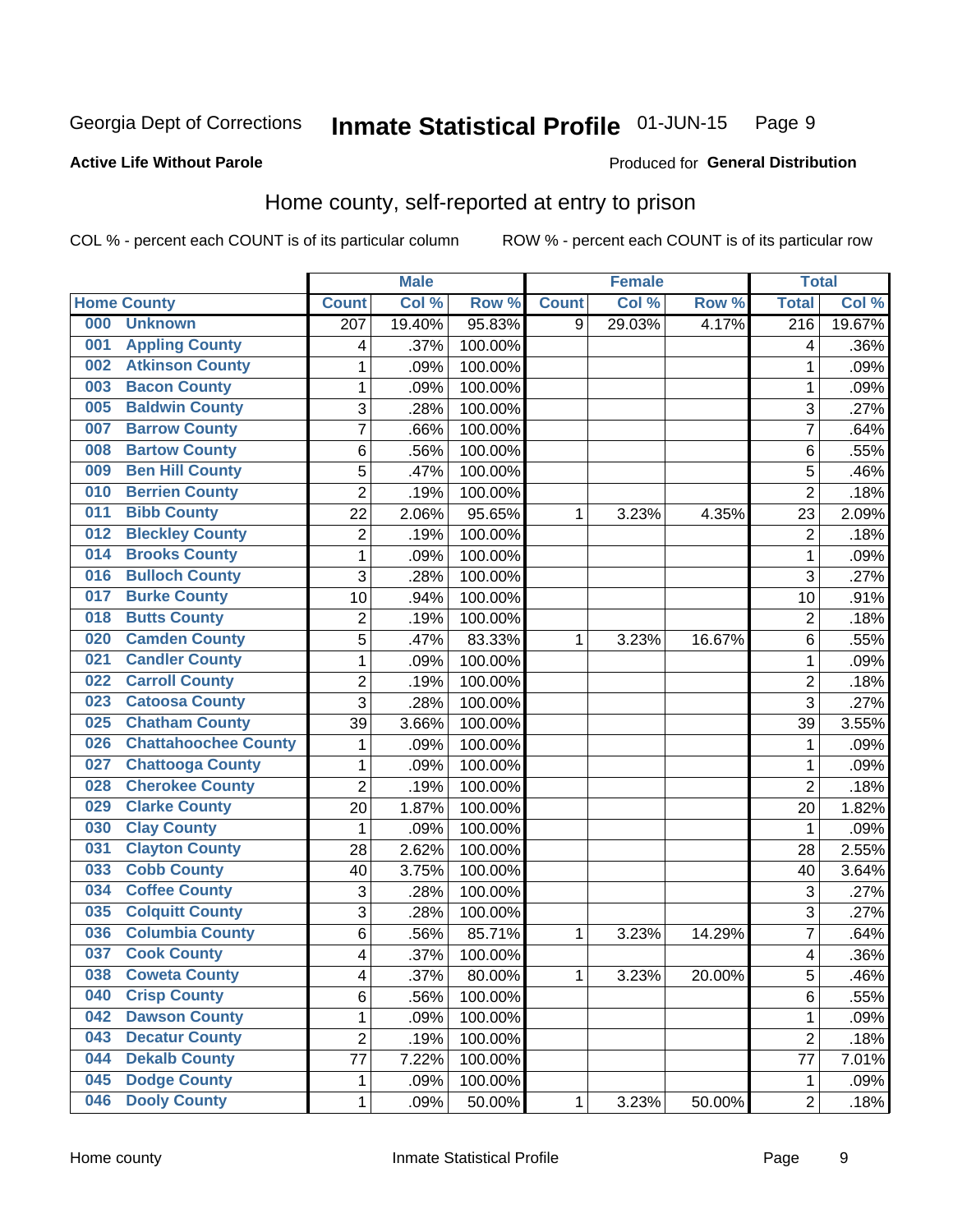#### Inmate Statistical Profile 01-JUN-15 Page 10

### **Active Life Without Parole**

## Produced for General Distribution

## Home county, self-reported at entry to prison

COL % - percent each COUNT is of its particular column

|     |                          |                | <b>Male</b> |         |                | <b>Female</b> |        | <b>Total</b>    |        |
|-----|--------------------------|----------------|-------------|---------|----------------|---------------|--------|-----------------|--------|
|     | <b>Home County</b>       | <b>Count</b>   | Col %       | Row %   | <b>Count</b>   | Col %         | Row %  | <b>Total</b>    | Col %  |
| 047 | <b>Dougherty County</b>  | 24             | 2.25%       | 96.00%  | 1              | 3.23%         | 4.00%  | $\overline{25}$ | 2.28%  |
| 048 | <b>Douglas County</b>    | 15             | 1.41%       | 88.24%  | $\overline{2}$ | 6.45%         | 11.76% | 17              | 1.55%  |
| 049 | <b>Early County</b>      | 1              | .09%        | 100.00% |                |               |        | 1               | .09%   |
| 051 | <b>Effingham County</b>  | 2              | .19%        | 100.00% |                |               |        | $\overline{2}$  | .18%   |
| 052 | <b>Elbert County</b>     | 3              | .28%        | 100.00% |                |               |        | 3               | .27%   |
| 053 | <b>Emanuel County</b>    | 4              | .37%        | 100.00% |                |               |        | 4               | .36%   |
| 056 | <b>Fayette County</b>    | 3              | .28%        | 100.00% |                |               |        | 3               | .27%   |
| 057 | <b>Floyd County</b>      | 15             | 1.41%       | 100.00% |                |               |        | 15              | 1.37%  |
| 058 | <b>Forsyth County</b>    | 3              | .28%        | 100.00% |                |               |        | 3               | .27%   |
| 059 | <b>Franklin County</b>   | $\overline{2}$ | .19%        | 66.67%  | 1              | 3.23%         | 33.33% | 3               | .27%   |
| 060 | <b>Fulton County</b>     | 146            | 13.68%      | 99.32%  | 1              | 3.23%         | .68%   | 147             | 13.39% |
| 061 | <b>Gilmer County</b>     | $\overline{2}$ | .19%        | 100.00% |                |               |        | $\overline{2}$  | .18%   |
| 063 | <b>Glynn County</b>      | $\overline{7}$ | .66%        | 100.00% |                |               |        | 7               | .64%   |
| 064 | <b>Gordon County</b>     | $\overline{2}$ | .19%        | 100.00% |                |               |        | $\overline{2}$  | .18%   |
| 066 | <b>Greene County</b>     | $\mathbf{1}$   | .09%        | 100.00% |                |               |        | 1               | .09%   |
| 067 | <b>Gwinnett County</b>   | 24             | 2.25%       | 92.31%  | 2              | 6.45%         | 7.69%  | 26              | 2.37%  |
| 068 | <b>Habersham County</b>  | 1              | .09%        | 100.00% |                |               |        | 1               | .09%   |
| 069 | <b>Hall County</b>       | 15             | 1.41%       | 100.00% |                |               |        | 15              | 1.37%  |
| 070 | <b>Hancock County</b>    | 2              | .19%        | 100.00% |                |               |        | $\overline{2}$  | .18%   |
| 071 | <b>Haralson County</b>   | $\overline{2}$ | .19%        | 100.00% |                |               |        | $\overline{2}$  | .18%   |
| 072 | <b>Harris County</b>     | $\mathbf{1}$   | .09%        | 100.00% |                |               |        | 1               | .09%   |
| 073 | <b>Hart County</b>       | $\overline{c}$ | .19%        | 100.00% |                |               |        | $\overline{2}$  | .18%   |
| 074 | <b>Heard County</b>      | $\mathbf{1}$   | .09%        | 100.00% |                |               |        | 1               | .09%   |
| 075 | <b>Henry County</b>      | $\,6$          | .56%        | 85.71%  | 1              | 3.23%         | 14.29% | $\overline{7}$  | .64%   |
| 076 | <b>Houston County</b>    | 16             | 1.50%       | 100.00% |                |               |        | 16              | 1.46%  |
| 078 | <b>Jackson County</b>    | 3              | .28%        | 100.00% |                |               |        | 3               | .27%   |
| 080 | <b>Jeff Davis County</b> | $\overline{2}$ | .19%        | 100.00% |                |               |        | $\overline{2}$  | .18%   |
| 081 | <b>Jefferson County</b>  | 3              | .28%        | 100.00% |                |               |        | 3               | .27%   |
| 082 | <b>Jenkins County</b>    | $\overline{2}$ | .19%        | 100.00% |                |               |        | $\overline{2}$  | .18%   |
| 084 | <b>Jones County</b>      | $\mathbf{1}$   | .09%        | 100.00% |                |               |        | 1               | .09%   |
| 087 | <b>Laurens County</b>    | 6              | .56%        | 100.00% |                |               |        | 6               | .55%   |
| 088 | <b>Lee County</b>        | 1              | .09%        | 100.00% |                |               |        | 1               | .09%   |
| 089 | <b>Liberty County</b>    | $\overline{7}$ | .66%        | 87.50%  | 1              | 3.23%         | 12.50% | 8               | .73%   |
| 090 | <b>Lincoln County</b>    | 1              | .09%        | 100.00% |                |               |        | 1               | .09%   |
| 091 | <b>Long County</b>       | $\mathbf{1}$   | .09%        | 100.00% |                |               |        | 1               | .09%   |
| 092 | <b>Lowndes County</b>    | 8              | .75%        | 100.00% |                |               |        | 8               | .73%   |
| 093 | <b>Lumpkin County</b>    | 1              | .09%        | 100.00% |                |               |        | 1               | .09%   |
| 094 | <b>Macon County</b>      | 1              | .09%        | 100.00% |                |               |        | 1               | .09%   |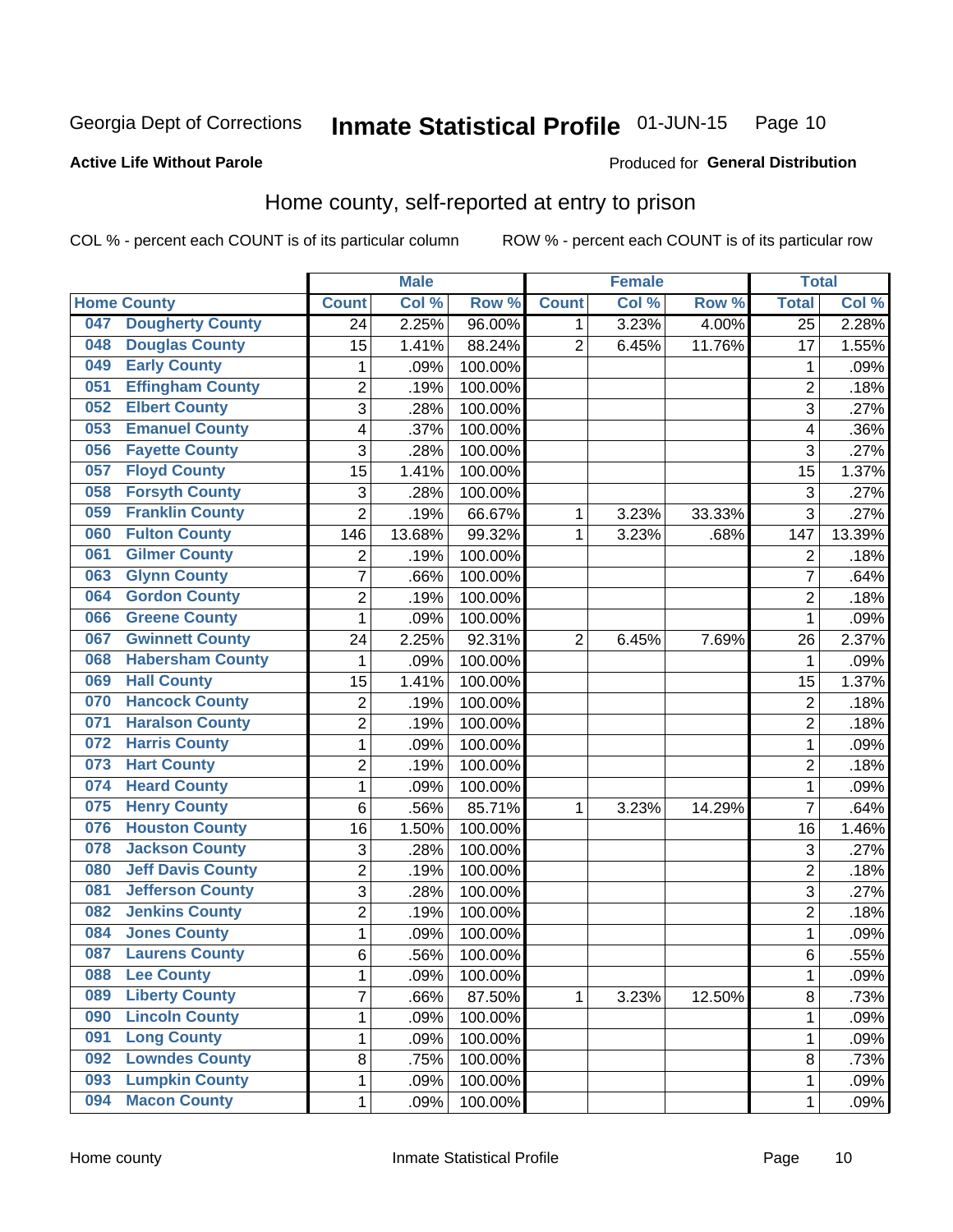#### Inmate Statistical Profile 01-JUN-15 Page 11

**Active Life Without Parole** 

### Produced for General Distribution

## Home county, self-reported at entry to prison

COL % - percent each COUNT is of its particular column

|                  |                          |                         | <b>Male</b> |         |              | <b>Female</b> |        | <b>Total</b>            |       |
|------------------|--------------------------|-------------------------|-------------|---------|--------------|---------------|--------|-------------------------|-------|
|                  | <b>Home County</b>       | <b>Count</b>            | Col %       | Row %   | <b>Count</b> | Col %         | Row %  | <b>Total</b>            | Col % |
| 095              | <b>Madison County</b>    | 1                       | .09%        | 100.00% |              |               |        | 1                       | .09%  |
| 096              | <b>Marion County</b>     | 1                       | .09%        | 100.00% |              |               |        | 1                       | .09%  |
| 097              | <b>Mcduffie County</b>   | $\overline{2}$          | .19%        | 100.00% |              |               |        | $\overline{2}$          | .18%  |
| 098              | <b>Mcintosh County</b>   | $\overline{c}$          | .19%        | 100.00% |              |               |        | $\overline{2}$          | .18%  |
| 100              | <b>Miller County</b>     | $\mathbf 1$             | .09%        | 100.00% |              |               |        | 1                       | .09%  |
| 101              | <b>Mitchell County</b>   | $\mathbf 1$             | .09%        | 100.00% |              |               |        | 1                       | .09%  |
| 102              | <b>Monroe County</b>     | 3                       | .28%        | 100.00% |              |               |        | 3                       | .27%  |
| 103              | <b>Montgomery County</b> | 1                       | .09%        | 100.00% |              |               |        | 1                       | .09%  |
| 104              | <b>Morgan County</b>     | 1                       | .09%        | 100.00% |              |               |        | 1                       | .09%  |
| 106              | <b>Muscogee County</b>   | 25                      | 2.34%       | 100.00% |              |               |        | 25                      | 2.28% |
| 107              | <b>Newton County</b>     | 3                       | .28%        | 75.00%  | 1            | 3.23%         | 25.00% | 4                       | .36%  |
| 109              | <b>Oglethorpe County</b> | 4                       | .37%        | 100.00% |              |               |        | 4                       | .36%  |
| 110              | <b>Paulding County</b>   | 6                       | .56%        | 100.00% |              |               |        | 6                       | .55%  |
| 111              | <b>Peach County</b>      | $\mathbf 1$             | .09%        | 100.00% |              |               |        | 1                       | .09%  |
| 112              | <b>Pickens County</b>    | 1                       | .09%        | 100.00% |              |               |        | 1                       | .09%  |
| 113              | <b>Pierce County</b>     | 2                       | .19%        | 100.00% |              |               |        | $\overline{2}$          | .18%  |
| 114              | <b>Pike County</b>       | 3                       | .28%        | 75.00%  | 1            | 3.23%         | 25.00% | 4                       | .36%  |
| $\overline{115}$ | <b>Polk County</b>       | 3                       | .28%        | 100.00% |              |               |        | 3                       | .27%  |
| 117              | <b>Putnam County</b>     | 5                       | .47%        | 100.00% |              |               |        | 5                       | .46%  |
| 119              | <b>Rabun County</b>      | $\mathbf 1$             | .09%        | 100.00% |              |               |        | 1                       | .09%  |
| 120              | <b>Randolph County</b>   | $\overline{2}$          | .19%        | 100.00% |              |               |        | $\overline{2}$          | .18%  |
| 121              | <b>Richmond County</b>   | 37                      | 3.47%       | 92.50%  | 3            | 9.68%         | 7.50%  | 40                      | 3.64% |
| 122              | <b>Rockdale County</b>   | 4                       | .37%        | 100.00% |              |               |        | 4                       | .36%  |
| 124              | <b>Screven County</b>    | 1                       | .09%        | 100.00% |              |               |        | 1                       | .09%  |
| 125              | <b>Seminole County</b>   | $\overline{2}$          | .19%        | 100.00% |              |               |        | $\overline{2}$          | .18%  |
| 126              | <b>Spalding County</b>   | 8                       | .75%        | 100.00% |              |               |        | 8                       | .73%  |
| 127              | <b>Stephens County</b>   | $\mathbf 1$             | .09%        | 50.00%  | 1            | 3.23%         | 50.00% | $\overline{2}$          | .18%  |
| 128              | <b>Stewart County</b>    | $\mathbf 1$             | .09%        | 100.00% |              |               |        | 1                       | .09%  |
| 129              | <b>Sumter County</b>     | $\mathbf 1$             | .09%        | 100.00% |              |               |        | 1                       | .09%  |
| 132              | <b>Tattnall County</b>   | 4                       | .37%        | 100.00% |              |               |        | 4                       | .36%  |
| 133              | <b>Taylor County</b>     | $\overline{2}$          | .19%        | 100.00% |              |               |        | $\overline{2}$          | .18%  |
| 134              | <b>Telfair County</b>    | 1                       | .09%        | 100.00% |              |               |        | 1                       | .09%  |
| 136              | <b>Thomas County</b>     | 5                       | .47%        | 100.00% |              |               |        | 5                       | .46%  |
| 137              | <b>Tift County</b>       | 6                       | .56%        | 100.00% |              |               |        | 6                       | .55%  |
| 138              | <b>Toombs County</b>     | 8                       | .75%        | 100.00% |              |               |        | 8                       | .73%  |
| 140              | <b>Treutlen County</b>   | 1                       | .09%        | 100.00% |              |               |        | 1                       | .09%  |
| $\overline{141}$ | <b>Troup County</b>      | 3                       | .28%        | 100.00% |              |               |        | 3                       | .27%  |
| $\overline{145}$ | <b>Upson County</b>      | $\overline{\mathbf{4}}$ | .37%        | 100.00% |              |               |        | $\overline{\mathbf{4}}$ | .36%  |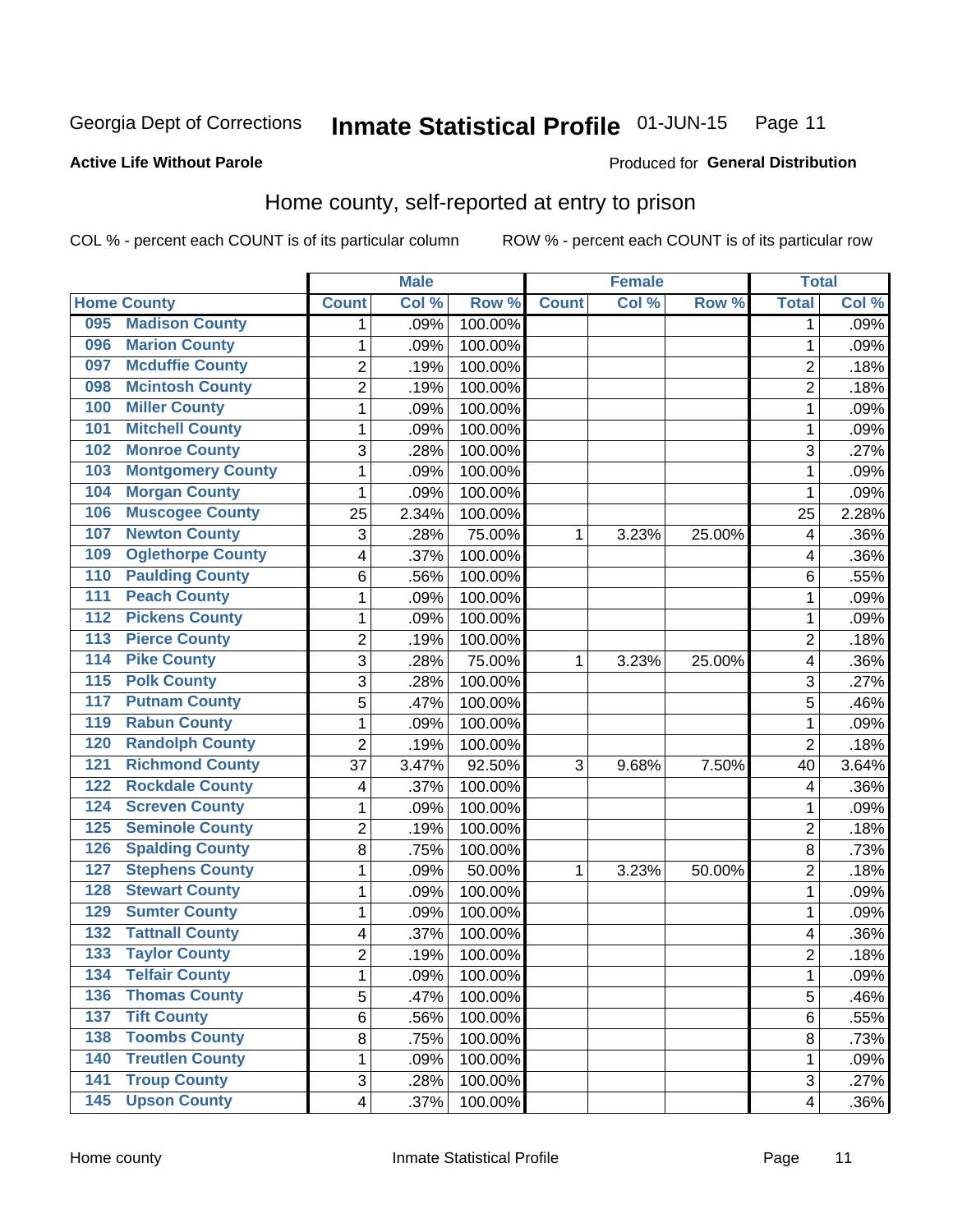#### Inmate Statistical Profile 01-JUN-15 Page 12

Produced for General Distribution

## **Active Life Without Parole**

## Home county, self-reported at entry to prison

COL % - percent each COUNT is of its particular column

|                                    |              | <b>Male</b> |         |              | <b>Female</b> |        | <b>Total</b> |       |
|------------------------------------|--------------|-------------|---------|--------------|---------------|--------|--------------|-------|
| <b>Home County</b>                 | <b>Count</b> | Col %       | Row %   | <b>Count</b> | Col %         | Row %  | <b>Total</b> | Col % |
| <b>Walker County</b><br>146        | 6            | .56%        | 85.71%  |              | 3.23%         | 14.29% |              | .64%  |
| <b>Walton County</b><br>147        | 9            | .84%        | 100.00% |              |               |        | 9            | .82%  |
| <b>Ware County</b><br>148          | 7            | .66%        | 100.00% |              |               |        |              | .64%  |
| <b>Washington County</b><br>150    | 5            | .47%        | 100.00% |              |               |        | 5            | .46%  |
| <b>Wayne County</b><br>151         | 5            | .47%        | 100.00% |              |               |        | 5            | .46%  |
| <b>White County</b><br>154         |              | .09%        | 100.00% |              |               |        |              | .09%  |
| <b>Whitfield County</b><br>155     | 5            | .47%        | 100.00% |              |               |        | 5            | .46%  |
| <b>Wilkes County</b><br>157        |              | .09%        | 100.00% |              |               |        |              | .09%  |
| <b>Wilkinson County</b><br>158     | 2            | .19%        | 100.00% |              |               |        | 2            | .18%  |
| <b>Worth County</b><br>159         |              | .09%        | 100.00% |              |               |        |              | .09%  |
| <b>Other Custody/Out Of</b><br>999 | 3            | .28%        | 75.00%  |              | 3.23%         | 25.00% | 4            | .36%  |
| <b>State</b>                       |              |             |         |              |               |        |              |       |
| <b>Total Rported</b>               | 1,067        | 100%        | 97.18%  | 31           | 100%          | 2.82%  | 1,098        | 100%  |

| Reported     |      |       |
|--------------|------|-------|
| <b>Total</b> | ,067 | 1,098 |

| Mode (most frequent) | <b>Fulton County</b> | <b>Richmond County</b> | <b>Fulton County</b> |
|----------------------|----------------------|------------------------|----------------------|
|                      |                      |                        |                      |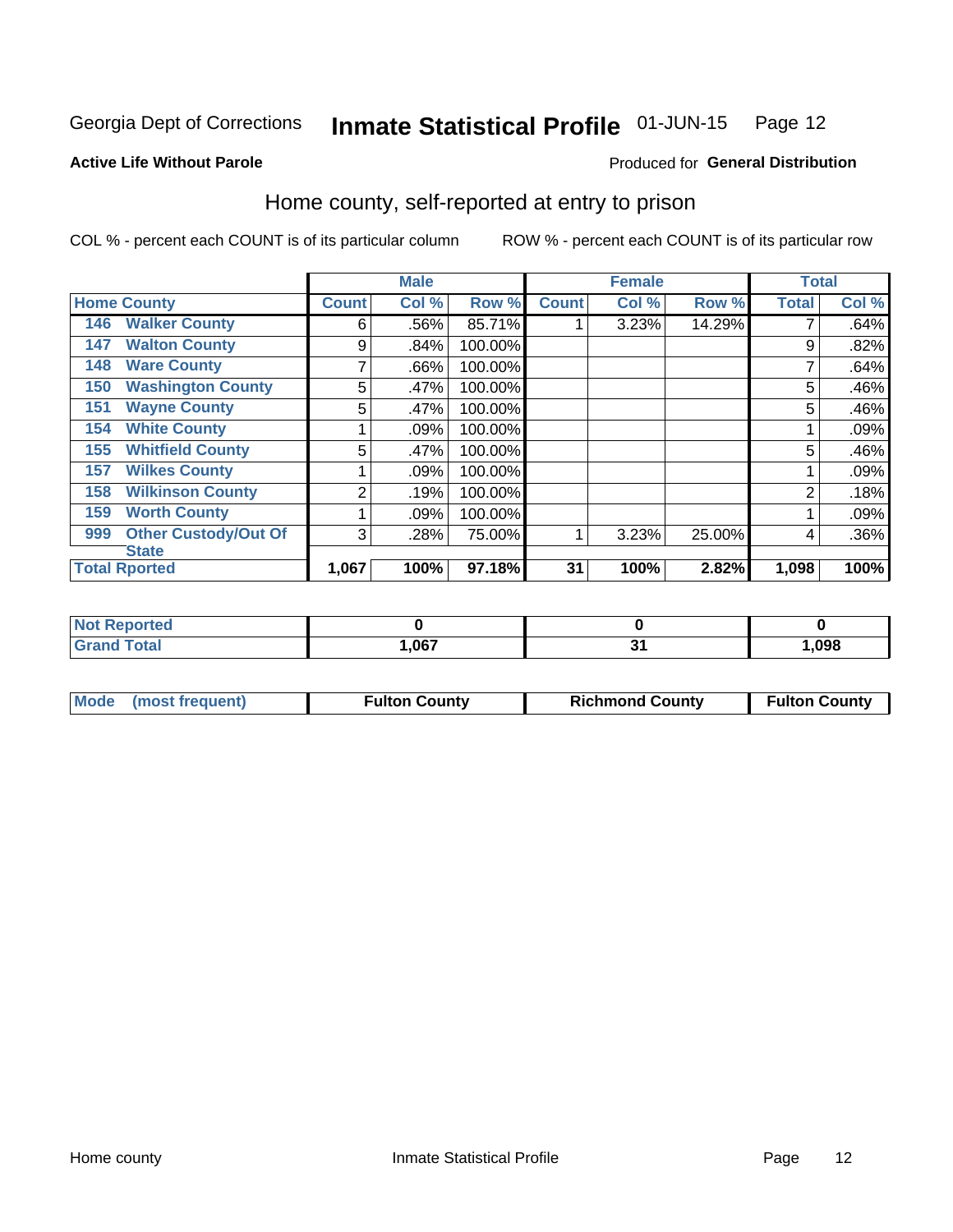#### Inmate Statistical Profile 01-JUN-15 Page 13

### **Active Life Without Parole**

### Produced for General Distribution

## Employment status before prison, self-reported at entry to prison

COL % - percent each COUNT is of its particular column

|                           | <b>Male</b>  |        |         | <b>Female</b> |        |       | <b>Total</b> |        |
|---------------------------|--------------|--------|---------|---------------|--------|-------|--------------|--------|
| <b>Employment Status</b>  | <b>Count</b> | Col %  | Row %   | <b>Count</b>  | Col %  | Row % | Total        | Col %  |
| <b>Full Time</b><br>01    | 422          | 47.58% | 97.24%  | 12            | 46.15% | 2.76% | 434          | 47.54% |
| <b>Part Time</b><br>02    | 58           | 6.54%  | 100.00% |               |        |       | 58           | 6.35%  |
| Unempl $<$ 6M<br>03       | 68           | 7.67%  | 98.55%  |               | 3.85%  | 1.45% | 69           | 7.56%  |
| Unempl $> 6M$<br>04       | 186          | 20.97% | 95.38%  | 9             | 34.62% | 4.62% | 195          | 21.36% |
| <b>Never Worked</b><br>05 | 85           | 9.58%  | 100.00% |               |        |       | 85           | 9.31%  |
| <b>Student</b><br>06      | 24           | 2.71%  | 100.00% |               |        |       | 24           | 2.63%  |
| <b>Incapable</b><br>07    | 44           | 4.96%  | 91.67%  |               | 15.38% | 8.33% | 48           | 5.26%  |
| <b>Total Reported</b>     | 887          | 100%   | 97.15%  | 26            | 100%   | 2.85% | 913          | 100%   |

| 180  | 185  |
|------|------|
| .067 | .098 |

| Mc | ∙u∥<br>----<br>ıme | ίuΙ<br>Πmε |
|----|--------------------|------------|
|    |                    |            |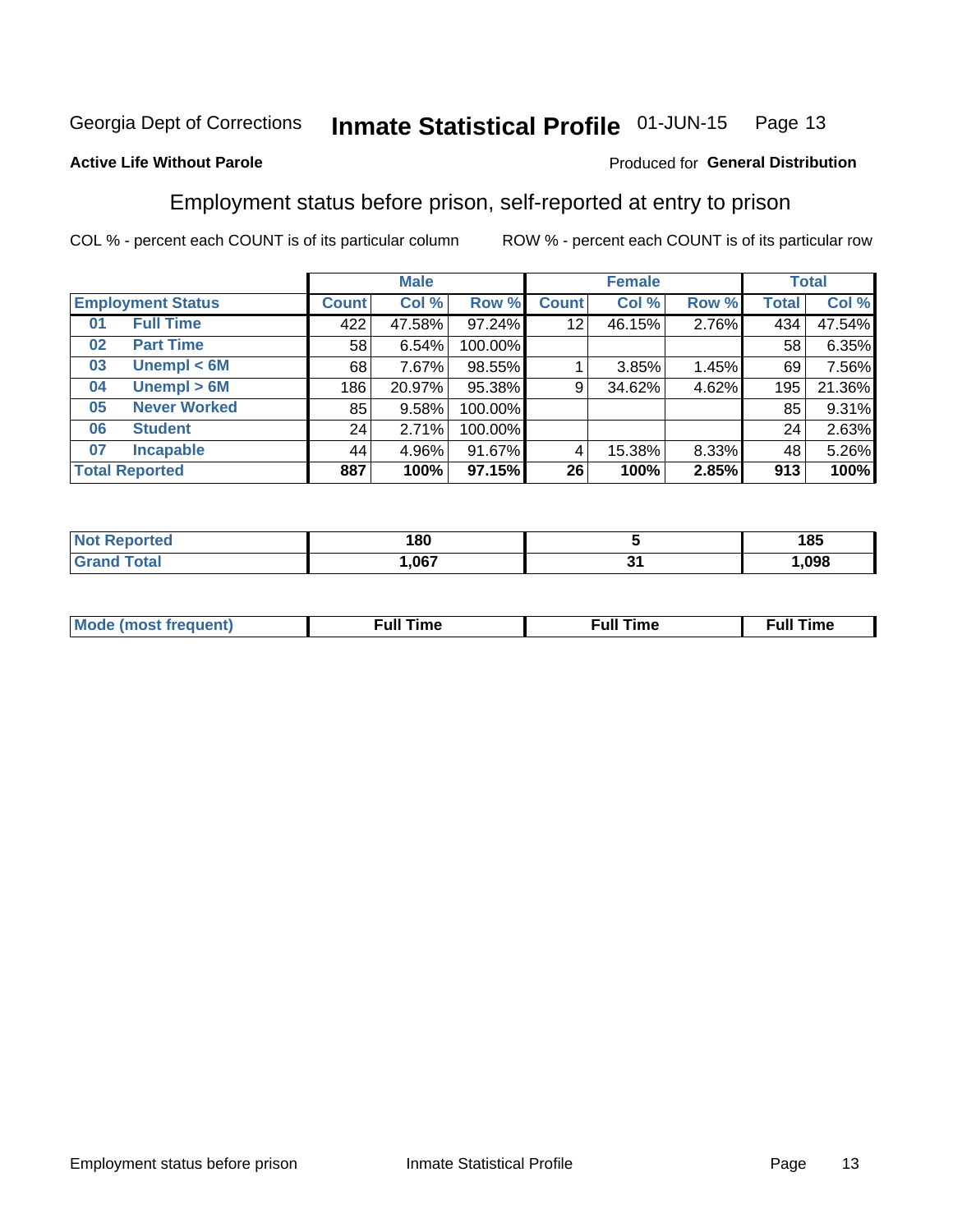## **Active Life Without Parole**

Produced for General Distribution

## Age at admission

COL % - percent each COUNT is of its particular column

|                         | <b>Male</b>      |       |         | <b>Female</b>  | <b>Total</b> |        |                |       |
|-------------------------|------------------|-------|---------|----------------|--------------|--------|----------------|-------|
| <b>Age At Admission</b> | <b>Count</b>     | Col % | Row %   | <b>Count</b>   | Col %        | Row %  | <b>Total</b>   | Col % |
| 15                      | $\overline{2}$   | 0.19% | 100.00% |                |              |        | $\overline{2}$ | 0.18% |
| 16                      | $\overline{2}$   | 0.19% | 100.00% |                |              |        | $\overline{2}$ | 0.18% |
| $\overline{17}$         | $\,6$            | 0.56% | 100.00% |                |              |        | 6              | 0.55% |
| 18                      | 11               | 1.03% | 100.00% |                |              |        | 11             | 1.00% |
| 19                      | 22               | 2.06% | 100.00% |                |              |        | 22             | 2.00% |
| $\overline{20}$         | 22               | 2.06% | 95.65%  | 1              | 3.23%        | 4.35%  | 23             | 2.09% |
| 21                      | 28               | 2.62% | 100.00% |                |              |        | 28             | 2.55% |
| $\overline{22}$         | 58               | 5.44% | 100.00% |                |              |        | 58             | 5.28% |
| $\overline{23}$         | 38               | 3.56% | 97.44%  | 1              | 3.23%        | 2.56%  | 39             | 3.55% |
| $\overline{24}$         | 40               | 3.75% | 97.56%  | 1              | 3.23%        | 2.44%  | 41             | 3.73% |
| $\overline{25}$         | 38               | 3.56% | 92.68%  | 3              | 9.68%        | 7.32%  | 41             | 3.73% |
| 26                      | 42               | 3.94% | 100.00% |                |              |        | 42             | 3.83% |
| $\overline{27}$         | 38               | 3.56% | 95.00%  | $\overline{2}$ | 6.45%        | 5.00%  | 40             | 3.64% |
| 28                      | 49               | 4.59% | 98.00%  | 1              | 3.23%        | 2.00%  | 50             | 4.55% |
| 29                      | 46               | 4.31% | 100.00% |                |              |        | 46             | 4.19% |
| 30                      | 36               | 3.37% | 100.00% |                |              |        | 36             | 3.28% |
| 31                      | 42               | 3.94% | 100.00% |                |              |        | 42             | 3.83% |
| 32                      | 47               | 4.40% | 95.92%  | $\overline{2}$ | 6.45%        | 4.08%  | 49             | 4.46% |
| 33                      | 32               | 3.00% | 96.97%  | 1              | 3.23%        | 3.03%  | 33             | 3.01% |
| $\overline{34}$         | 21               | 1.97% | 91.30%  | $\overline{2}$ | 6.45%        | 8.70%  | 23             | 2.09% |
| 35                      | 26               | 2.44% | 96.30%  | 1              | 3.23%        | 3.70%  | 27             | 2.46% |
| 36                      | 41               | 3.84% | 100.00% |                |              |        | 41             | 3.73% |
| $\overline{37}$         | 27               | 2.53% | 100.00% |                |              |        | 27             | 2.46% |
| 38                      | 26               | 2.44% | 100.00% |                |              |        | 26             | 2.37% |
| 39                      | 28               | 2.62% | 93.33%  | $\overline{2}$ | 6.45%        | 6.67%  | 30             | 2.73% |
| 40                      | 19               | 1.78% | 95.00%  | 1              | 3.23%        | 5.00%  | 20             | 1.82% |
| 41                      | 33               | 3.09% | 94.29%  | $\overline{2}$ | 6.45%        | 5.71%  | 35             | 3.19% |
| 42                      | 31               | 2.91% | 100.00% |                |              |        | 31             | 2.82% |
| 43                      | 23               | 2.16% | 92.00%  | $\overline{2}$ | 6.45%        | 8.00%  | 25             | 2.28% |
| 44                      | 18               | 1.69% | 90.00%  | $\overline{2}$ | 6.45%        | 10.00% | 20             | 1.82% |
| 45                      | 22               | 2.06% | 100.00% |                |              |        | 22             | 2.00% |
| 46                      | 21               | 1.97% | 87.50%  | 3              | 9.68%        | 12.50% | 24             | 2.19% |
| 47                      | 16               | 1.50% | 100.00% |                |              |        | 16             | 1.46% |
| 48                      | 15               | 1.41% | 83.33%  | 3              | 9.68%        | 16.67% | 18             | 1.64% |
| 49                      | 16               | 1.50% | 100.00% |                |              |        | 16             | 1.46% |
| 50                      | 12               | 1.12% | 100.00% |                |              |        | 12             | 1.09% |
| $\overline{51}$         | $\overline{7}$   | 0.66% | 100.00% |                |              |        | $\overline{7}$ | 0.64% |
| $\overline{52}$         | 10               | 0.94% | 100.00% |                |              |        | 10             | 0.91% |
| 53                      | $\boldsymbol{9}$ | 0.84% | 100.00% |                |              |        | 9              | 0.82% |
| 54                      | 6                | 0.56% | 100.00% |                |              |        | 6              | 0.55% |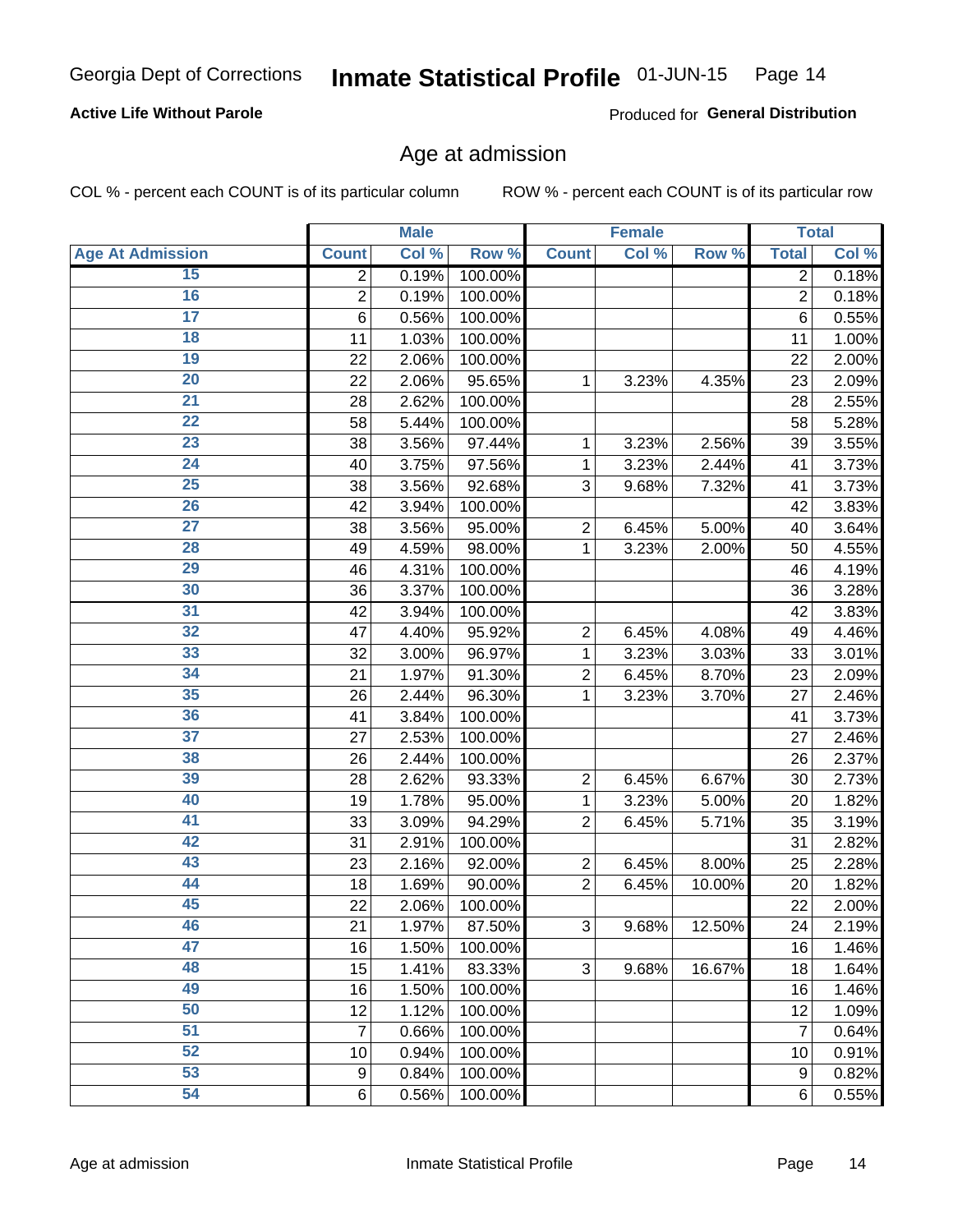#### Inmate Statistical Profile 01-JUN-15 Page 15

## **Active Life Without Parole**

Produced for General Distribution

## Age at admission

COL % - percent each COUNT is of its particular column

|                         |              | <b>Male</b> |         |              | <b>Female</b> |        |                | <b>Total</b> |
|-------------------------|--------------|-------------|---------|--------------|---------------|--------|----------------|--------------|
| <b>Age At Admission</b> | <b>Count</b> | Col %       | Row %   | <b>Count</b> | Col %         | Row %  | <b>Total</b>   | Col %        |
| 55                      | 5            | 0.47%       | 83.33%  |              | 3.23%         | 16.67% | 6              | 0.55%        |
| 56                      | 8            | 0.75%       | 100.00% |              |               |        | 8              | 0.73%        |
| 57                      |              | 0.66%       | 100.00% |              |               |        | 7              | 0.64%        |
| 58                      | 6            | 0.56%       | 100.00% |              |               |        | 6              | 0.55%        |
| 60                      | 3            | 0.28%       | 100.00% |              |               |        | 3              | 0.27%        |
| 62                      |              | 0.09%       | 100.00% |              |               |        |                | 0.09%        |
| 63                      |              | 0.09%       | 100.00% |              |               |        |                | 0.09%        |
| 64                      | 4            | 0.37%       | 100.00% |              |               |        | 4              | 0.36%        |
| 65                      | 2            | 0.19%       | 100.00% |              |               |        | $\overline{2}$ | 0.18%        |
| 66                      |              | 0.09%       | 100.00% |              |               |        |                | 0.09%        |
| 69                      | 2            | 0.19%       | 100.00% |              |               |        | $\overline{2}$ | 0.18%        |
| 71                      |              | 0.09%       | 100.00% |              |               |        |                | 0.09%        |
| <b>Total Reported</b>   | 1,067        | 100%        | 97.18%  | 31           | 100%          | 2.82%  | 1,098          | 100%         |

| <b>orted</b><br>N    |            |     |      |
|----------------------|------------|-----|------|
| <b>otal</b><br>_____ | ne7<br>,vv | - - | ,098 |

| Mean<br>(average)              | 33.68 | 36.61 | 33.76     |
|--------------------------------|-------|-------|-----------|
| <b>Median (middle)</b>         | ◡▵    | 39    | າາ<br>∠د  |
| <b>Mode</b><br>(most frequent) | --    | w     | ng,<br>LL |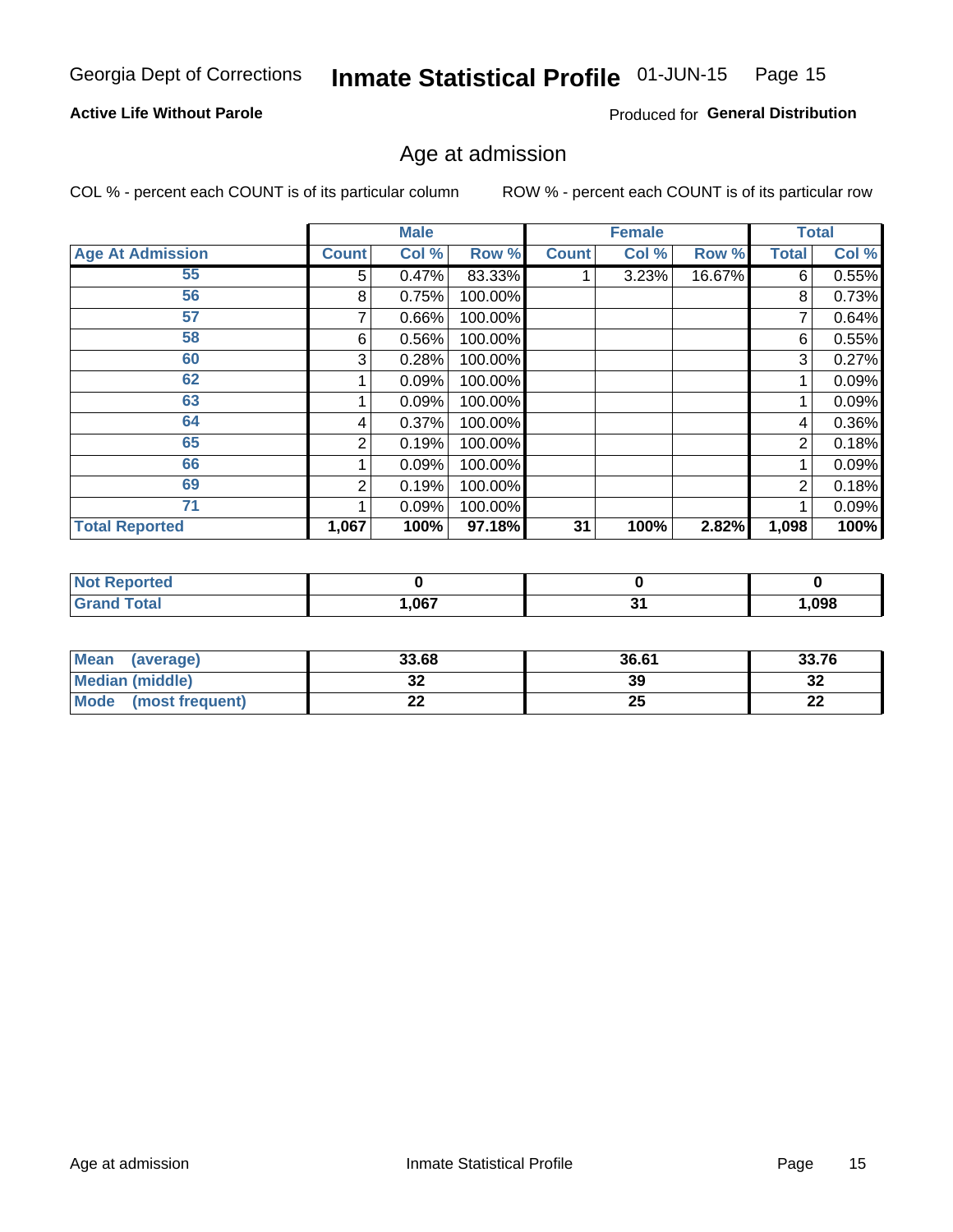## **Active Life Without Parole**

### Produced for General Distribution

## Height, measured at entry to prison

COL % - percent each COUNT is of its particular column

|                       |              | <b>Male</b> |         |                 | <b>Female</b>              |         |                | <b>Total</b>               |
|-----------------------|--------------|-------------|---------|-----------------|----------------------------|---------|----------------|----------------------------|
| <b>Height</b>         | <b>Count</b> | Col %       | Row %   | <b>Count</b>    | $\overline{\text{Col }^9}$ | Row %   | <b>Total</b>   | $\overline{\text{Col }\%}$ |
| $\bf{0}$              | 2            | 0.19%       | 100.00% |                 |                            |         | $\overline{2}$ | 0.18%                      |
| 4'10"                 |              |             |         | $\mathbf{1}$    | 3.23%                      | 100.00% | 1              | 0.09%                      |
| 5'00''                | 1            | 0.09%       | 100.00% |                 |                            |         | 1              | 0.09%                      |
| 5'01"                 | 3            | 0.28%       | 75.00%  | 1               | 3.23%                      | 25.00%  | 4              | 0.36%                      |
| 5'02"                 | 4            | 0.37%       | 100.00% |                 |                            |         | 4              | 0.36%                      |
| 5'03''                | 10           | 0.94%       | 71.43%  | 4               | 12.90%                     | 28.57%  | 14             | 1.28%                      |
| 5'04"                 | 14           | 1.31%       | 60.87%  | 9               | 29.03%                     | 39.13%  | 23             | 2.09%                      |
| 5'05"                 | 29           | 2.72%       | 87.88%  | 4               | 12.90%                     | 12.12%  | 33             | 3.01%                      |
| 5'06''                | 80           | 7.50%       | 95.24%  | 4               | 12.90%                     | 4.76%   | 84             | 7.65%                      |
| 5'07''                | 66           | 6.19%       | 94.29%  | 4               | 12.90%                     | 5.71%   | 70             | 6.38%                      |
| 5'08''                | 107          | 10.03%      | 99.07%  | 1               | 3.23%                      | 0.93%   | 108            | 9.84%                      |
| 5'09''                | 134          | 12.56%      | 98.53%  | $\overline{2}$  | 6.45%                      | 1.47%   | 136            | 12.39%                     |
| 5'10''                | 136          | 12.75%      | 100.00% |                 |                            |         | 136            | 12.39%                     |
| 5'11"                 | 134          | 12.56%      | 100.00% |                 |                            |         | 134            | 12.20%                     |
| 6'00''                | 117          | 10.97%      | 99.15%  | $\mathbf{1}$    | 3.23%                      | 0.85%   | 118            | 10.75%                     |
| 6'01''                | 88           | 8.25%       | 100.00% |                 |                            |         | 88             | 8.01%                      |
| 6'02"                 | 70           | 6.56%       | 100.00% |                 |                            |         | 70             | 6.38%                      |
| 6'03''                | 35           | 3.28%       | 100.00% |                 |                            |         | 35             | 3.19%                      |
| 6'04"                 | 25           | 2.34%       | 100.00% |                 |                            |         | 25             | 2.28%                      |
| 6'05"                 | 5            | 0.47%       | 100.00% |                 |                            |         | 5              | 0.46%                      |
| 6'06''                | 4            | 0.37%       | 100.00% |                 |                            |         | 4              | 0.36%                      |
| 6'07''                | 1            | 0.09%       | 100.00% |                 |                            |         | 1              | 0.09%                      |
| 6'09''                | 1            | 0.09%       | 100.00% |                 |                            |         | 1              | 0.09%                      |
| 6'11''                | 1            | 0.09%       | 100.00% |                 |                            |         |                | 0.09%                      |
| <b>Total Reported</b> | 1,067        | 100%        | 97.18%  | $\overline{31}$ | 100%                       | 2.82%   | 1,098          | 100%                       |

| NOT<br>rtea<br>a an estatun m<br>$\sim$ |       |           |      |
|-----------------------------------------|-------|-----------|------|
| $\sim$ 10                               | 1,067 | ົ.<br>. . | ,098 |

| <b>Mean</b> | (average)       | 5'10" | 5'05" | 5'10"<br>J |
|-------------|-----------------|-------|-------|------------|
|             |                 |       |       |            |
| <b>Mode</b> | (most frequent) | 5'10" | 5'04" | 5'10"      |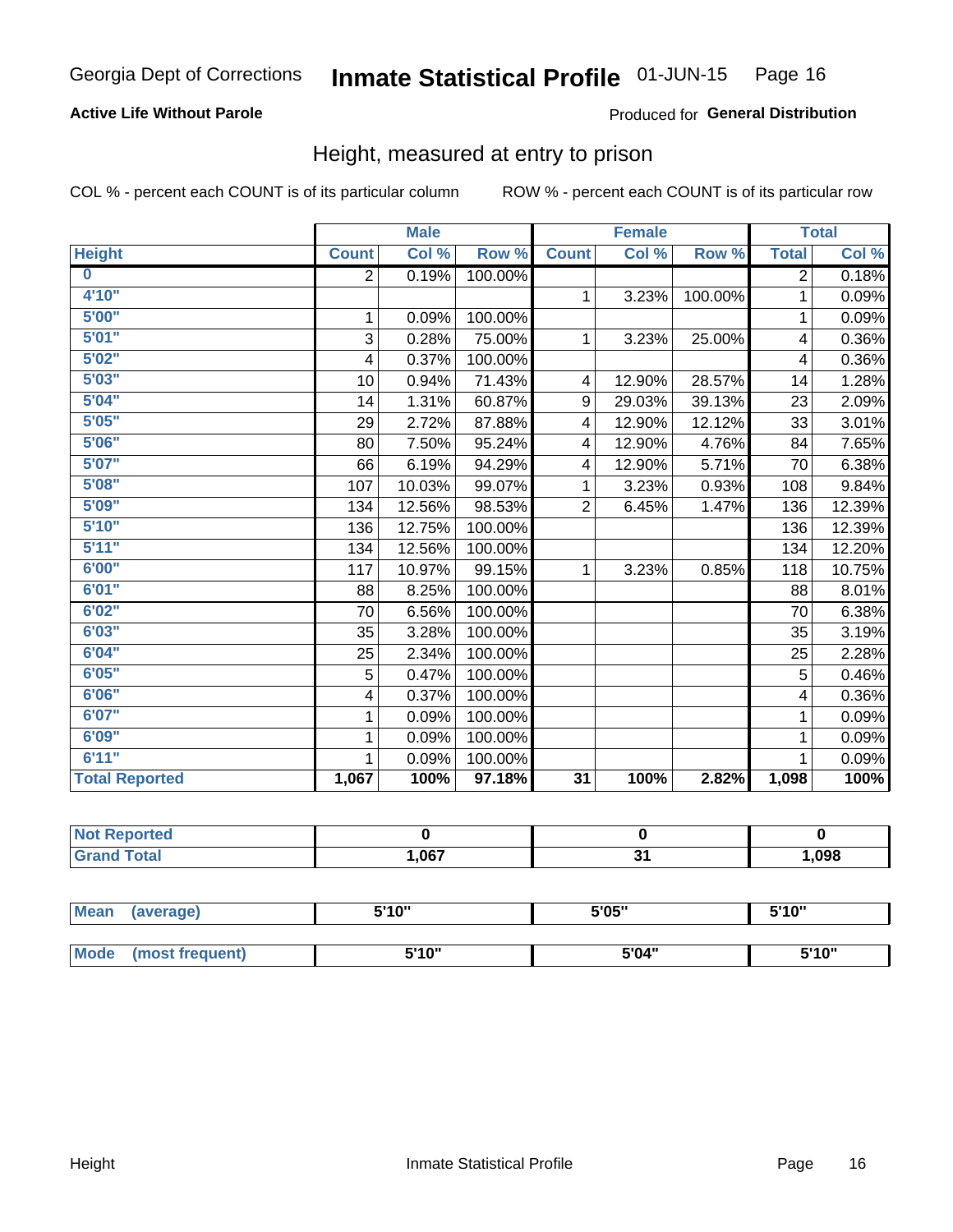### **Active Life Without Parole**

Produced for General Distribution

## Weight, measured at entry to prison

COL % - percent each COUNT is of its particular column

|                       |                         | <b>Male</b>    |         | <b>Female</b>           |                         |         | <b>Total</b>            |        |
|-----------------------|-------------------------|----------------|---------|-------------------------|-------------------------|---------|-------------------------|--------|
| Weight                | <b>Count</b>            | Col %          | Row %   | <b>Count</b>            | Col %                   | Row %   | <b>Total</b>            | Col %  |
| 100 - 109 pounds      |                         |                |         | 1                       | 3.23%                   | 100.00% | 1                       | 0.09%  |
| 110 - 119 pounds      |                         |                |         | $\overline{2}$          | 6.45%                   | 100.00% | $\overline{2}$          | 0.18%  |
| 120 - 129 pounds      | 6                       | 0.56%          | 100.00% |                         |                         |         | 6                       | 0.55%  |
| 130 - 139 pounds      | 29                      | 2.73%          | 93.55%  | $\overline{2}$          | 6.45%                   | 6.45%   | 31                      | 2.83%  |
| 140 - 149 pounds      | 70                      | 6.59%          | 98.59%  | 1                       | 3.23%                   | 1.41%   | 71                      | 6.49%  |
| 150 - 159 pounds      | 103                     | 9.69%          | 99.04%  | 1                       | 3.23%                   | 0.96%   | 104                     | 9.51%  |
| 160 - 169 pounds      | 119                     | 11.19%         | 96.75%  | $\overline{\mathbf{4}}$ | 12.90%                  | 3.25%   | 123                     | 11.24% |
| 170 - 179 pounds      | 140                     | 13.17%         | 96.55%  | 5                       | 16.13%                  | 3.45%   | 145                     | 13.25% |
| 180 - 189 pounds      | 128                     | 12.04%         | 98.46%  | $\overline{2}$          | 6.45%                   | 1.54%   | 130                     | 11.88% |
| 190 - 199 pounds      | 96                      | 9.03%          | 97.96%  | $\overline{2}$          | 6.45%                   | 2.04%   | 98                      | 8.96%  |
| 200 - 209 pounds      | 102                     | 9.60%          | 97.14%  | 3                       | 9.68%                   | 2.86%   | 105                     | 9.60%  |
| 210 - 219 pounds      | 64                      | 6.02%          | 92.75%  | 5                       | 16.13%                  | 7.25%   | 69                      | 6.31%  |
| 220 - 229 pounds      | 66                      | 6.21%          | 100.00% |                         |                         |         | 66                      | 6.03%  |
| 230 - 239 pounds      | 41                      | 3.86%          | 100.00% |                         |                         |         | 41                      | 3.75%  |
| 240 - 249 pounds      | 27                      | 2.54%          | 100.00% |                         |                         |         | 27                      | 2.47%  |
| 250 - 259 pounds      | 25                      | 2.35%          | 100.00% |                         |                         |         | 25                      | 2.29%  |
| 260 - 269 pounds      | 12                      | 1.13%          | 100.00% |                         |                         |         | 12                      | 1.10%  |
| 270 - 279 pounds      | $\boldsymbol{9}$        | 0.85%          | 100.00% |                         |                         |         | $\boldsymbol{9}$        | 0.82%  |
| 280 - 289 pounds      | 8                       | 0.75%          | 80.00%  | $\overline{2}$          | 6.45%                   | 20.00%  | 10                      | 0.91%  |
| 290 - 299 pounds      | $\overline{\mathbf{4}}$ | 0.38%          | 100.00% |                         |                         |         | $\overline{\mathbf{4}}$ | 0.37%  |
| 300 - 309 pounds      | $\overline{2}$          | 0.19%          | 100.00% |                         |                         |         | $\overline{2}$          | 0.18%  |
| 310 - 319 pounds      | $\overline{2}$          | 0.19%          | 100.00% |                         |                         |         | $\overline{2}$          | 0.18%  |
| 320 - 329 pounds      | $\overline{5}$          | 0.47%          | 100.00% |                         |                         |         | 5                       | 0.46%  |
| 330 - 339 pounds      | $\overline{3}$          | 0.28%          | 100.00% |                         |                         |         | 3                       | 0.27%  |
| 360 - 369 pounds      | 1                       | 0.09%          | 100.00% |                         |                         |         | $\mathbf{1}$            | 0.09%  |
| 390 - 399 pounds      |                         |                |         | 1                       | 3.23%                   | 100.00% | $\mathbf{1}$            | 0.09%  |
| 400 pounds and over   | 1                       | 0.09%          | 100.00% |                         |                         |         | $\mathbf{1}$            | 0.09%  |
| <b>Total Reported</b> | 1,063                   | 100%           | 97.17%  | $\overline{31}$         | 100%                    | 2.83%   | 1,094                   | 100%   |
|                       |                         |                |         |                         |                         |         |                         |        |
| <b>Not Reported</b>   |                         | $\overline{4}$ |         |                         | $\overline{\mathbf{0}}$ |         |                         | 4      |
| <b>Grand Total</b>    |                         | 1,067          |         |                         | $\overline{31}$         |         |                         | 1,098  |

| Mean<br>(average)       | 189 | 186 | 189   |
|-------------------------|-----|-----|-------|
| <b>Median (middle)</b>  | 183 | 174 | 182.5 |
| Mode<br>(most frequent) | 180 | 210 | 180   |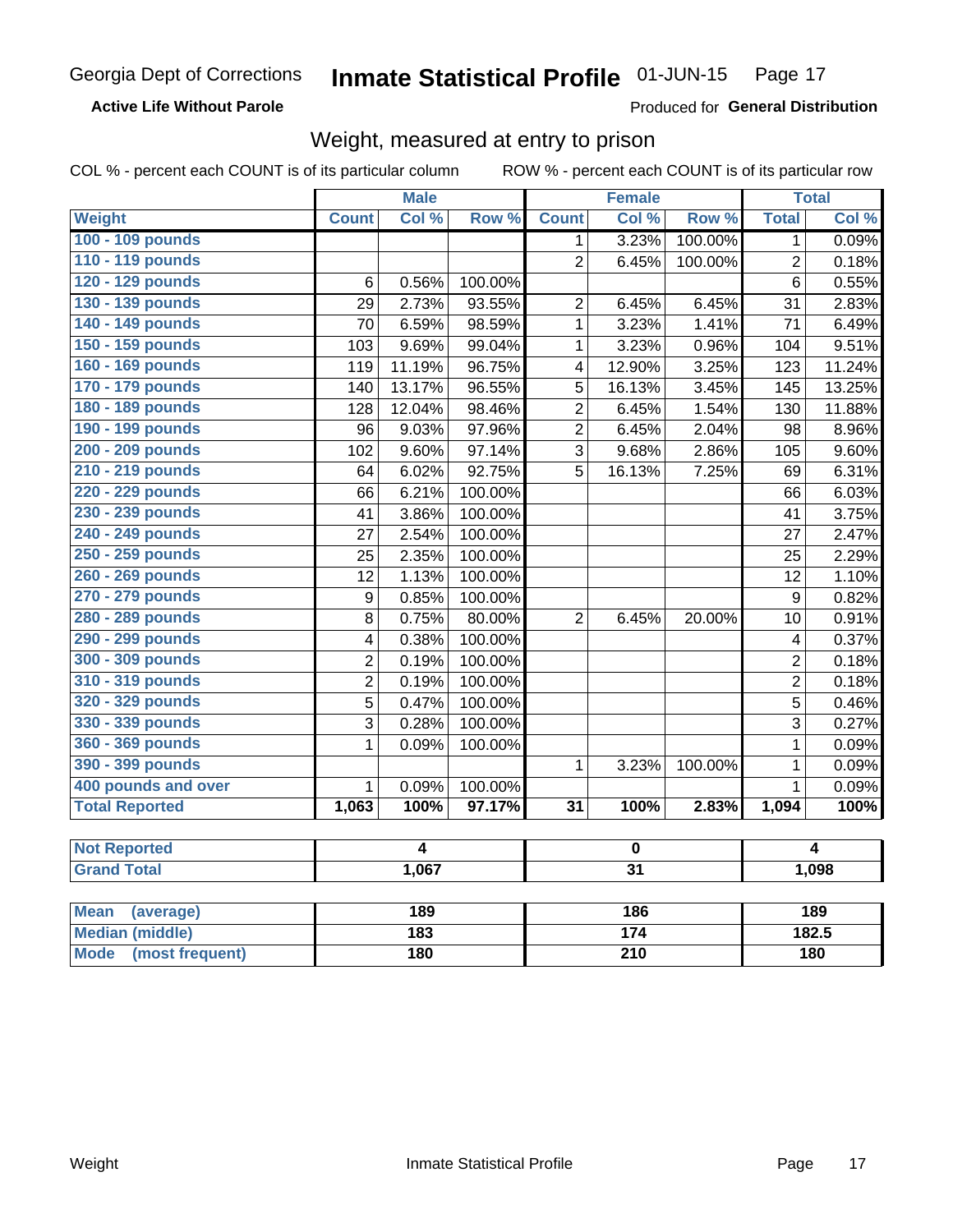**Active Life Without Parole** 

#### Inmate Statistical Profile 01-JUN-15 Page 18

Produced for General Distribution

## Veterans validated by Veteran's Administration

COL % - percent each COUNT is of its particular column

|                           | <b>Male</b>  |        |             | <b>Female</b> |       |         | <b>Total</b> |        |
|---------------------------|--------------|--------|-------------|---------------|-------|---------|--------------|--------|
| <b>Military service</b>   | <b>Count</b> | Col %  | Row % Count |               | Col % | Row %   | <b>Total</b> | Col %  |
| <b>Others</b><br>$\bf{0}$ | 31           | 47.69% | 100.00%     |               |       |         | 31           | 47.69% |
| <b>Air Force</b>          | 27           | 41.54% | 100.00%     |               |       |         | 27           | 41.54% |
| Army                      |              | 4.62%  | 100.00%     |               |       |         | 3            | 4.62%  |
| <b>Navy</b><br>3          |              | 1.54%  | 100.00%     |               |       |         |              | 1.54%  |
| <b>Coast Guard</b><br>5.  |              | 4.62%  | 100.00%     |               |       |         | 3            | 4.62%  |
| <b>Total Reported</b>     | 65           | 100%   | $100.00\%$  |               |       | $.00\%$ | 65           | 100%   |

| тет о | ,002 | - .<br>v, | .033 |
|-------|------|-----------|------|
|       | .067 | . .<br>., | ,098 |

| Mo<br><b>Null</b><br><b>Dthers</b><br>____<br>____ |
|----------------------------------------------------|
|----------------------------------------------------|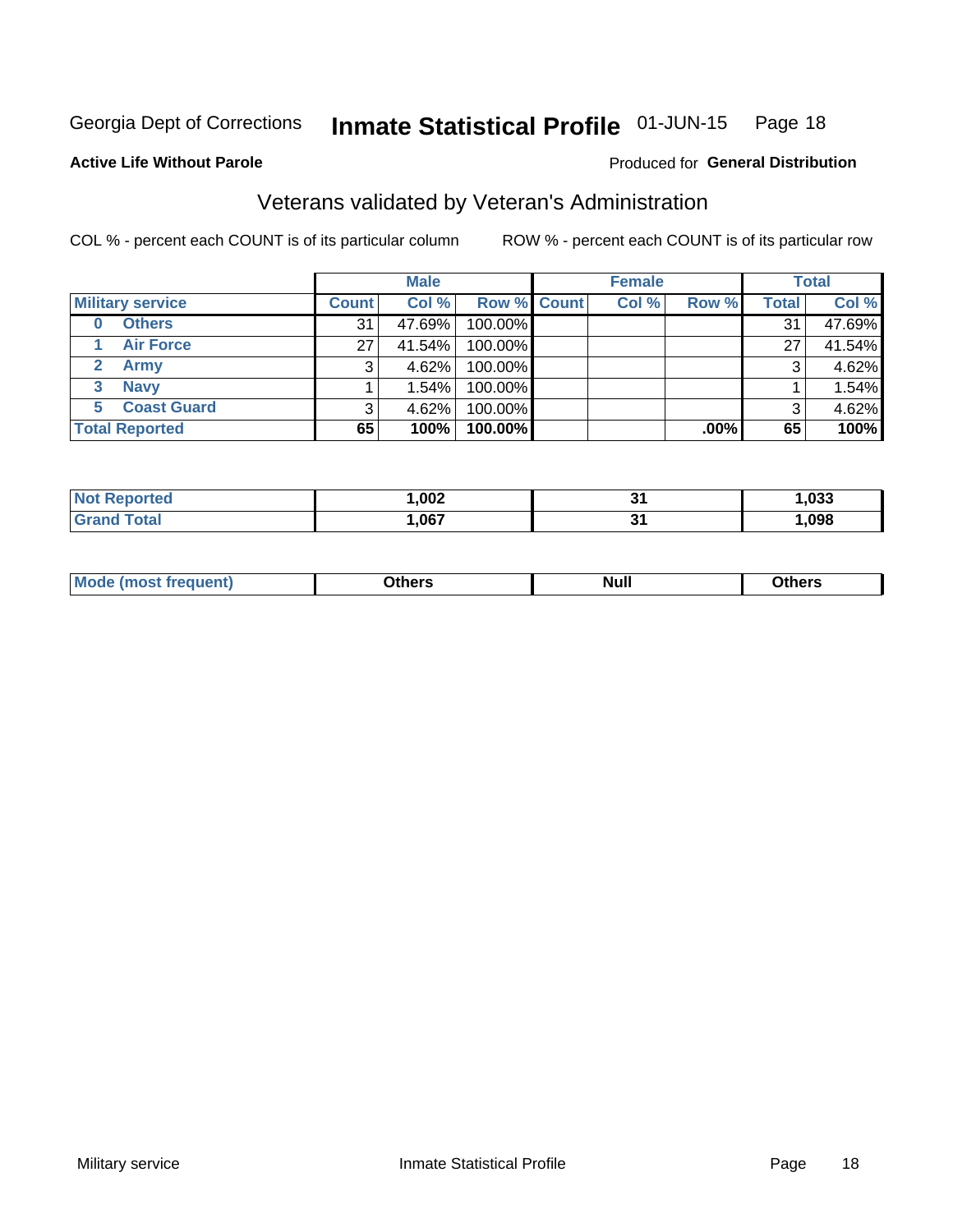#### Inmate Statistical Profile 01-JUN-15 Page 19

**Active Life Without Parole** 

Produced for General Distribution

## Type of admission to prison

COL % - percent each COUNT is of its particular column

|                                      |              | <b>Male</b> |                    |    | <b>Female</b> |       |              | <b>Total</b> |
|--------------------------------------|--------------|-------------|--------------------|----|---------------|-------|--------------|--------------|
| <b>Type of Admission</b>             | <b>Count</b> | Col %       | <b>Row % Count</b> |    | Col %         | Row % | <b>Total</b> | Col %        |
| <b>New Sentence</b><br>52            | 1,020        | 95.60%      | 97.05%             | 31 | 100.00%       | 2.95% | 1,051        | 95.72%       |
| <b>Probation Rev Partial</b><br>53   | 2            | .19%        | 100.00%            |    |               |       |              | .18%         |
| <b>Probation Rev Remainder</b><br>54 | 6            | .56%        | 100.00%            |    |               |       | 6            | .55%         |
| <b>Parole Rev New Sentence</b><br>55 | 15           | 1.41%       | 100.00%            |    |               |       | 15           | 1.37%        |
| 56 Parole Rev No New                 | 11           | 1.03%       | 100.00%            |    |               |       | 11           | 1.00%        |
| <b>Sentence</b>                      |              |             |                    |    |               |       |              |              |
| <b>Life W/O Parole</b><br>70         | 13           | 1.22%       | 100.00%            |    |               |       | 13           | 1.18%        |
| <b>Total Reported</b>                | 1,067        | 100%        | 97.18%             | 31 | 100%          | 2.82% | 1,098        | 100%         |

| Reported<br>-N. |      |     |       |
|-----------------|------|-----|-------|
| Total           | ,067 | . . | 1.098 |

| <b>Mode (most frequent)</b> | <b>New Sentence</b> | <b>New Sentence</b> | <b>New Sentence</b> |
|-----------------------------|---------------------|---------------------|---------------------|
|                             |                     |                     |                     |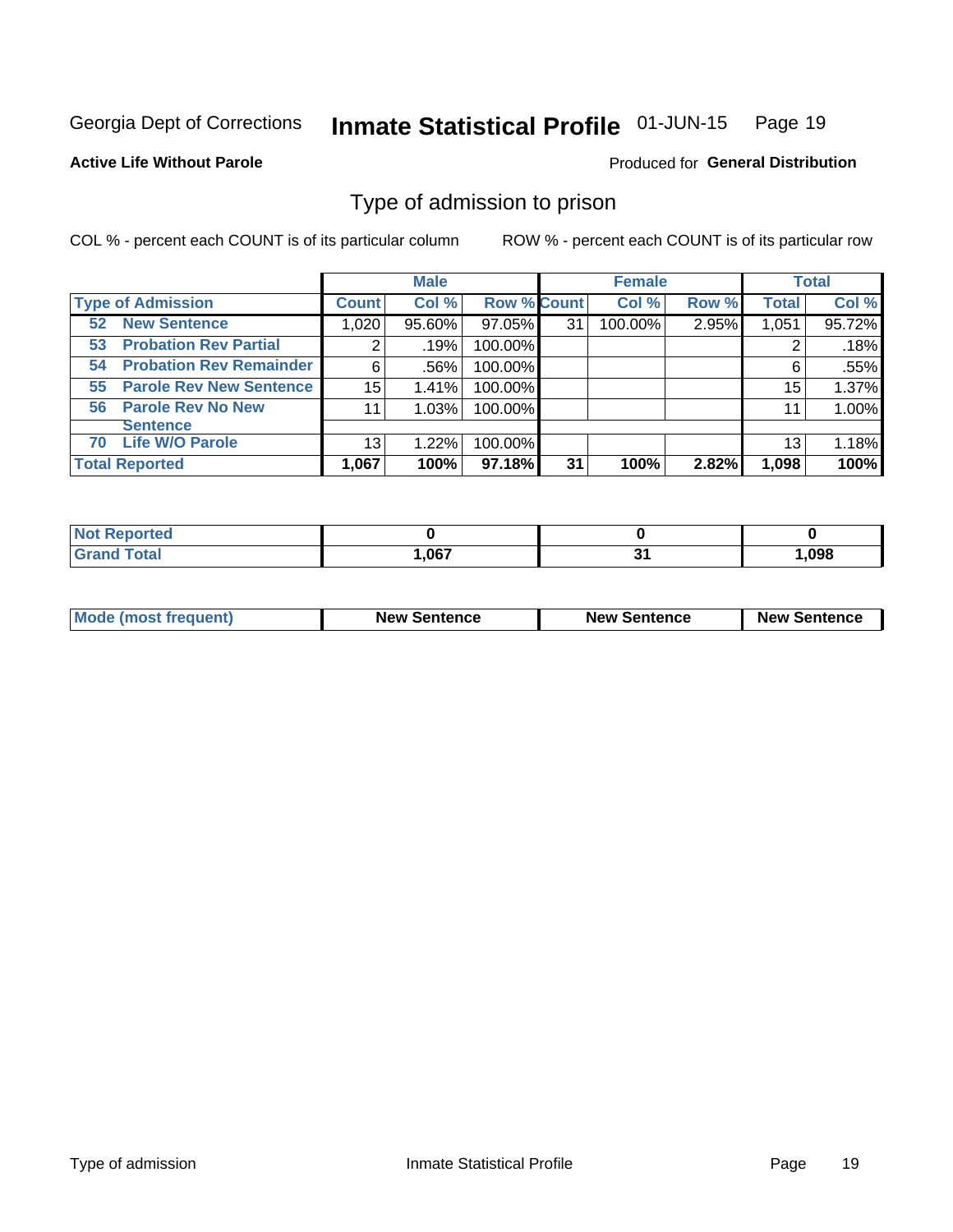#### Inmate Statistical Profile 01-JUN-15 Page 20

**Active Life Without Parole** 

Produced for General Distribution

## Current / last type of institution

COL % - percent each COUNT is of its particular column

|                            |              | <b>Male</b> |                    |    | <b>Female</b> |          |       | <b>Total</b> |
|----------------------------|--------------|-------------|--------------------|----|---------------|----------|-------|--------------|
| <b>Type of Institution</b> | <b>Count</b> | Col %       | <b>Row % Count</b> |    | Col %         | Row %    | Total | Col %        |
| <b>State Prison</b>        | ∣.065        | 99.81%      | $97.17\%$          | 31 | 100.00%       | $2.83\%$ | .096  | 99.82%       |
| <b>Transitional Center</b> |              | .19%        | 100.00%            |    |               |          |       | $.18\%$      |
| <b>Total Reported</b>      | 1,067        | 100%        | $97.18\%$          | 31 | 100%          | 2.82%    | 1,098 | 100%         |

| <b>eported</b> |                            |      |
|----------------|----------------------------|------|
| <b>otal</b>    | <b>067</b><br>$\mathbf{v}$ | ,098 |

|  | <b>Mode (most frequent)</b> | State Prison | <b>State Prison</b> | risonl<br>State |
|--|-----------------------------|--------------|---------------------|-----------------|
|--|-----------------------------|--------------|---------------------|-----------------|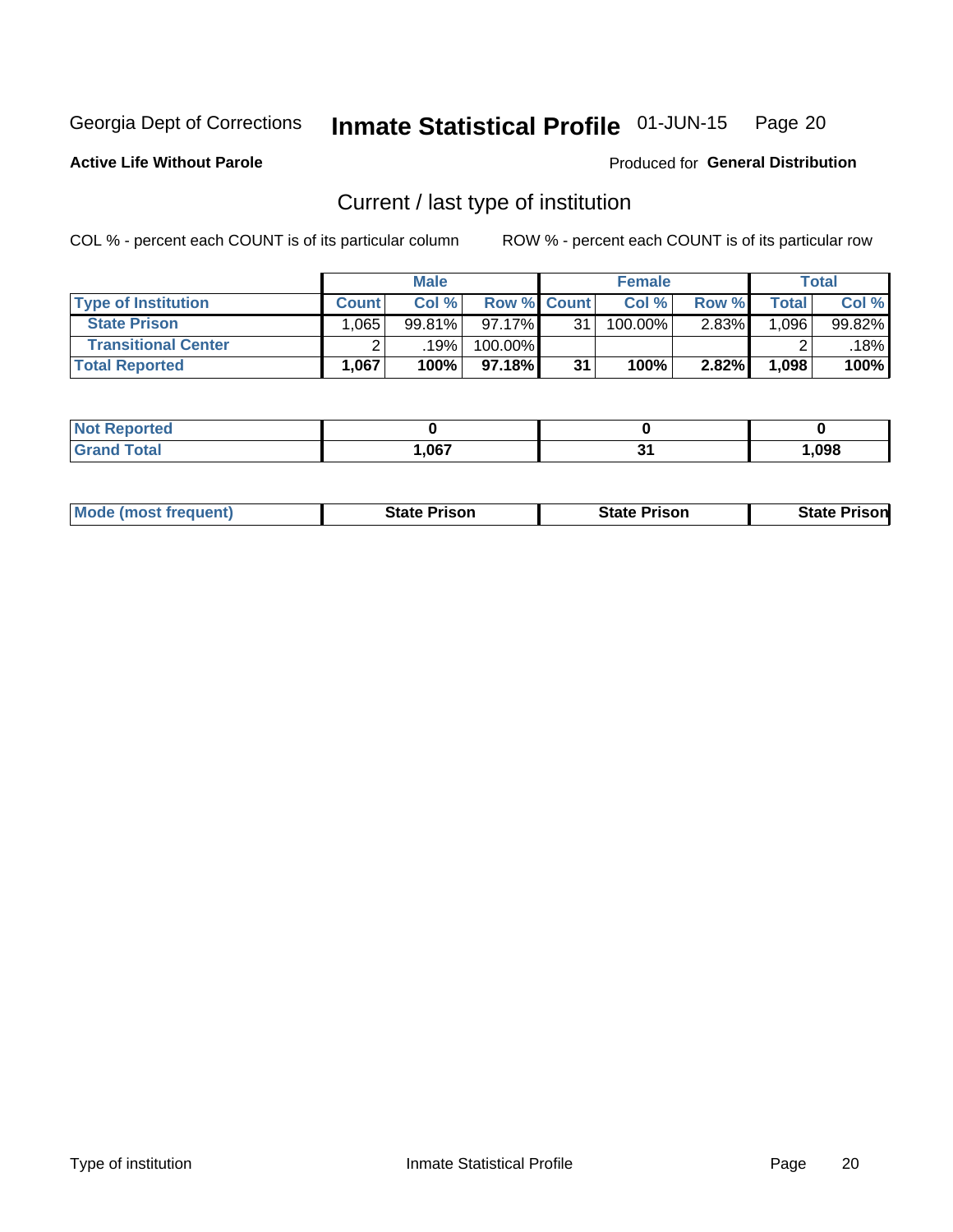#### Inmate Statistical Profile 01-JUN-15 Page 21

**Active Life Without Parole** 

## Produced for General Distribution

## Institution type - transitional centers

COL % - percent each COUNT is of its particular column

|                                          |              | <b>Male</b> |                    | <b>Female</b> |       |              | Total  |
|------------------------------------------|--------------|-------------|--------------------|---------------|-------|--------------|--------|
| <b>Institution Type - Trans. Centers</b> | <b>Count</b> | Col%        | <b>Row % Count</b> | Col%          | Row % | <b>Total</b> | Col %  |
| <b>Atlanta Tc</b>                        |              | $50.00\%$   | 100.00%            |               |       |              | 50.00% |
| <b>Clayton Tc</b>                        |              | $50.00\%$   | 100.00%            |               |       |              | 50.00% |
| <b>Total Reported</b>                    |              | 100%        | $100\%$            |               | %     |              | 100%   |

| <b>Not Reported</b>            |  |  |
|--------------------------------|--|--|
| <b>Total</b><br>Cron<br>$\sim$ |  |  |

| Mode (most frequent) | <b>Atlanta Tc</b> | <b>Null</b> | <b>Atlanta Tc</b> |
|----------------------|-------------------|-------------|-------------------|
|                      |                   |             |                   |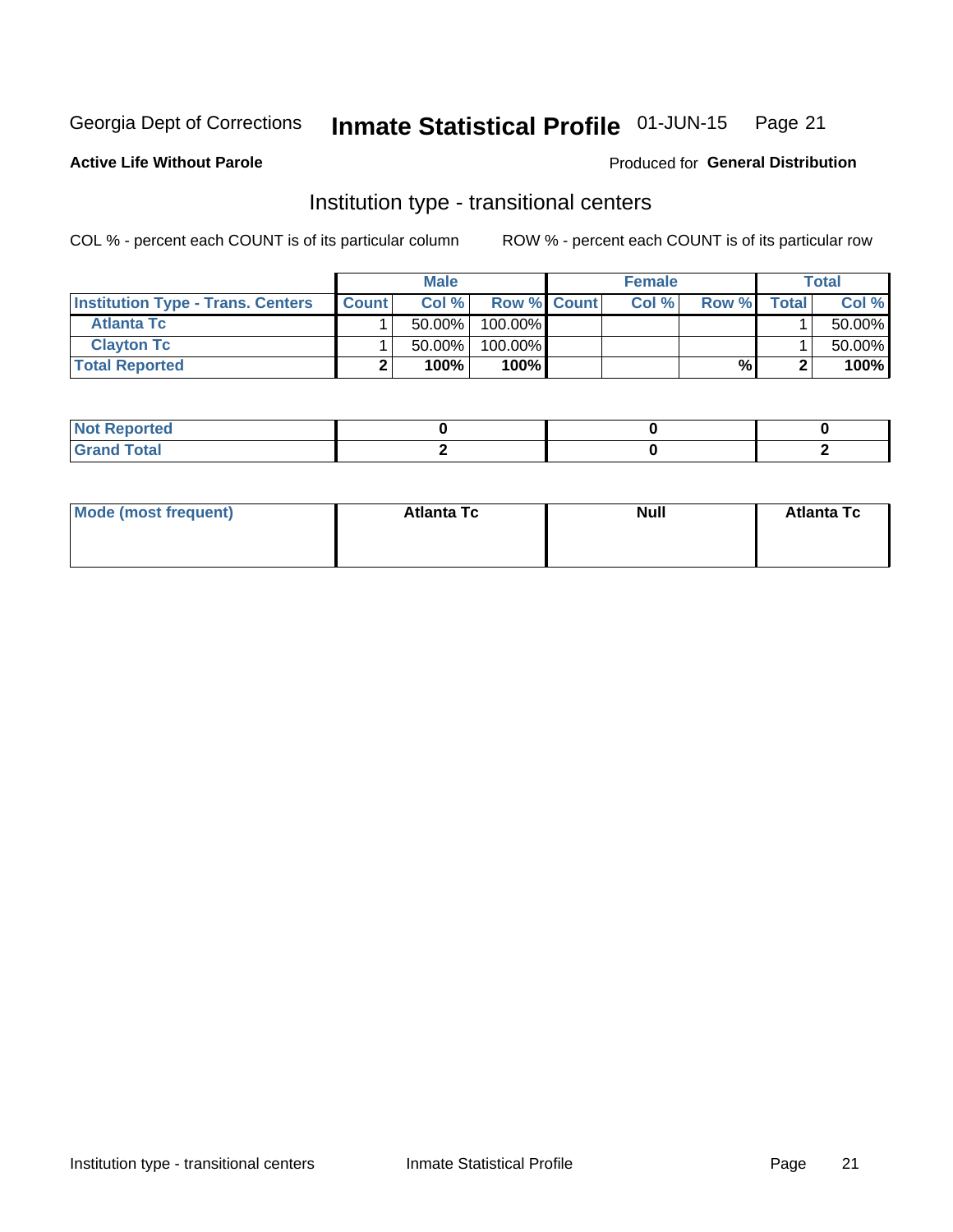#### Inmate Statistical Profile 01-JUN-15 Page 22

**Active Life Without Parole** 

Produced for General Distribution

## Institution type - county prisons

COL % - percent each COUNT is of its particular column

|                                                    | <b>Male</b> |  | <b>Female</b>            |             | <b>Total</b> |
|----------------------------------------------------|-------------|--|--------------------------|-------------|--------------|
| <b>Institution Type - County Prisons   Count  </b> | Col %       |  | <b>Row % Count Col %</b> | Row % Total | Col %        |
| <b>Total Reported</b>                              |             |  |                          |             |              |

| <b>Not Reported</b>         |  |  |
|-----------------------------|--|--|
| <b>Total</b><br>-<br>______ |  |  |

| Mode (most frequent) | <b>Null</b> | <b>Null</b><br><b>Null</b> |
|----------------------|-------------|----------------------------|
|                      |             |                            |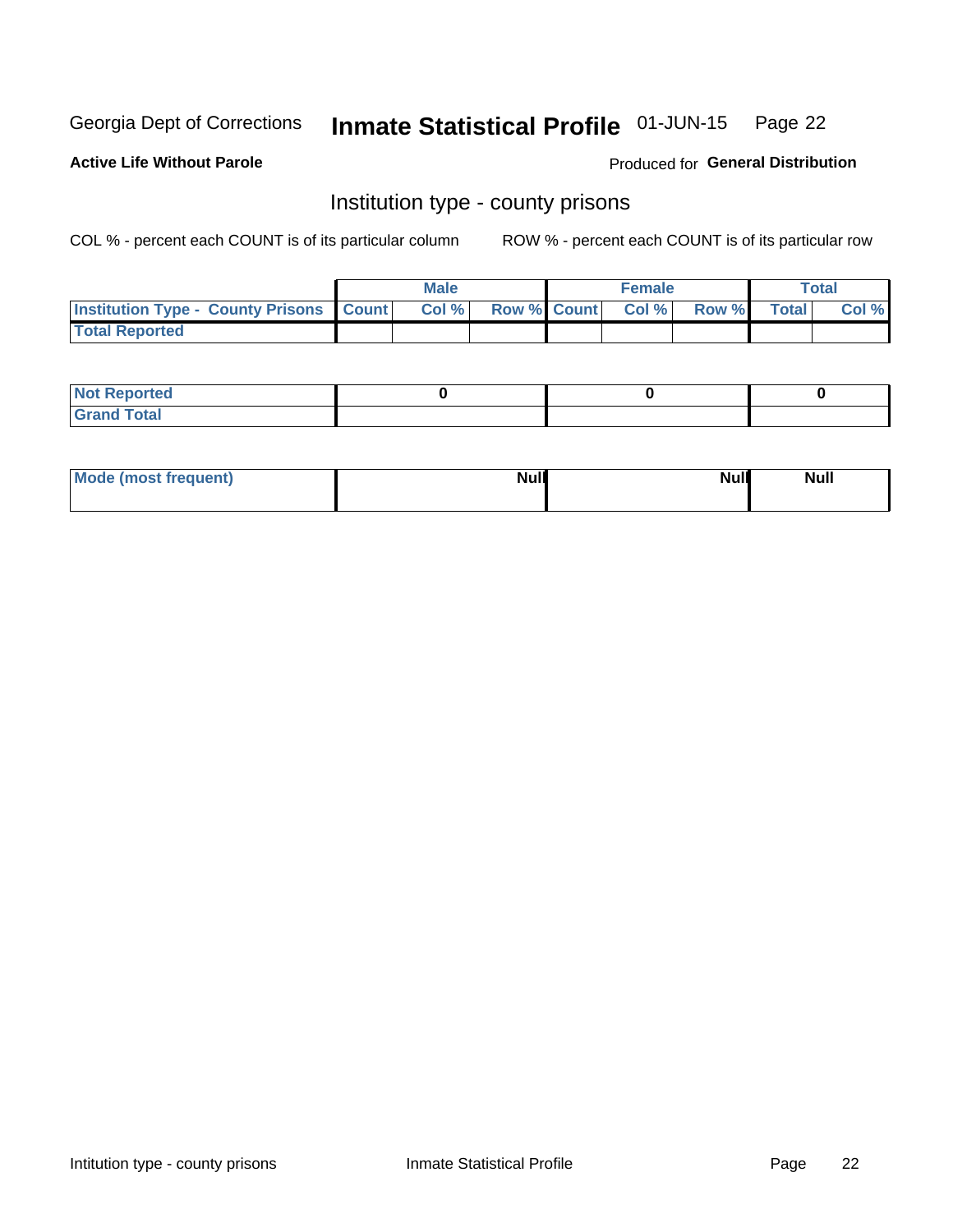#### Inmate Statistical Profile 01-JUN-15 Page 23

### **Active Life Without Parole**

### Produced for General Distribution

## Institution type - state prisons

COL % - percent each COUNT is of its particular column

|                                         |                | <b>Male</b>               |         |              | <b>Female</b>                 |         | <b>Total</b>       |          |
|-----------------------------------------|----------------|---------------------------|---------|--------------|-------------------------------|---------|--------------------|----------|
| <b>Institution Type - State Prisons</b> | <b>Count</b>   | Col %                     | Row %   | <b>Count</b> | Col %                         | Row %   | <b>Total</b>       | Col %    |
| <b>Arrendale State Prison</b>           |                |                           |         | 17           | 54.84%                        | 100.00% | 17                 | 1.55%    |
| <b>Augusta State Med. Prison</b>        | 64             | 6.01%                     | 100.00% |              |                               |         | 64                 | 5.84%    |
| <b>Baldwin State Prison</b>             | 28             | 2.63%                     | 100.00% |              |                               |         | 28                 | 2.55%    |
| <b>Burruss Correctional Training</b>    | $\overline{2}$ | .19%                      | 100.00% |              |                               |         | $\overline{2}$     | .18%     |
| <b>Ctr</b>                              |                |                           |         |              |                               |         |                    |          |
| <b>Calhoun State Prison</b>             | 1              | .09%                      | 100.00% |              |                               |         |                    | .09%     |
| <b>Central State Prison</b>             | 3              | .28%                      | 100.00% |              |                               |         | 3                  | .27%     |
| <b>Coastal State Prison</b>             | $\overline{2}$ | .19%                      | 100.00% |              |                               |         | $\overline{2}$     | .18%     |
| <b>Dooly State Prison</b>               | 5              | .47%                      | 100.00% |              |                               |         | 5                  | .46%     |
| <b>Ga Diag Class Prison</b>             | 68             | 6.38%                     | 100.00% |              |                               |         | 68                 | 6.20%    |
| <b>Ga State Prison</b>                  | 27             | 2.54%                     | 100.00% |              |                               |         | 27                 | 2.46%    |
| <b>Hancock State Prison</b>             | 100            | 9.39%                     | 100.00% |              |                               |         | 100                | 9.12%    |
| <b>Hays State Prison</b>                | 115            | 10.80%                    | 100.00% |              |                               |         | 115                | 10.49%   |
| <b>Macon State Prison</b>               | 182            | 17.09%                    | 100.00% |              |                               |         | 182                | 16.61%   |
| <b>Phillips State Prison</b>            | 18             | 1.69%                     | 100.00% |              |                               |         | 18                 | 1.64%    |
| <b>Pulaski State Prison</b>             |                |                           |         | 14           | 45.16%                        | 100.00% | 14                 | 1.28%    |
| <b>Smith State Prison</b>               | 133            | 12.49%                    | 100.00% |              |                               |         | 133                | 12.14%   |
| <b>Telfair State Prison</b>             | 131            | 12.30%                    | 100.00% |              |                               |         | 131                | 11.95%   |
| <b>Valdosta State Prison</b>            | 94             | 8.83%                     | 100.00% |              |                               |         | 94                 | 8.58%    |
| <b>Ware State Prison</b>                | 91             | 8.54%                     | 100.00% |              |                               |         | 91                 | 8.30%    |
| <b>Wilcox State Prison</b>              | 1              | .09%                      | 100.00% |              |                               |         | 1                  | .09%     |
| <b>Total Reported</b>                   | 1,065          | 100%                      | 97.17%  | 31           | 100%                          | 2.83%   | 1,096              | 100%     |
| <b>Not Reported</b>                     |                | 0                         |         |              | 0                             |         |                    | $\bf{0}$ |
| <b>Grand Total</b>                      |                | 1,065                     |         |              | $\overline{31}$               |         |                    | 1,096    |
| <b>Mode (most frequent)</b>             |                | <b>Macon State Prison</b> |         |              | <b>Arrendale State Prison</b> |         | <b>Macon State</b> |          |
|                                         |                |                           |         |              |                               |         | <b>Prison</b>      |          |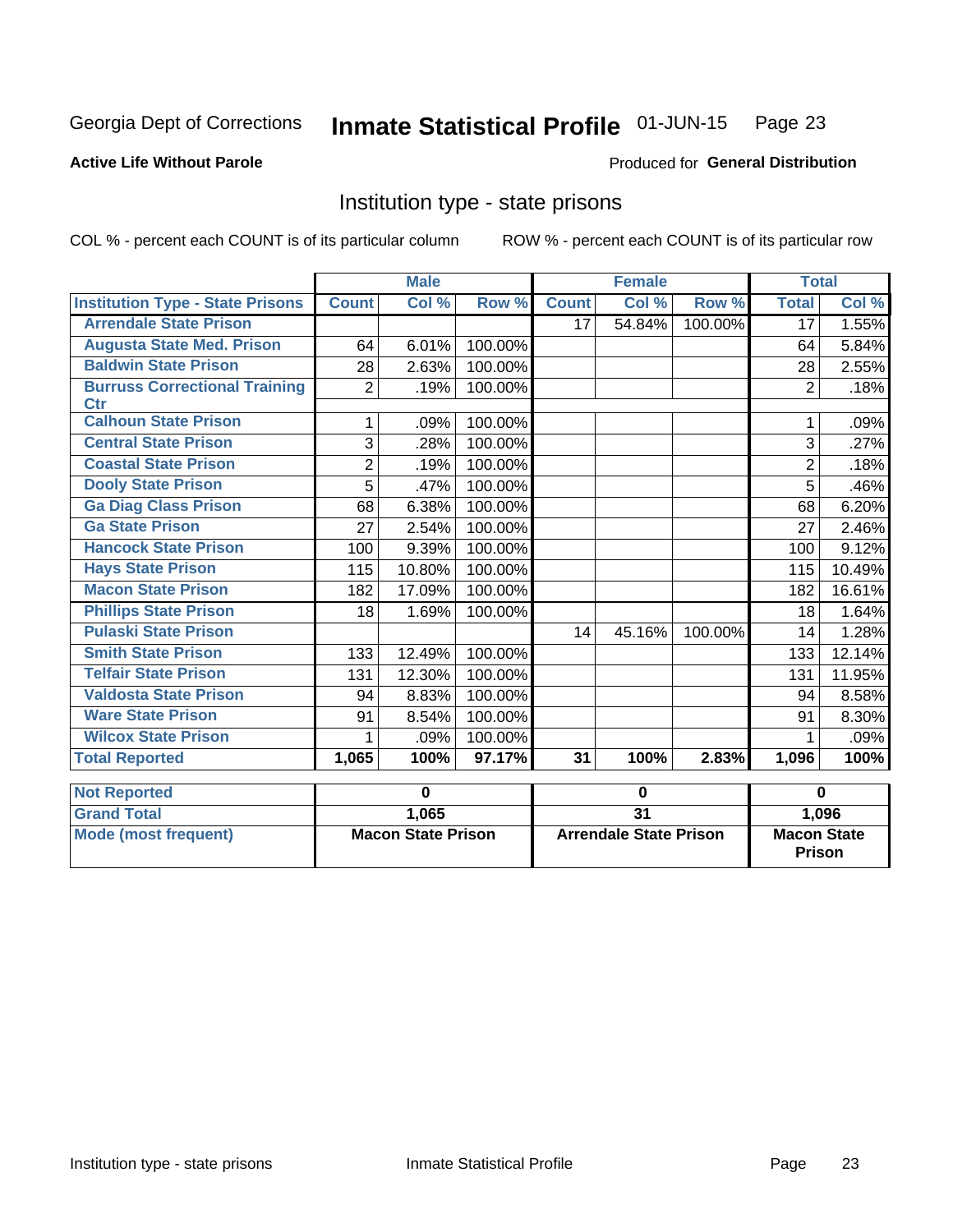## Inmate Statistical Profile 01-JUN-15 Page 24

## **Active Life Without Parole**

### Produced for General Distribution

## Institution type - private prisons

COL % - percent each COUNT is of its particular column

|                                                 | <b>Male</b> |                    | <b>Female</b> |             | Total |
|-------------------------------------------------|-------------|--------------------|---------------|-------------|-------|
| <b>Institution Type - Private Prisons Count</b> | Col %       | <b>Row % Count</b> | Col %         | Row % Total | Col % |
| <b>Total Reported</b>                           |             |                    |               |             |       |

| Not Reported           |  |  |
|------------------------|--|--|
| <b>Cotal</b><br>______ |  |  |

| <b>Mo</b><br>frequent) | <b>Null</b> | <b>Null</b> | . . I *<br><b>IVUII</b> |
|------------------------|-------------|-------------|-------------------------|
|                        |             |             |                         |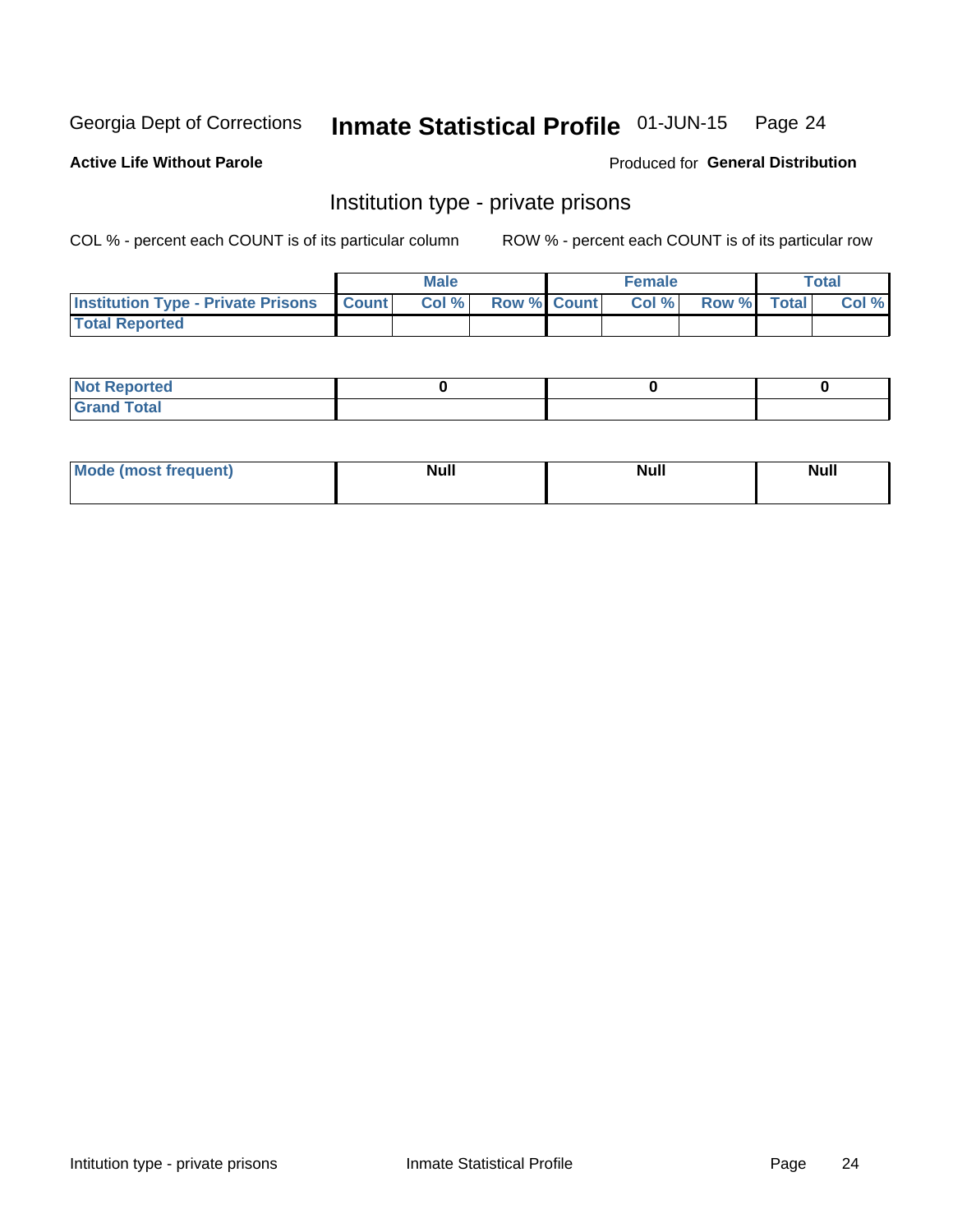#### Inmate Statistical Profile 01-JUN-15 Page 25

#### **Active Life Without Parole**

### Produced for General Distribution

## Institution type - inmate boot camp

COL % - percent each COUNT is of its particular column

|                                            | <b>Male</b> |             | <b>Female</b> |             | <b>Total</b> |
|--------------------------------------------|-------------|-------------|---------------|-------------|--------------|
| <b>Institution Type - Boot Camps Count</b> | Col %       | Row % Count | Col %         | Row % Total | Col %        |
| <b>Total Rported</b>                       |             |             |               |             |              |

| <b>Not Reported</b>            |  |  |
|--------------------------------|--|--|
| <b>Total</b><br>C <sub>r</sub> |  |  |

| Mod<br>uamo | Nul.<br>$- - - - - -$ | <b>Null</b> | . .<br>uu.<br>------ |
|-------------|-----------------------|-------------|----------------------|
|             |                       |             |                      |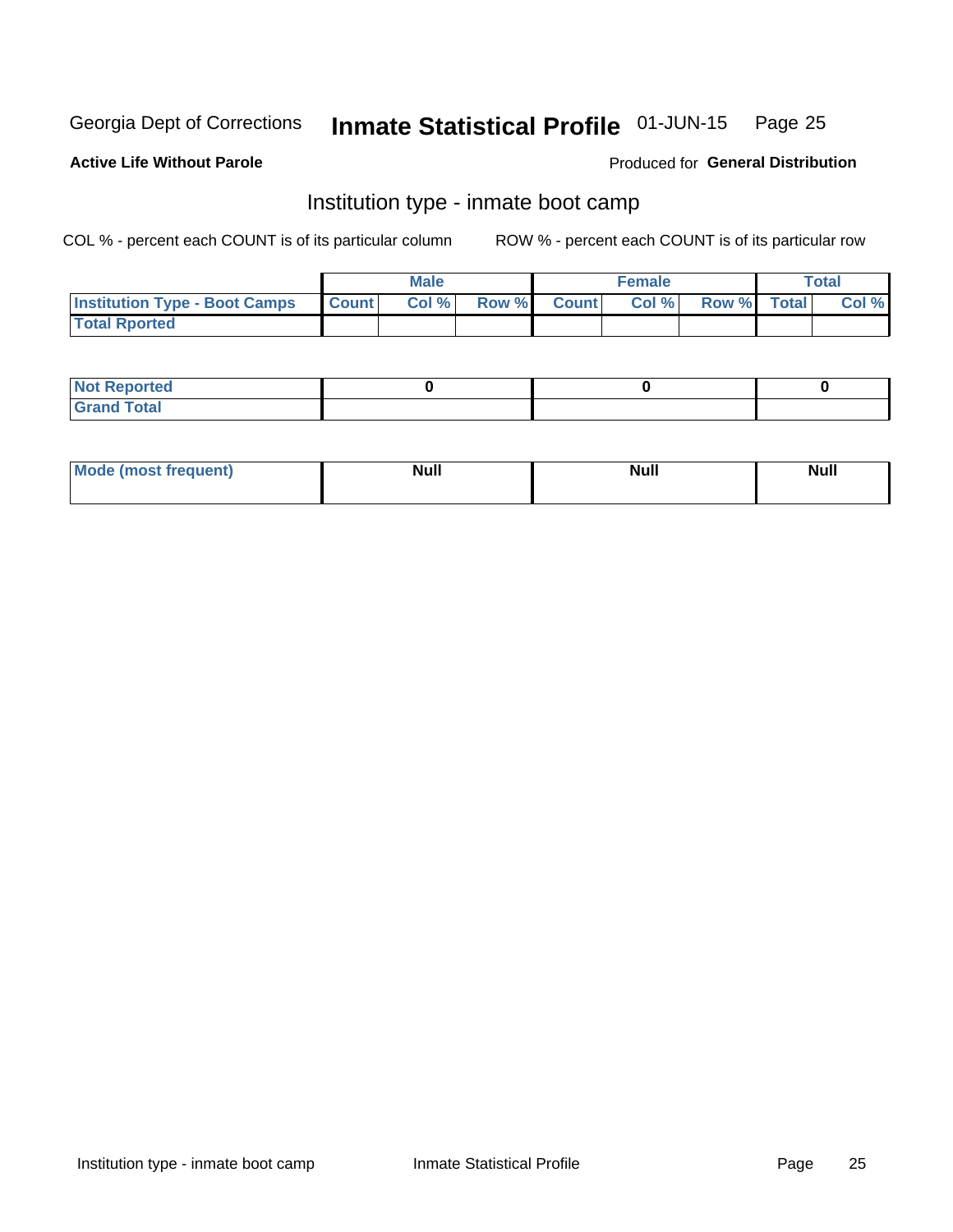#### Inmate Statistical Profile 01-JUN-15 Page 26

**Active Life Without Parole** 

Produced for General Distribution

## Number of disciplinary reports

COL % - percent each COUNT is of its particular column

|                                       |              | <b>Male</b> |         |             | <b>Female</b> |       |       | <b>Total</b> |
|---------------------------------------|--------------|-------------|---------|-------------|---------------|-------|-------|--------------|
| <b>Number of Disciplinary Reports</b> | <b>Count</b> | Col %       |         | Row % Count | Col %         | Row % | Total | Col %        |
|                                       | 270          | 25.30%      | 95.74%  | 12          | 38.71%        | 4.26% | 282   | 25.68%       |
|                                       | 148          | 13.87%      | 96.73%  | 5           | 16.13%        | 3.27% | 153   | 13.93%       |
| $\mathbf{2}$                          | 97           | 9.09%       | 95.10%  | 5           | 16.13%        | 4.90% | 102   | 9.29%        |
|                                       | 78           | 7.31%       | 96.30%  | 3           | 9.68%         | 3.70% | 81    | 7.38%        |
|                                       | 58           | 5.44%       | 100.00% |             |               |       | 58    | 5.28%        |
| 5                                     | 53           | 4.97%       | 100.00% |             |               |       | 53    | 4.83%        |
| <b>More Than 5</b>                    | 363          | 34.02%      | 98.37%  | 6           | 19.35%        | 1.63% | 369   | 33.61%       |
| <b>Total Reported</b>                 | 1,067        | 100%        | 97.18%  | 31          | 100%          | 2.82% | 1,098 | 100%         |

| <u>orteo</u><br>NOT |      |      |
|---------------------|------|------|
| <sup>-</sup> otal   | .067 | ,098 |

| Mean (average)       | 7.63 | 7.55 |
|----------------------|------|------|
| Median (middle)      |      |      |
| Mode (most frequent) |      |      |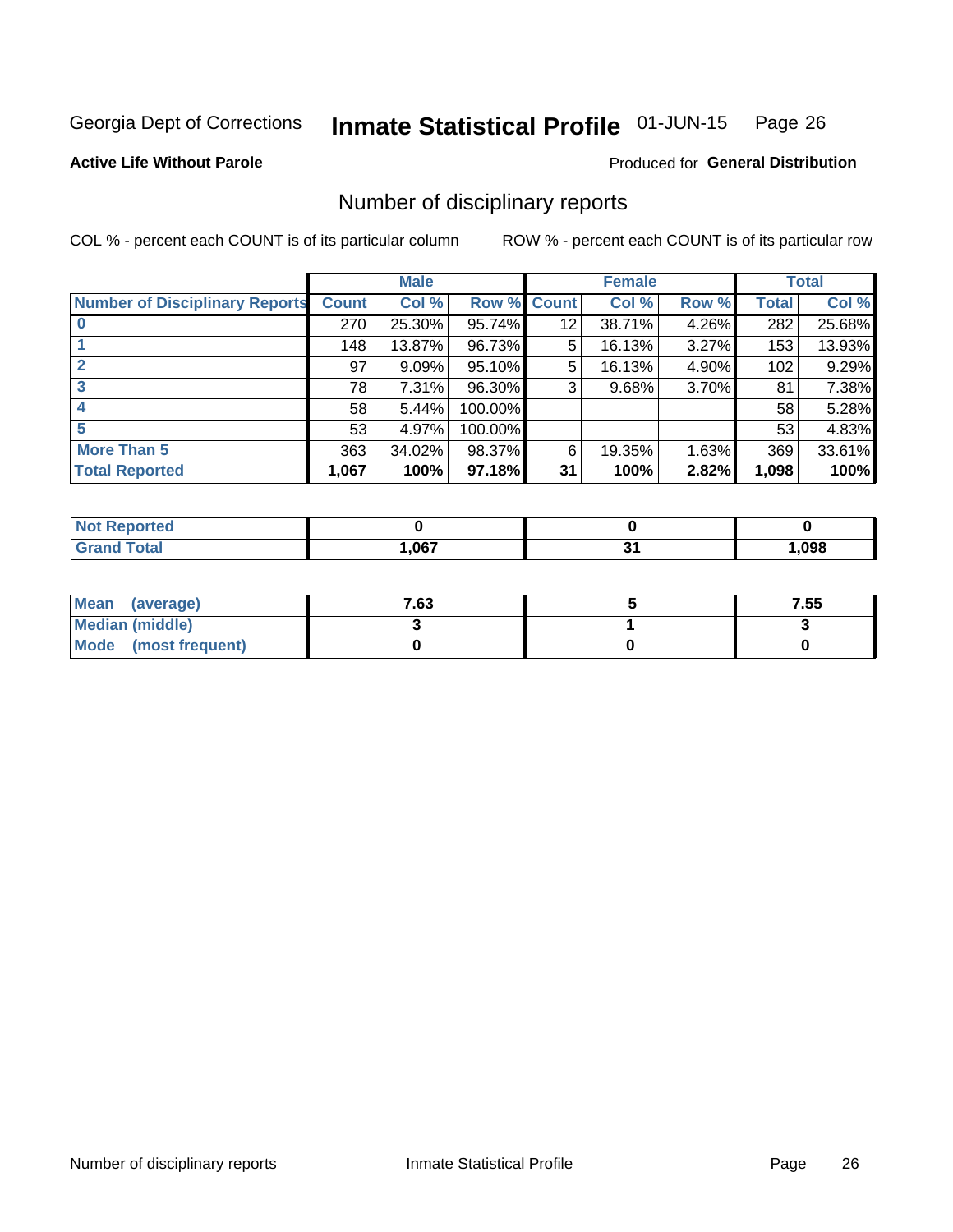#### Inmate Statistical Profile 01-JUN-15 Page 27

### **Active Life Without Parole**

Produced for General Distribution

## Number of transfers

COL % - percent each COUNT is of its particular column

|                            |         | <b>Male</b> |             |    | <b>Female</b> |        |              | <b>Total</b> |
|----------------------------|---------|-------------|-------------|----|---------------|--------|--------------|--------------|
| <b>Number of Transfers</b> | Count l | Col %       | Row % Count |    | Col %         | Row %  | <b>Total</b> | Col %        |
|                            | 45      | 4.22%       | 88.24%      | 6  | 19.35%        | 11.76% | 51           | 4.64%        |
|                            | 14      | 1.31%       | 100.00%     |    |               |        | 14           | 1.28%        |
| $\mathbf{2}$               | 260     | 24.37%      | 94.55%      | 15 | 48.39%        | 5.45%  | 275          | 25.05%       |
| 3                          | 62      | 5.81%       | 100.00%     |    |               |        | 62           | 5.65%        |
|                            | 141     | 13.21%      | 97.92%      | 3  | 9.68%         | 2.08%  | 144          | 13.11%       |
| 5                          | 53      | 4.97%       | 98.15%      |    | 3.23%         | 1.85%  | 54           | 4.92%        |
| <b>More Than 5</b>         | 492     | 46.11%      | 98.80%      | 6  | 19.35%        | 1.20%  | 498          | 45.36%       |
| <b>Total Reported</b>      | 1,067   | 100%        | 97.18%      | 31 | 100%          | 2.82%  | 1,098        | 100.0%       |

| งrted<br>NO  |      |      |
|--------------|------|------|
| <b>Total</b> | .067 | ,098 |

| Mean (average)       | 7.50 | 3.03 | 7.38 |
|----------------------|------|------|------|
| Median (middle)      |      |      |      |
| Mode (most frequent) |      |      |      |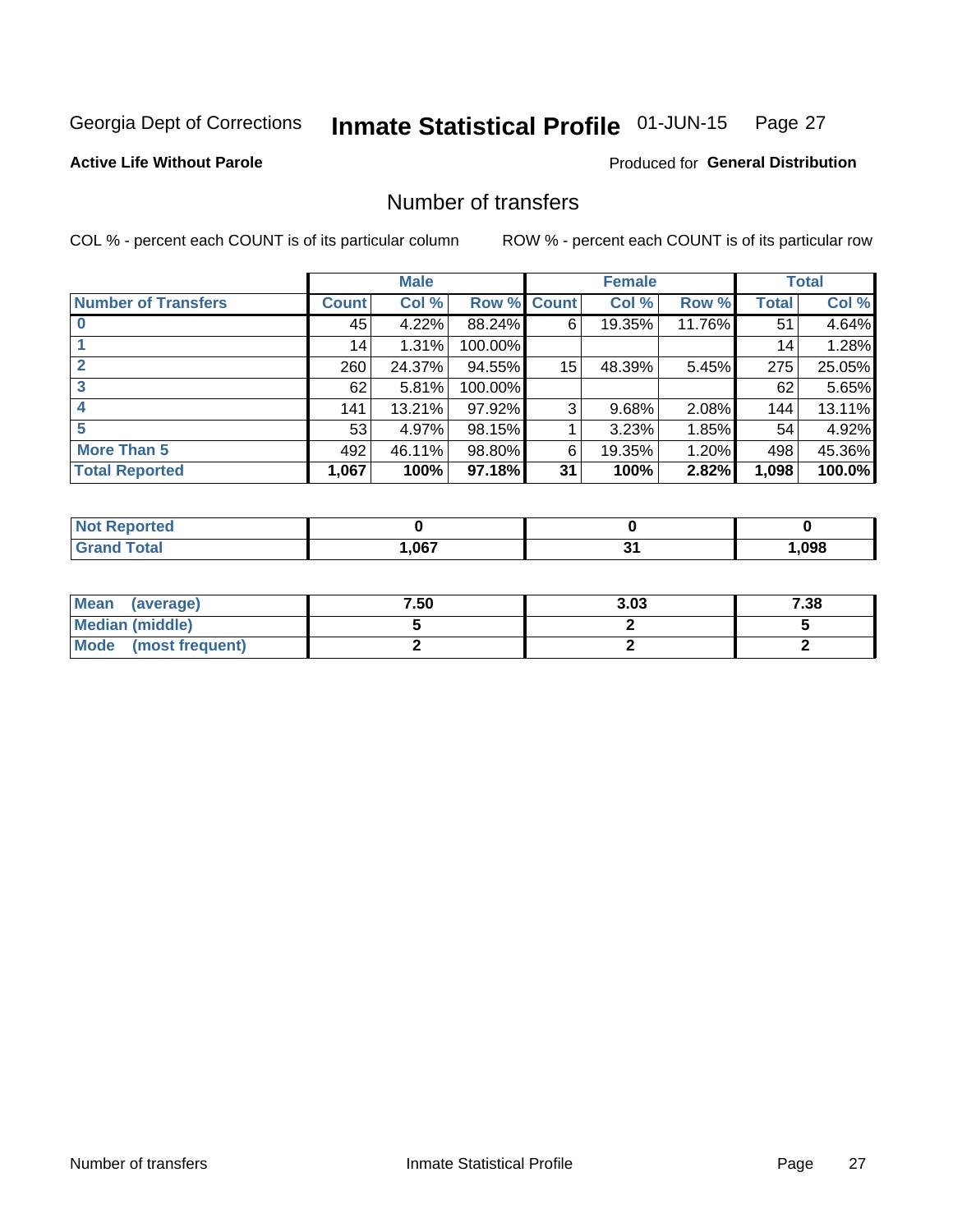## Inmate Statistical Profile 01-JUN-15 Page 28

**Active Life Without Parole** 

Produced for General Distribution

## Number of escapes

COL % - percent each COUNT is of its particular column

|                          |              | <b>Male</b> |                    |    | <b>Female</b> |       |       | <b>Total</b> |
|--------------------------|--------------|-------------|--------------------|----|---------------|-------|-------|--------------|
| <b>Number of Escapes</b> | <b>Count</b> | Col%        | <b>Row % Count</b> |    | Col %         | Row % | Total | Col %        |
|                          | .062         | $99.53\%$   | $97.16\%$          | 31 | 100.00%       | 2.84% | 1,093 | 99.54%       |
|                          |              | 0.28%       | 100.00%            |    |               |       |       | 0.27%        |
|                          |              | 0.19%       | 100.00%            |    |               |       |       | 0.18%        |
| <b>Total Reported</b>    | .067         | 100%        | $97.18\%$          | 31 | 100%          | 2.82% | 1,098 | 100%         |

| rtea<br><b>NOT</b>         |       |      |
|----------------------------|-------|------|
| <sup>-</sup> otal<br>Grand | 1,067 | ,098 |

| Mean (average)       |  | .v |
|----------------------|--|----|
| Median (middle)      |  |    |
| Mode (most frequent) |  |    |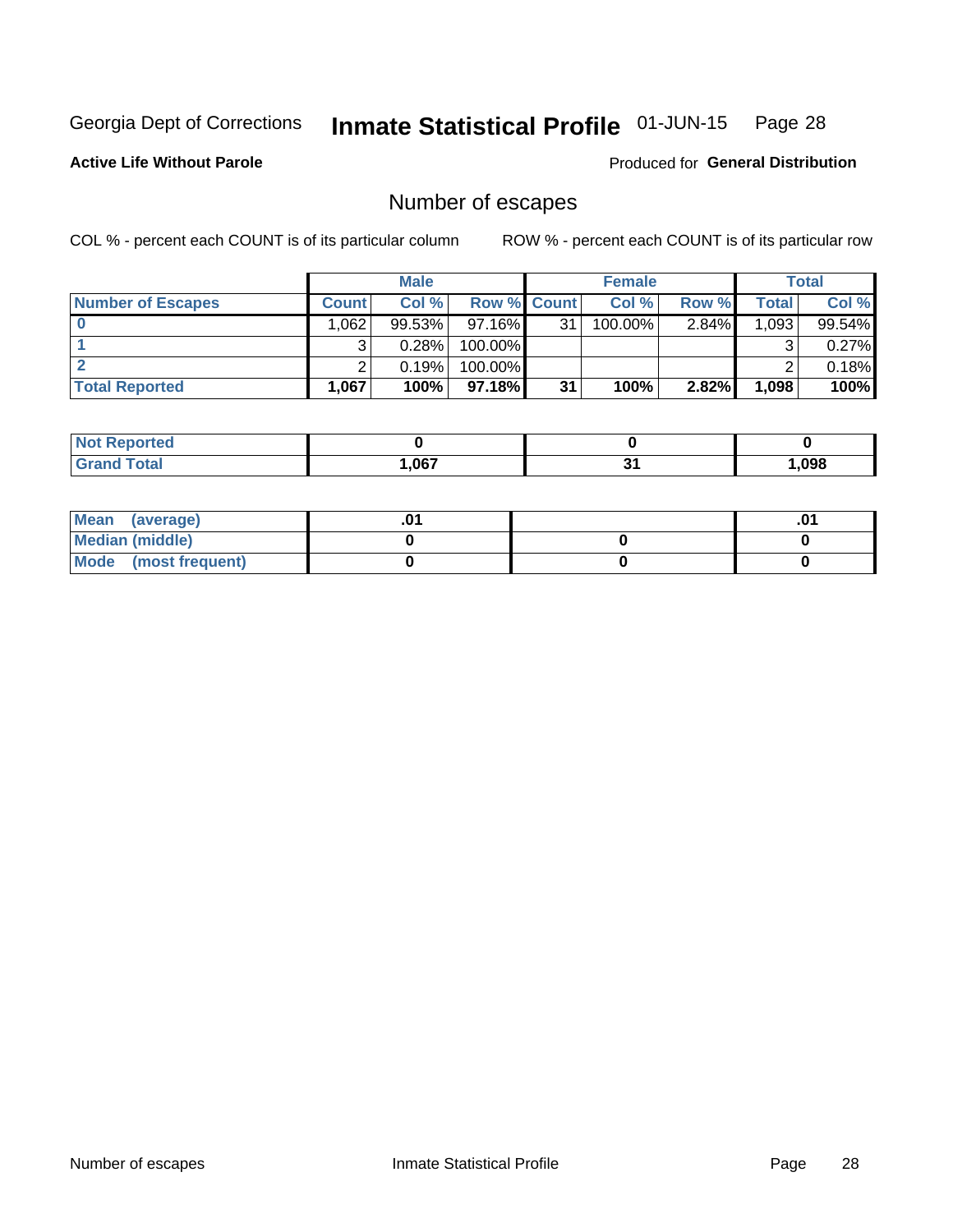## **Active Life Without Parole**

## **Produced for General Distribution**

## Time served in current (or last) institution

COL % - percent each COUNT is of its particular column

|                            |              | <b>Male</b> |         |                | <b>Female</b> |        |              | <b>Total</b> |
|----------------------------|--------------|-------------|---------|----------------|---------------|--------|--------------|--------------|
| <b>Time In Institution</b> | <b>Count</b> | Col %       | Row %   | <b>Count</b>   | Col %         | Row %  | <b>Total</b> | Col %        |
| 0 to 3 months              | 124          | 11.62%      | 98.41%  | 2              | 6.45%         | 1.59%  | 126          | 11.48%       |
| <b>3.01 to 6 months</b>    | 96           | 9.00%       | 96.97%  | 3              | 9.68%         | 3.03%  | 99           | 9.02%        |
| 6.01 to 9 months           | 76           | 7.12%       | 97.44%  | $\overline{2}$ | 6.45%         | 2.56%  | 78           | 7.10%        |
| 9.01 to 12 months          | 63           | 5.90%       | 98.44%  | 1              | 3.23%         | 1.56%  | 64           | 5.83%        |
| <b>12.01 to 18 months</b>  | 110          | 10.31%      | 97.35%  | 3              | 9.68%         | 2.65%  | 113          | 10.29%       |
| 18.01 to 24 months         | 86           | 8.06%       | 95.56%  | 4              | 12.90%        | 4.44%  | 90           | 8.20%        |
| $2.01$ to 3 years          | 154          | 14.43%      | 97.47%  | 4              | 12.90%        | 2.53%  | 158          | 14.39%       |
| 3.01 to 4 years            | 94           | 8.81%       | 97.92%  | $\overline{2}$ | 6.45%         | 2.08%  | 96           | 8.74%        |
| $4.01$ to 5 years          | 68           | 6.37%       | 89.47%  | 8              | 25.81%        | 10.53% | 76           | 6.92%        |
| 5.01 to 6 years            | 48           | 4.50%       | 100.00% |                |               |        | 48           | 4.37%        |
| 6.01 to 7 years            | 39           | 3.66%       | 100.00% |                |               |        | 39           | 3.55%        |
| $7.01$ to 8 years          | 23           | 2.16%       | 100.00% |                |               |        | 23           | 2.09%        |
| 8.01 to 9 years            | 18           | 1.69%       | 100.00% |                |               |        | 18           | 1.64%        |
| 9.01 to 10 years           | 24           | 2.25%       | 100.00% |                |               |        | 24           | 2.19%        |
| Over 10 years              | 44           | 4.12%       | 95.65%  | 2              | 6.45%         | 4.35%  | 46           | 4.19%        |
| <b>Total Reported</b>      | 1,067        | 100%        | 97.18%  | 31             | 100%          | 2.82%  | 1,098        | 100%         |

| <b>roorted</b><br>NOT  |      |      |
|------------------------|------|------|
| $f \wedge f \wedge f'$ | ,067 | ,098 |

| <b>Mean</b><br>(average) | 35 months | 33 months | 35 months |  |
|--------------------------|-----------|-----------|-----------|--|
| Median (middle)          | 23 months | 26 months | 23 months |  |
| Mode (most frequent)     | 8 months  | 2 months  | months    |  |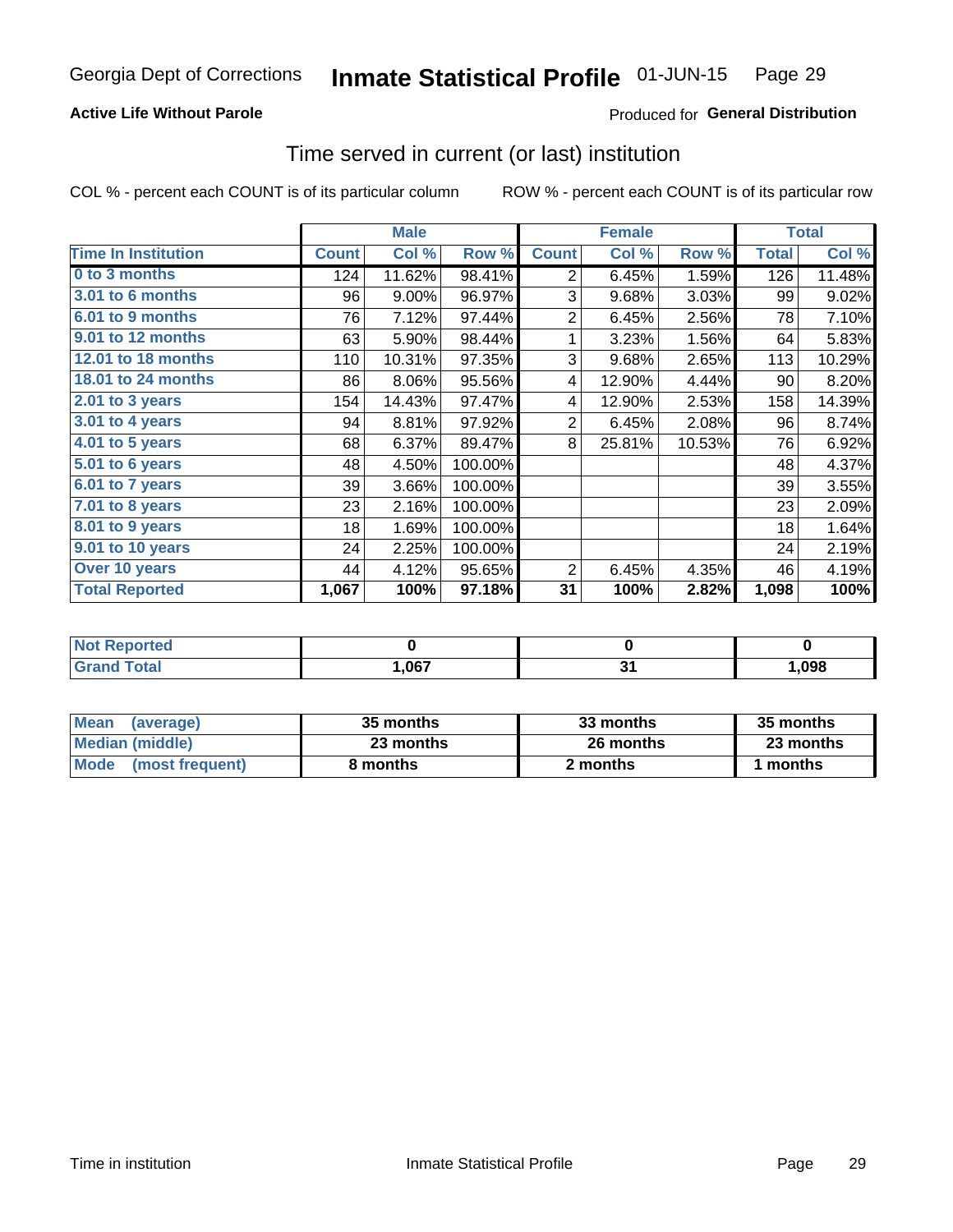#### Inmate Statistical Profile 01-JUN-15 Page 30

### **Active Life Without Parole**

### Produced for General Distribution

## Highest grade level attained

COL % - percent each COUNT is of its particular column

|                              |                         | <b>Male</b> |         |                 | <b>Female</b> |        |                         | <b>Total</b> |
|------------------------------|-------------------------|-------------|---------|-----------------|---------------|--------|-------------------------|--------------|
| <b>Grade Level</b>           | <b>Count</b>            | Col %       | Row %   | <b>Count</b>    | Col %         | Row %  | <b>Total</b>            | Col %        |
| No school at all             | 2                       | 0.23%       | 100.00% |                 |               |        | 2                       | 0.23%        |
| Grade 1                      | 1                       | 0.11%       | 100.00% |                 |               |        | 1                       | 0.11%        |
| <b>Grade 2</b>               | 1                       | 0.11%       | 100.00% |                 |               |        | $\mathbf{1}$            | 0.11%        |
| Grade 3                      | 3                       | 0.34%       | 100.00% |                 |               |        | 3                       | 0.34%        |
| <b>Grade 4</b>               | 5                       | 0.57%       | 100.00% |                 |               |        | 5                       | 0.56%        |
| Grade 5                      | 1                       | 0.11%       | 100.00% |                 |               |        | $\mathbf{1}$            | 0.11%        |
| Grade 6                      | 8                       | 0.92%       | 100.00% |                 |               |        | 8                       | 0.90%        |
| Grade 7                      | 30                      | 3.45%       | 100.00% |                 |               |        | 30                      | 3.38%        |
| Grade 8                      | 68                      | 7.82%       | 100.00% |                 |               |        | 68                      | 7.66%        |
| Grade 9                      | 116                     | 13.33%      | 98.31%  | $\overline{2}$  | 11.11%        | 1.69%  | 118                     | 13.29%       |
| Grade 10                     | 173                     | 19.89%      | 97.19%  | 5               | 27.78%        | 2.81%  | 178                     | 20.05%       |
| Grade 11                     | 143                     | 16.44%      | 98.62%  | $\overline{2}$  | 11.11%        | 1.38%  | 145                     | 16.33%       |
| <b>Grade 12 or GED</b>       | 193                     | 22.18%      | 96.98%  | 6               | 33.33%        | 3.02%  | 199                     | 22.41%       |
| Some tech school             | 13                      | 1.49%       | 92.86%  | 1               | 5.56%         | 7.14%  | 14                      | 1.58%        |
| <b>Completed tech school</b> | 14                      | 1.61%       | 100.00% |                 |               |        | 14                      | 1.58%        |
| College, 1 year              | 29                      | 3.33%       | 100.00% |                 |               |        | 29                      | 3.27%        |
| College, 2 year              | 32                      | 3.68%       | 96.97%  | 1               | 5.56%         | 3.03%  | 33                      | 3.72%        |
| College, 3 year              | 14                      | 1.61%       | 100.00% |                 |               |        | 14                      | 1.58%        |
| <b>Bachelor's degree</b>     | 16                      | 1.84%       | 100.00% |                 |               |        | 16                      | 1.80%        |
| <b>Master's degree</b>       | $\overline{\mathbf{4}}$ | 0.46%       | 100.00% |                 |               |        | $\overline{\mathbf{4}}$ | 0.45%        |
| Ph.D. degree                 | 1                       | 0.11%       | 50.00%  | 1               | 5.56%         | 50.00% | $\overline{2}$          | 0.23%        |
| Law degree                   | $\overline{2}$          | 0.23%       | 100.00% |                 |               |        | $\overline{2}$          | 0.23%        |
| <b>Medical degree</b>        | 1                       | 0.11%       | 100.00% |                 |               |        | 1                       | 0.11%        |
| <b>Total Reported</b>        | 870                     | 100%        | 97.97%  | $\overline{18}$ | 100.0%        | 2.03%  | 888                     | 100.0%       |

| ola (etol | 107<br>1 J I | .,         | 240<br>ZIV |
|-----------|--------------|------------|------------|
| ______    | .067         | . .<br>. . | .098       |

| <b>Mean</b><br>(average) | 10.70           | 11.61           | 10.72             |
|--------------------------|-----------------|-----------------|-------------------|
| Median (middle)          | Grade 11        | Other           | Grade 11          |
| Mode (most frequent)     | Grade 12 or GED | Grade 12 or GED | I Grade 12 or GED |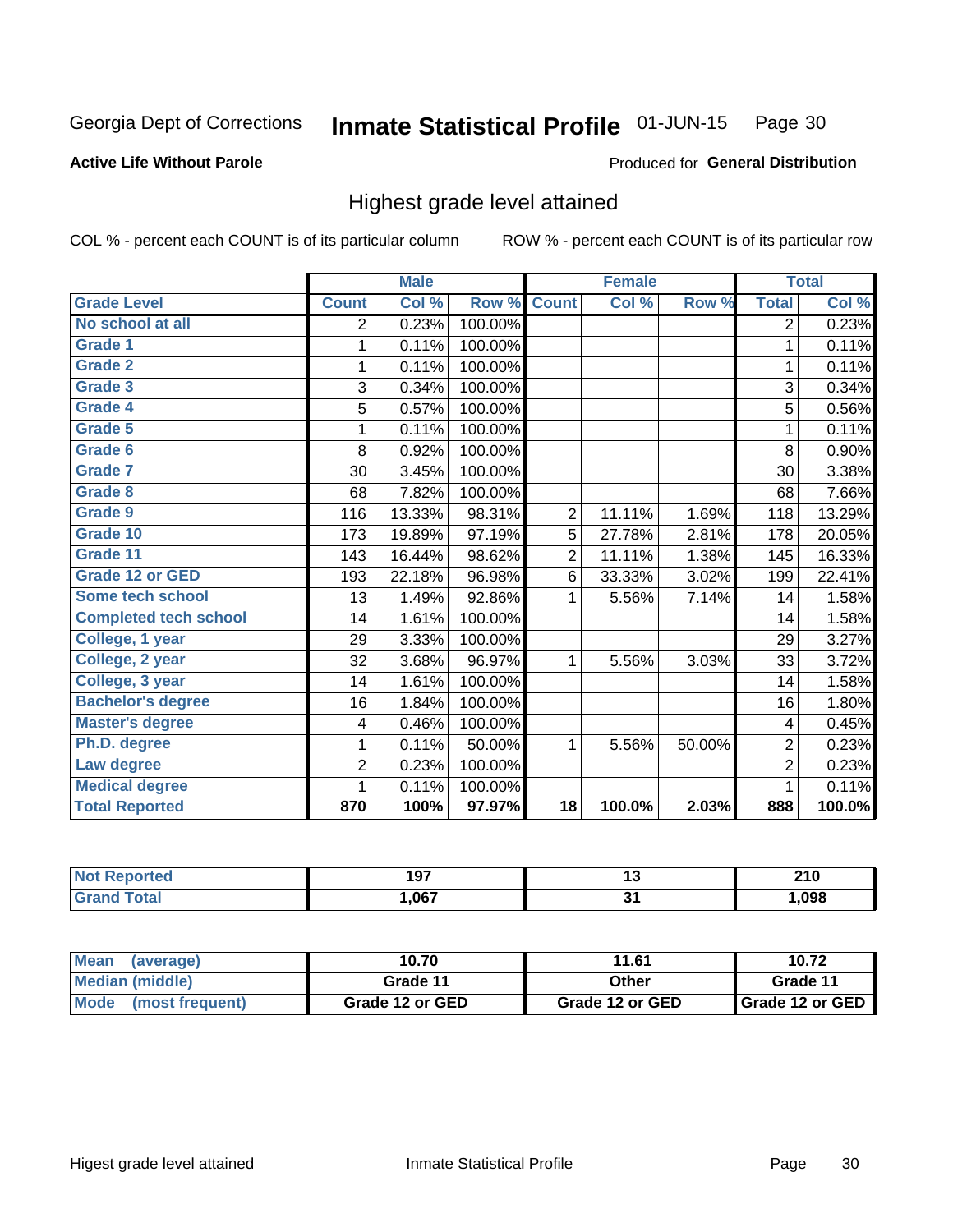#### Inmate Statistical Profile 01-JUN-15 Page 31

### **Active Life Without Parole**

Produced for General Distribution

## Culture fair IQ scores

COL % - percent each COUNT is of its particular column

|                       |              | <b>Male</b> |             |    | <b>Female</b> |          |              | <b>Total</b> |
|-----------------------|--------------|-------------|-------------|----|---------------|----------|--------------|--------------|
| <b>IQ Scores</b>      | <b>Count</b> | Col %       | Row % Count |    | Col %         | Row %    | <b>Total</b> | Col %        |
| $60 - 69$             | 34           | 3.56%       | 100.00%     |    |               |          | 34           | 3.46%        |
| $70 - 79$             | 69           | 7.23%       | 98.57%      |    | 3.70%         | 1.43%    | 70           | 7.13%        |
| $80 - 89$             | 125          | 13.09%      | 94.70%      | 7  | 25.93%        | 5.30%    | 132          | 13.44%       |
| $90 - 99$             | 236          | 24.71%      | 96.33%      | 9  | 33.33%        | $3.67\%$ | 245          | 24.95%       |
| $100 - 109$           | 268          | 28.06%      | 98.53%      | 4  | 14.81%        | 1.47%    | 272          | 27.70%       |
| $110 - 119$           | 185          | 19.37%      | 98.40%      | 3  | 11.11%        | 1.60%    | 188          | 19.14%       |
| $120 - 129$           | 38           | 3.98%       | 92.68%      | 3  | 11.11%        | 7.32%    | 41           | 4.18%        |
| <b>Total Reported</b> | 955          | 100%        | 97.25%      | 27 | 100%          | 2.75%    | 982          | 100%         |

| <b>Not Reported</b>         | 102  | 103   |
|-----------------------------|------|-------|
| <b>Not Valid (under 60)</b> |      | IJ    |
| <b>Grand Total</b>          | .067 | 1,098 |

| <b>Mean</b><br>(average)       | 98  | 99  | 98  |
|--------------------------------|-----|-----|-----|
| <b>Median (middle)</b>         | 100 | 96  | 100 |
| <b>Mode</b><br>(most frequent) | 99  | 102 | 99  |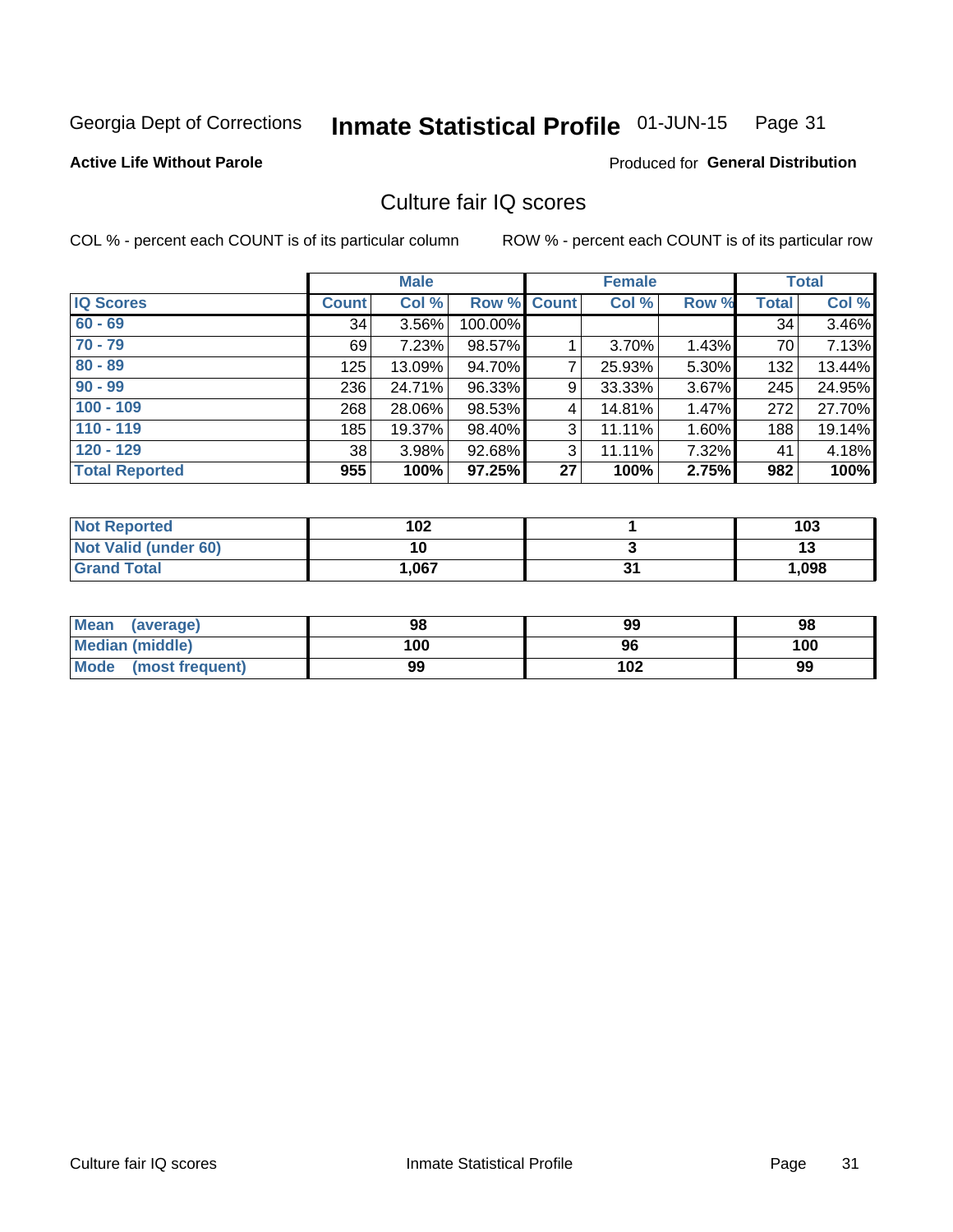#### Inmate Statistical Profile 01-JUN-15 Page 32

**Active Life Without Parole** 

#### Produced for General Distribution

## Wide Range Achievement Test (WRAT) reading score

COL % - percent each COUNT is of its particular column

|                           |                 | <b>Male</b> |         |                | <b>Female</b> |       |              | <b>Total</b> |
|---------------------------|-----------------|-------------|---------|----------------|---------------|-------|--------------|--------------|
| <b>WRAT Reading Score</b> | <b>Count</b>    | Col %       | Row %   | <b>Count</b>   | Col %         | Row % | <b>Total</b> | Col %        |
| $0.1$ to $0.9$            | 20 <sup>°</sup> | 2.06%       | 100.00% |                |               |       | 20           | 2.00%        |
| 1.0 to 1.9                | 15              | 1.54%       | 100.00% |                |               |       | 15           | 1.50%        |
| 2.0 to 2.9                | 37              | 3.81%       | 97.37%  | 1              | 3.33%         | 2.63% | 38           | 3.79%        |
| 3.0 to 3.9                | 58              | 5.97%       | 95.08%  | 3              | 10.00%        | 4.92% | 61           | 6.09%        |
| 4.0 to 4.9                | 81              | 8.33%       | 96.43%  | 3              | 10.00%        | 3.57% | 84           | 8.38%        |
| 5.0 to 5.9                | 87              | 8.95%       | 97.75%  | $\overline{2}$ | 6.67%         | 2.25% | 89           | 8.88%        |
| 6.0 to 6.9                | 95              | 9.77%       | 98.96%  | 1              | 3.33%         | 1.04% | 96           | 9.58%        |
| 7.0 to 7.9                | 29              | 2.98%       | 100.00% |                |               |       | 29           | 2.89%        |
| 8.0 to 8.9                | 77              | 7.92%       | 98.72%  | 1              | 3.33%         | 1.28% | 78           | 7.78%        |
| 9.0 to 9.9                | 67              | 6.89%       | 98.53%  | 1              | 3.33%         | 1.47% | 68           | 6.79%        |
| 10.0 to 10.9              | 43              | 4.42%       | 97.73%  | 1              | 3.33%         | 2.27% | 44           | 4.39%        |
| 11.0 to 11.9              | 90 <sup>°</sup> | 9.26%       | 94.74%  | 5              | 16.67%        | 5.26% | 95           | 9.48%        |
| 12.0 to 12.9              | 217             | 22.33%      | 96.02%  | 9              | 30.00%        | 3.98% | 226          | 22.55%       |
| 13                        | 56              | 5.76%       | 94.92%  | 3              | 10.00%        | 5.08% | 59           | 5.89%        |
| <b>Total Reported</b>     | 972             | 100%        | 97.01%  | 30             | 100%          | 2.99% | 1,002        | 100%         |
|                           |                 |             |         |                |               |       |              |              |

| <b>Not Reported</b> | 95   |              | 96    |
|---------------------|------|--------------|-------|
| Гоtal               | .067 | $\sim$<br>v, | 1,098 |

| Mean (average)         | 8.50 | 9.42 | 8.53 |
|------------------------|------|------|------|
| <b>Median (middle)</b> | 8.9  | 11.4 | 8.9  |
| Mode (most frequent)   | 12.9 | 12.9 | 12.9 |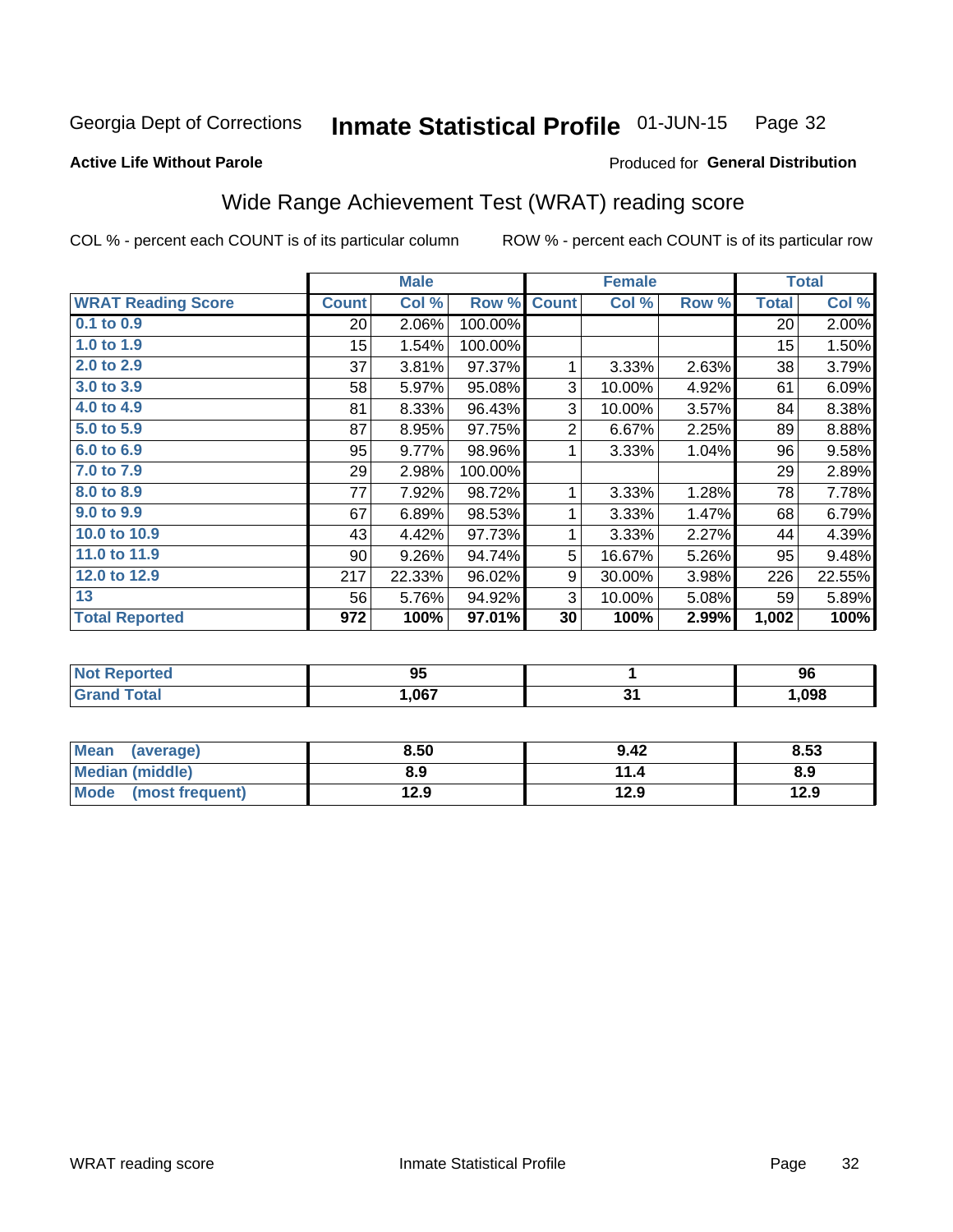#### Inmate Statistical Profile 01-JUN-15 Page 33

#### **Active Life Without Parole**

### Produced for General Distribution

## Wide Range Achievement Test (WRAT) math score

COL % - percent each COUNT is of its particular column

|                              |                 | <b>Male</b> |           |                 | <b>Female</b> |        |              | <b>Total</b> |
|------------------------------|-----------------|-------------|-----------|-----------------|---------------|--------|--------------|--------------|
| <b>WRAT Mathematic Score</b> | <b>Count</b>    | Col %       | Row %     | <b>Count</b>    | Col %         | Row %  | <b>Total</b> | Col %        |
| $0.1$ to $0.9$               | 2               | 0.21%       | 100.00%   |                 |               |        | 2            | 0.20%        |
| 1.0 to 1.9                   | 7               | 0.72%       | 100.00%   |                 |               |        | 7            | 0.70%        |
| 2.0 to 2.9                   | 22              | 2.26%       | 95.65%    | 1               | 3.33%         | 4.35%  | 23           | 2.30%        |
| 3.0 to 3.9                   | 52              | 5.35%       | 96.30%    | $\overline{2}$  | 6.67%         | 3.70%  | 54           | 5.39%        |
| 4.0 to 4.9                   | 108             | 11.11%      | 97.30%    | 3               | 10.00%        | 2.70%  | 111          | 11.08%       |
| 5.0 to 5.9                   | 124             | 12.76%      | 98.41%    | $\overline{2}$  | 6.67%         | 1.59%  | 126          | 12.57%       |
| 6.0 to 6.9                   | 220             | 22.63%      | 97.78%    | 5               | 16.67%        | 2.22%  | 225          | 22.46%       |
| 7.0 to 7.9                   | 103             | 10.60%      | 97.17%    | 3               | 10.00%        | 2.83%  | 106          | 10.58%       |
| 8.0 to 8.9                   | 90 <sub>1</sub> | 9.26%       | 97.83%    | 2               | 6.67%         | 2.17%  | 92           | 9.18%        |
| 9.0 to 9.9                   | 74              | 7.61%       | 96.10%    | 3               | 10.00%        | 3.90%  | 77           | 7.68%        |
| 10.0 to 10.9                 | 26              | 2.67%       | 100.00%   |                 |               |        | 26           | 2.59%        |
| 11.0 to 11.9                 | 33              | 3.40%       | 100.00%   |                 |               |        | 33           | 3.29%        |
| 12.0 to 12.9                 | 102             | 10.49%      | 92.73%    | 8               | 26.67%        | 7.27%  | 110          | 10.98%       |
| 13                           | 9               | 0.93%       | $90.00\%$ | 1               | 3.33%         | 10.00% | 10           | 1.00%        |
| <b>Total Reported</b>        | 972             | 100%        | 97.01%    | 30 <sup>°</sup> | 100.0%        | 2.99%  | 1,002        | 100%         |

| <b>Not Reported</b>   | ΛE<br>ນບ |    | 96   |
|-----------------------|----------|----|------|
| <b>Total</b><br>Grand | 067,،    | м. | ,098 |

| <b>Mean</b><br>(average) | 7.37 | 8.29 | 7.40 |
|--------------------------|------|------|------|
| <b>Median (middle)</b>   | 6.9  | 7. J | 6.9  |
| Mode (most frequent)     | 12.9 | 12.9 | 12.9 |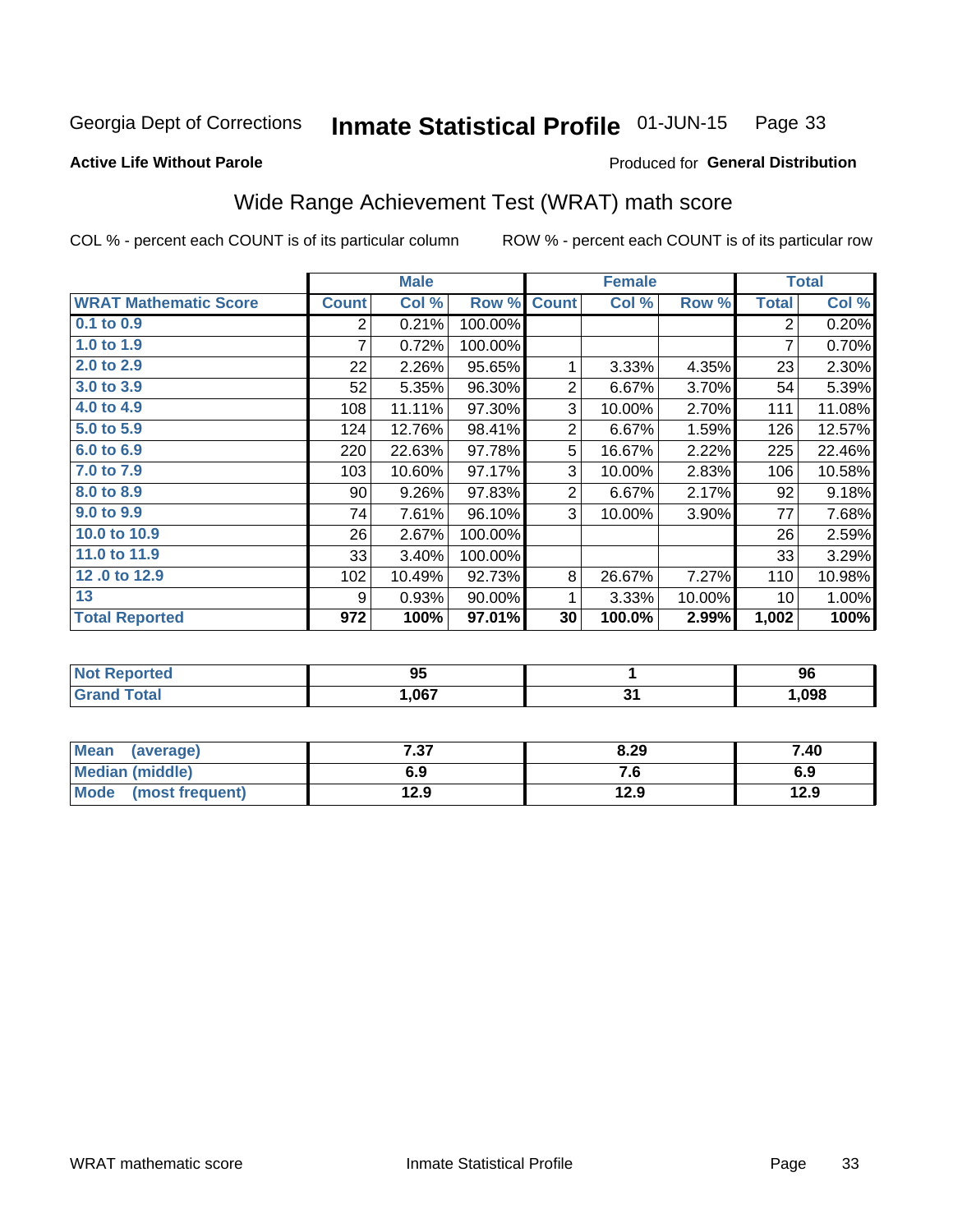#### Inmate Statistical Profile 01-JUN-15 Page 34

#### **Active Life Without Parole**

### Produced for General Distribution

## Wide Range Achievement Test (WRAT) spelling score

COL % - percent each COUNT is of its particular column

|                            |              | <b>Male</b> |         |                  | <b>Female</b>  |       |              | <b>Total</b> |
|----------------------------|--------------|-------------|---------|------------------|----------------|-------|--------------|--------------|
| <b>WRAT Spelling Score</b> | <b>Count</b> | Col %       | Row %   | <b>Count</b>     | Col %          | Row % | <b>Total</b> | Col %        |
| 0.1 to 0.9                 | 14           | 1.44%       | 100.00% |                  |                |       | 14           | 1.40%        |
| 1.0 to 1.9                 | 27           | 2.78%       | 100.00% |                  |                |       | 27           | 2.70%        |
| 2.0 to 2.9                 | 46           | 4.74%       | 97.87%  | 1                | 3.33%          | 2.13% | 47           | 4.70%        |
| 3.0 to 3.9                 | 57           | 5.88%       | 96.61%  | 2                | 6.67%          | 3.39% | 59           | 5.90%        |
| 4.0 to 4.9                 | 66           | 6.80%       | 98.51%  |                  | 3.33%          | 1.49% | 67           | 6.70%        |
| 5.0 to 5.9                 | 115          | 11.86%      | 100.00% |                  |                |       | 115          | 11.50%       |
| 6.0 to 6.9                 | 98           | 10.10%      | 98.99%  | 1                | 3.33%          | 1.01% | 99           | 9.90%        |
| 7.0 to 7.9                 | 88           | 9.07%       | 95.65%  | 4                | 13.33%         | 4.35% | 92           | 9.20%        |
| 8.0 to 8.9                 | 86           | 8.87%       | 98.85%  | 1                | 3.33%          | 1.15% | 87           | 8.70%        |
| 9.0 to 9.9                 | 53           | 5.46%       | 100.00% |                  |                |       | 53           | 5.30%        |
| 10.0 to 10.9               | 50           | 5.15%       | 100.00% |                  |                |       | 50           | 5.00%        |
| 11.0 to 11.9               | 61           | 6.29%       | 93.85%  | 4                | 13.33%         | 6.15% | 65           | 6.50%        |
| 12.0 to 12.9               | 181          | 18.66%      | 92.35%  | 15 <sub>15</sub> | 50.00%         | 7.65% | 196          | 19.60%       |
| 13                         | 28           | 2.89%       | 96.55%  | 1                | 3.33%          | 3.45% | 29           | 2.90%        |
| <b>Total Reported</b>      | 970          | 100%        | 97.00%  | 30               | 100%           | 3.00% | 1,000        | 100%         |
|                            |              |             |         |                  |                |       |              |              |
| Mart Daniel and a st       |              | $\sim$      |         |                  | $\overline{a}$ |       |              | nn.          |

| -N/<br>$\blacksquare$ | $-$<br>v. |            | 98   |
|-----------------------|-----------|------------|------|
|                       | .067      | . .<br>. . | .098 |

| <b>Mean</b><br>(average) | 7.95 | 10.26 | 8.02 |
|--------------------------|------|-------|------|
| Median (middle)          | .    | 12.3  | .    |
| Mode<br>(most frequent)  | 12.9 | 12.9  | 12.9 |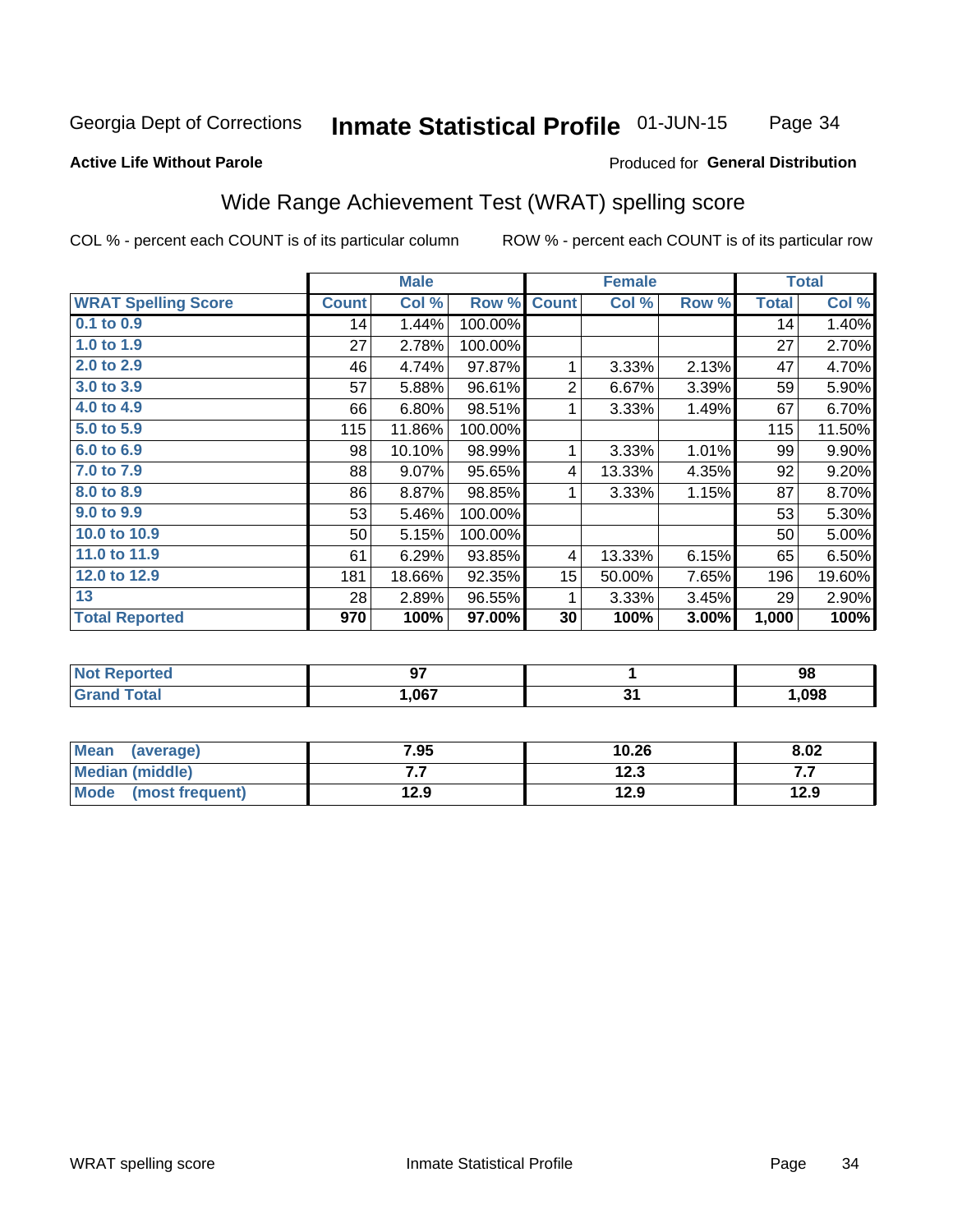#### Inmate Statistical Profile 01-JUN-15 Page 35

#### **Active Life Without Parole**

## **Produced for General Distribution**

## Current / last mental health treatment level

COL % - percent each COUNT is of its particular column

|                                    |              | <b>Male</b> |           |              | <b>Female</b> |       |                 | <b>Total</b> |
|------------------------------------|--------------|-------------|-----------|--------------|---------------|-------|-----------------|--------------|
| <b>Mental Health Treatment Lev</b> | <b>Count</b> | Col %       | Row %     | <b>Count</b> | Col %         | Row % | Total           | Col %        |
| 1 No problem at current time       | 204          | 42.86%      | 97.61%    | 5            | 20.00%        | 2.39% | 209             | 41.72%       |
| 2 Receiving outpatient             | 198          | 41.60%      | $92.09\%$ | 17           | 68.00%        | 7.91% | 215             | 42.91%       |
| <b>Treatment</b>                   |              |             |           |              |               |       |                 |              |
| 3 Inpatient, moderate              | 58           | 12.18%      | 95.08%    | 3            | 12.00%        | 4.92% | 61              | 12.18%       |
| Treatment                          |              |             |           |              |               |       |                 |              |
| 4 Inpatient, intensive             | 14           | 2.94%       | 100.00%   |              |               |       | 14 <sub>1</sub> | 2.79%        |
| Treatment                          |              |             |           |              |               |       |                 |              |
| <b>5 Undergoing crisis</b>         | 2            | 0.42%       | 100.00%   |              |               |       | 2               | 0.40%        |
| <b>stabilization</b>               |              |             |           |              |               |       |                 |              |
| <b>Total Evaluated</b>             | 476          | 100%        | 95.01%    | 25           | 100%          | 4.99% | 501             | 100%         |

| evaluation<br>Never had MI | 591 | 597  |
|----------------------------|-----|------|
| $\sim$ 10                  | በ67 | ,098 |

| <b>Median (middle)</b>  | <b>Receiving outpatient</b><br>treatment | <b>Receiving outpatient</b><br>treatment | <b>Receiving</b><br>outpatient<br>treatment |  |
|-------------------------|------------------------------------------|------------------------------------------|---------------------------------------------|--|
| Mode<br>(most frequent) | No problem at current time               | <b>Receiving outpatient</b><br>treatment | <b>Receiving</b><br>outpatient<br>treatment |  |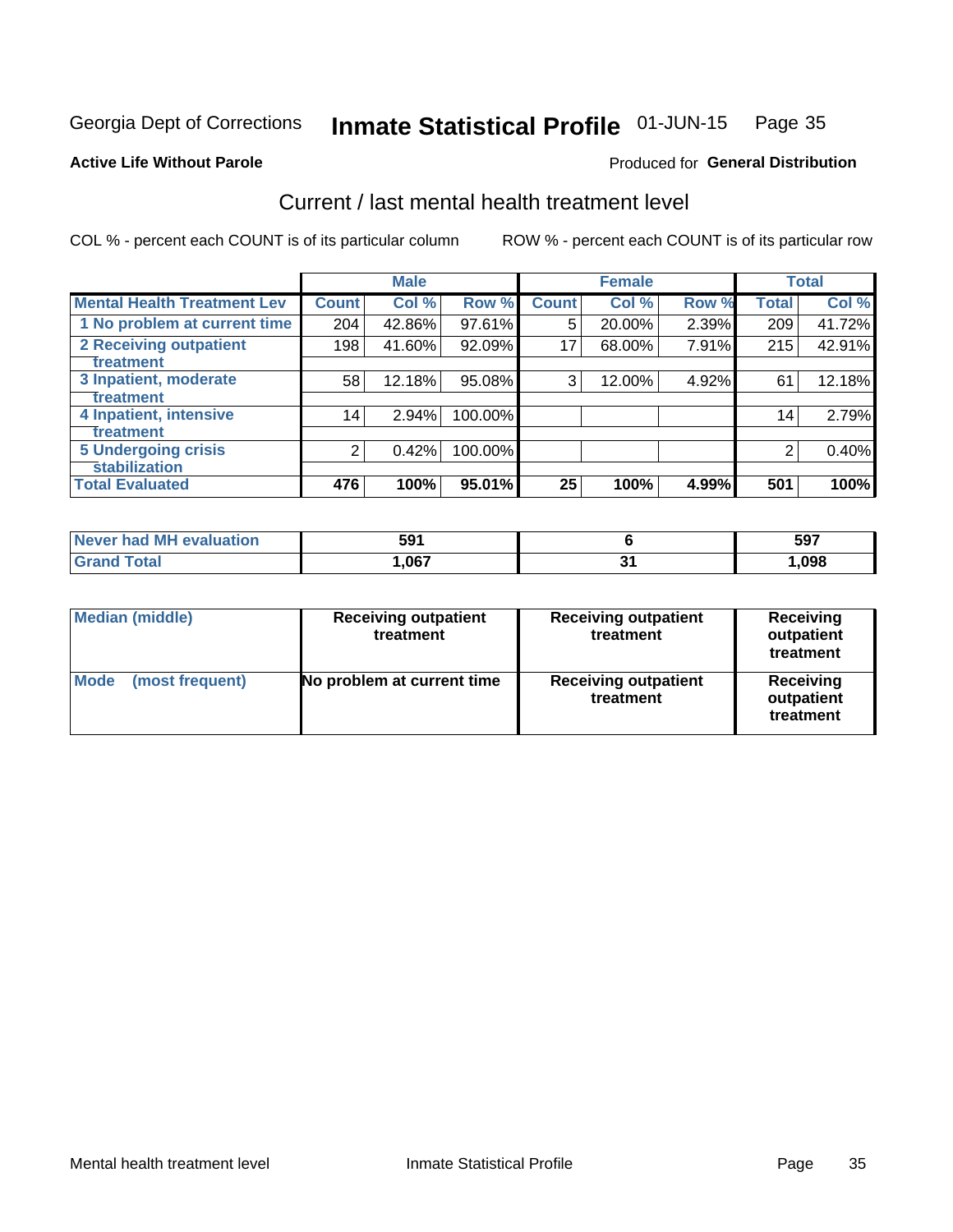#### **Inmate Statistical Profile 01-JUN-15** Page 36

## **Active Life Without Parole**

## Produced for General Distribution

## PULHESDWIT medical scale - 'P' overall condition ('P'hysical)

COL % - percent each COUNT is of its particular column

|                                  |         | <b>Male</b> |             |    | <b>Female</b> |       |              | <b>Total</b> |
|----------------------------------|---------|-------------|-------------|----|---------------|-------|--------------|--------------|
| 'P' Overall Condition            | Count l | Col %       | Row % Count |    | Col %         | Row % | <b>Total</b> | Col %        |
| 1 No medical illness             | 705     | 72.61%      | 98.46%      | 11 | 36.67%        | 1.54% | 716          | 71.53%       |
| 2 Well-controlled chronic        | 240     | 24.72%      | 92.66%      | 19 | 63.33%        | 7.34% | 259          | 25.87%       |
| <b>illness</b>                   |         |             |             |    |               |       |              |              |
| 3 Poorly-controlled chronic      | 24      | 2.47%       | 100.00%     |    |               |       | 24           | 2.40%        |
| <b>illness</b>                   |         |             |             |    |               |       |              |              |
| 4 Significant problems requiring | 2       | 0.21%       | 100.00%     |    |               |       | 2            | 0.20%        |
| special housing                  |         |             |             |    |               |       |              |              |
| <b>Total Reported</b>            | 971     | 100%        | 97.00%      | 30 | 100%          | 3.00% | 1,001        | 100%         |

|       | 96   |     | $ -$<br>o<br>. ㄱ. |
|-------|------|-----|-------------------|
| _____ | ,067 | . . | ,098              |

| <b>Mode</b> | (most frequent) | 1 No medical illness | 2 Well-controlled chronic<br>illness | 1 No medical<br>illness |
|-------------|-----------------|----------------------|--------------------------------------|-------------------------|
|-------------|-----------------|----------------------|--------------------------------------|-------------------------|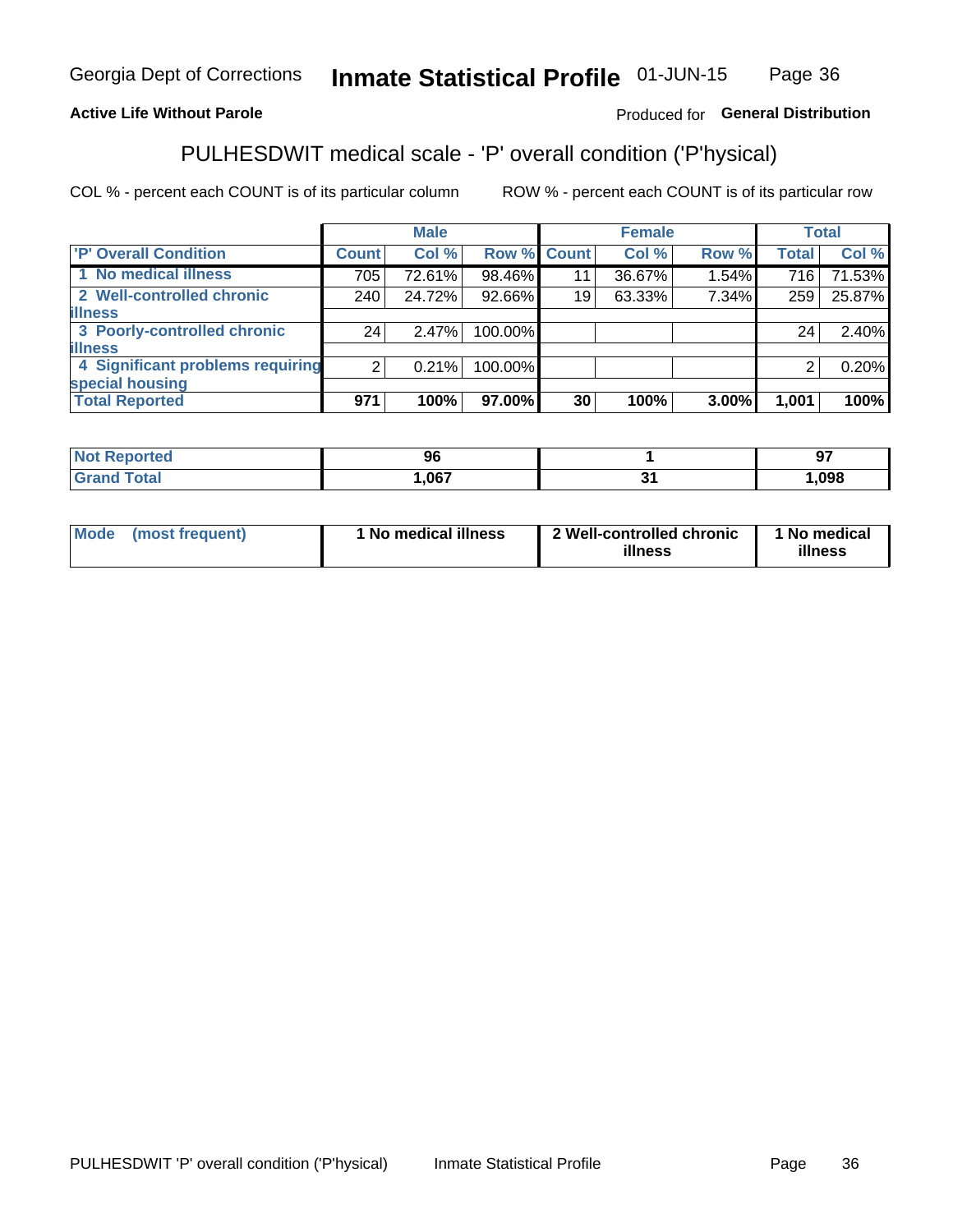### **Active Life Without Parole**

## Produced for General Distribution

## PULHESDWIT medical scale - 'U' upper body

COL % - percent each COUNT is of its particular column

|                              |               | <b>Male</b> |         |              | <b>Female</b> |       |              | <b>Total</b> |
|------------------------------|---------------|-------------|---------|--------------|---------------|-------|--------------|--------------|
| <b>U' Upper Body</b>         | <b>Count!</b> | Col %       | Row %   | <b>Count</b> | Col %         | Row % | <b>Total</b> | Col %        |
| 1 Upper bones, joints,       | 909           | 93.90%      | 97.01%  | 28           | 93.33%        | 2.99% | 937          | 93.89%       |
| muscles all OK               |               |             |         |              |               |       |              |              |
| 2 One or both arms minimally | 49            | 5.06%       | 96.08%  | 2            | 6.67%         | 3.92% | 51           | 5.11%        |
| limited                      |               |             |         |              |               |       |              |              |
| 3 One or both arms           | 9             | 0.93%       | 100.00% |              |               |       | 9            | 0.90%        |
| <b>moderately limited</b>    |               |             |         |              |               |       |              |              |
| 4 One arm disabled,          |               | 0.10%       | 100.00% |              |               |       |              | 0.10%        |
| paralyzed, or amputated      |               |             |         |              |               |       |              |              |
| <b>Total Reported</b>        | 968           | 100%        | 96.99%  | 30           | 100%          | 3.01% | 998          | 100%         |

| <b>Not Reported</b> | 99   | 100  |
|---------------------|------|------|
| Total               | ,067 | ,098 |

| Mode | (most frequent) | 1 Upper bones, joints,<br>muscles all OK | 1 Upper bones, joints,<br>muscles all OK | 1 Upper bones,<br>ljoints, muscles all<br>OK |
|------|-----------------|------------------------------------------|------------------------------------------|----------------------------------------------|
|------|-----------------|------------------------------------------|------------------------------------------|----------------------------------------------|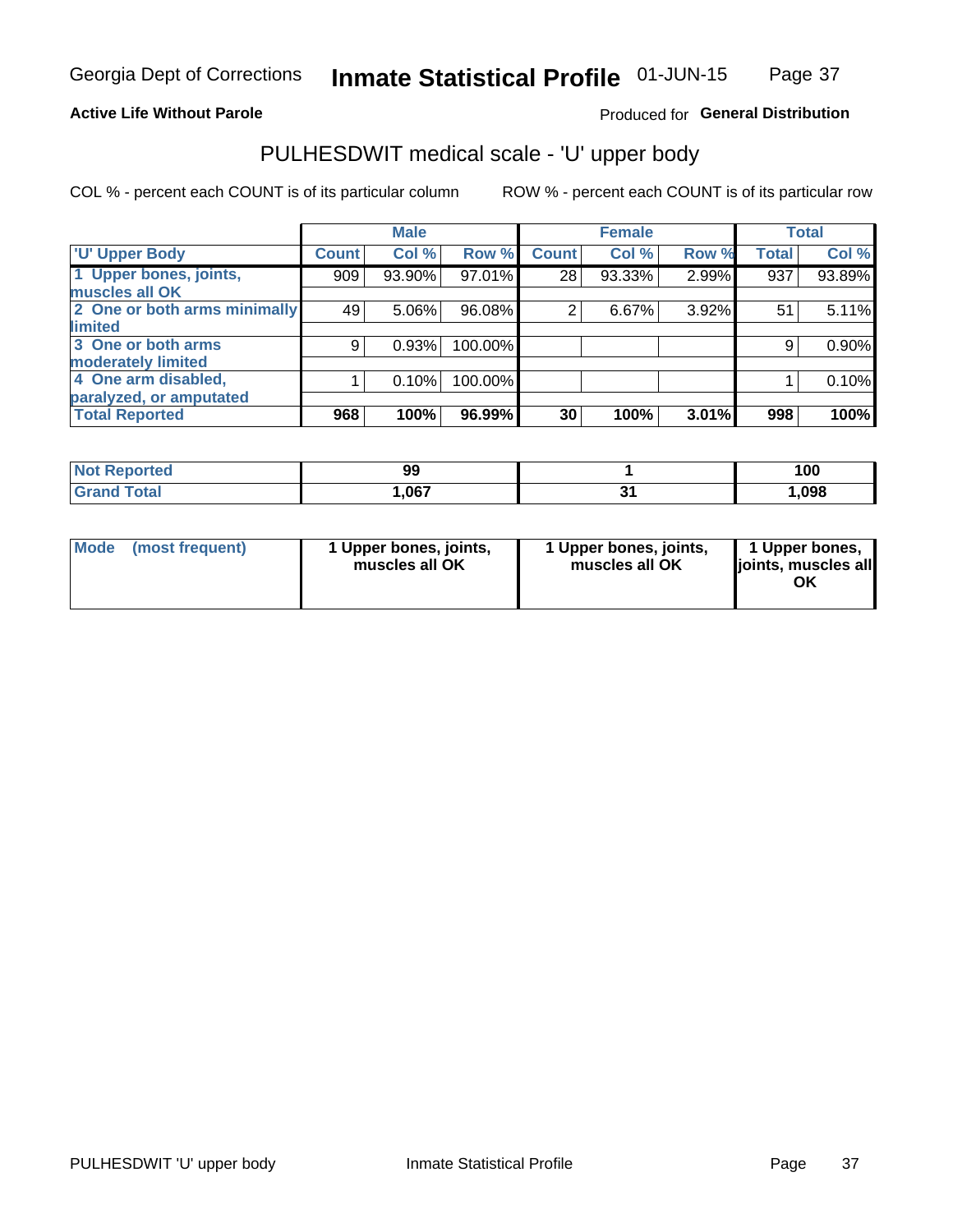### **Active Life Without Parole**

## Produced for General Distribution

## PULHESDWIT medical scale - 'L' lower body

COL % - percent each COUNT is of its particular column

|                                |                 | <b>Male</b> |         |              | <b>Female</b> |       |              | <b>Total</b> |
|--------------------------------|-----------------|-------------|---------|--------------|---------------|-------|--------------|--------------|
| 'L' Lower Body                 | <b>Count</b>    | Col %       | Row %   | <b>Count</b> | Col %         | Row % | <b>Total</b> | Col %        |
| 1 Lower bones, joints,         | 840             | 86.87%      | 96.89%  | 27           | 90.00%        | 3.11% | 867          | 86.96%       |
| muscles all OK                 |                 |             |         |              |               |       |              |              |
| 2 One or both legs minimally   | 111             | 11.48%      | 97.37%  | 3            | 10.00%        | 2.63% | 114          | 11.43%       |
| limited                        |                 |             |         |              |               |       |              |              |
| 3 One or both legs             | 15 <sup>2</sup> | 1.55%       | 100.00% |              |               |       | 15           | 1.50%        |
| moderately limited             |                 |             |         |              |               |       |              |              |
| 4 One leg disabled, paralyzed, |                 | 0.10%       | 100.00% |              |               |       |              | 0.10%        |
| or amputated                   |                 |             |         |              |               |       |              |              |
| <b>Total Reported</b>          | 967             | 100%        | 96.99%  | 30           | 100%          | 3.01% | 997          | 100%         |

| <b>Not Reported</b> | 100  | 101<br>ו טו |
|---------------------|------|-------------|
| Total               | ,067 | ,098        |

| Mode | (most frequent) | 1 Lower bones, joints,<br>muscles all OK | 1 Lower bones, joints,<br>muscles all OK | 1 Lower bones,<br>ljoints, muscles all<br>ΟK |
|------|-----------------|------------------------------------------|------------------------------------------|----------------------------------------------|
|------|-----------------|------------------------------------------|------------------------------------------|----------------------------------------------|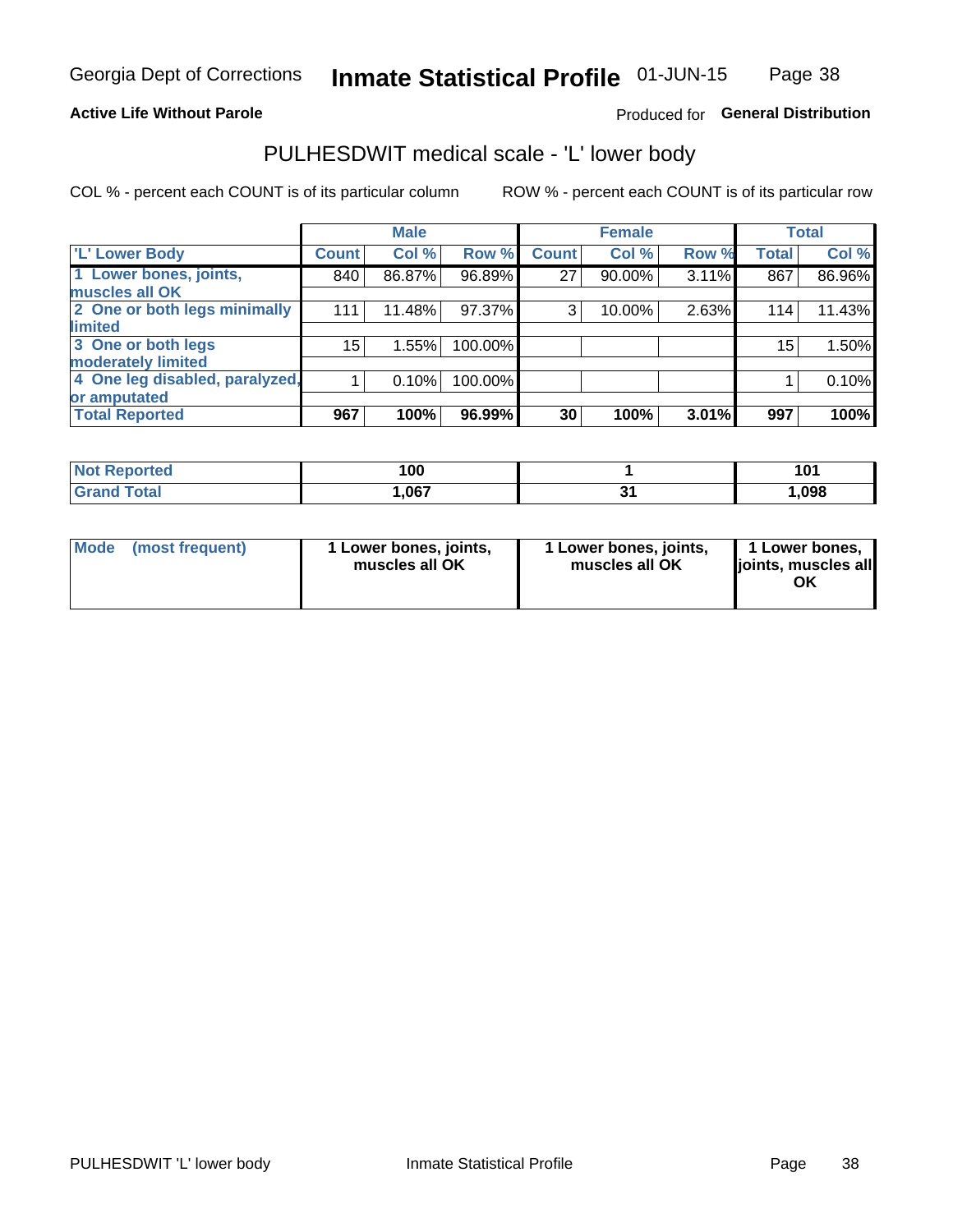### **Active Life Without Parole**

## Produced for General Distribution

## PULHESDWIT medical scale - 'H' hearing

COL % - percent each COUNT is of its particular column

|                                                               |              | <b>Male</b> |             |    | <b>Female</b> |       | <b>Total</b> |        |
|---------------------------------------------------------------|--------------|-------------|-------------|----|---------------|-------|--------------|--------|
| <b>H'</b> Hearing                                             | <b>Count</b> | Col %       | Row % Count |    | Col%          | Row % | <b>Total</b> | Col %  |
| 1 Normal hearing both ears                                    | 952          | 98.65%      | 96.95%      | 30 | 100.00%       | 3.05% | 982          | 98.69% |
| 2 Some loss in one ear with<br>other OK, or mild loss in both | 11           | 1.14%       | 100.00%     |    |               |       | 11           | 1.11%  |
| 3 Total loss in one ear with<br>mild loss in other            | 2            | 0.21%       | 100.00%     |    |               |       |              | 0.20%  |
| <b>Total Reported</b>                                         | 965          | 100%        | 96.98%      | 30 | 100%          | 3.02% | 995          | 100%   |

| Reported<br><b>Not</b> | 102  | 103  |
|------------------------|------|------|
| <b>Total</b>           | ,067 | ,098 |

| Mode (most frequent) | 1 Normal hearing both ears 1 Normal hearing both ears 1 Normal hearing | both ears |
|----------------------|------------------------------------------------------------------------|-----------|
|                      |                                                                        |           |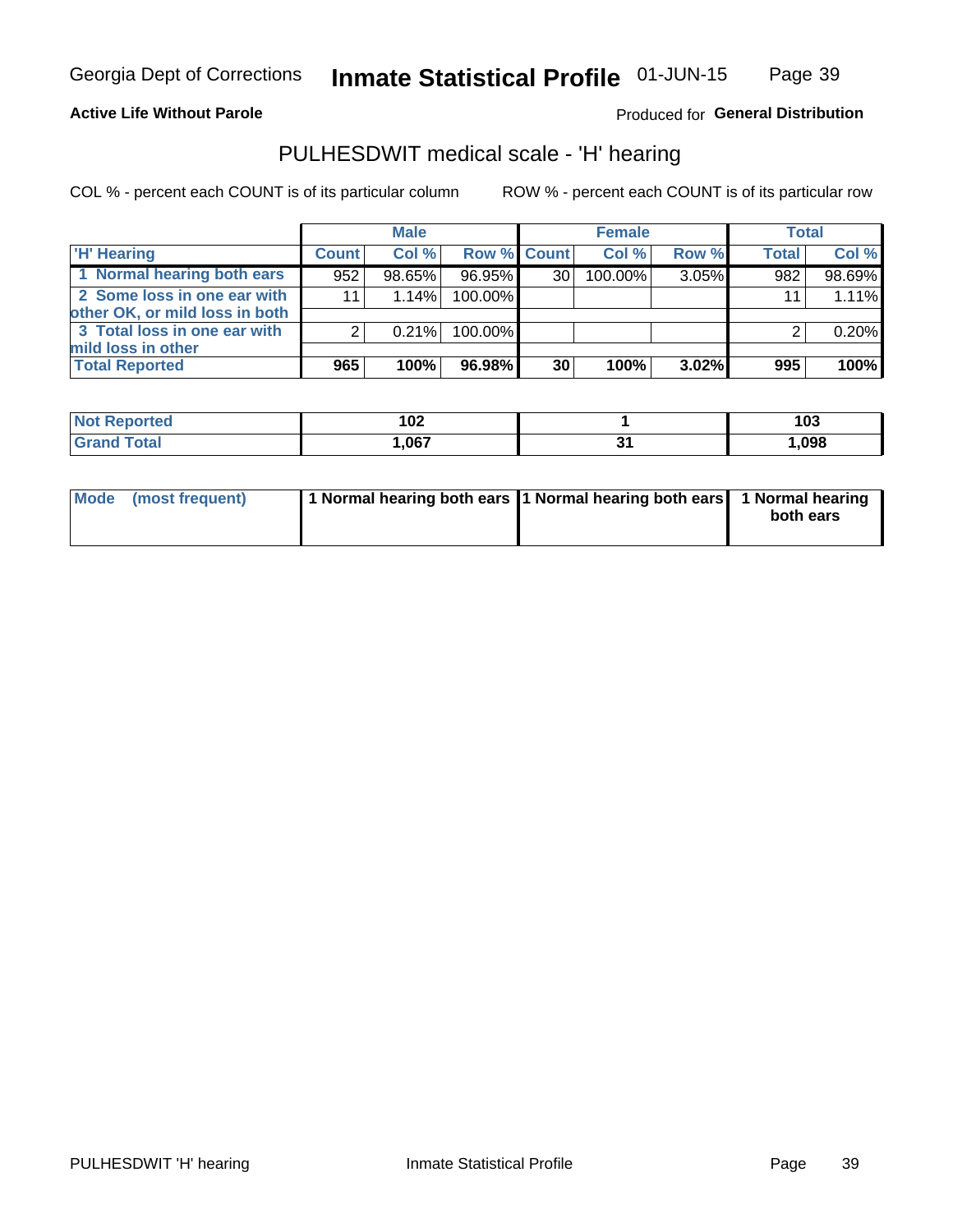### **Active Life Without Parole**

### Produced for General Distribution

## PULHESDWIT medical scale - 'E' vision

COL % - percent each COUNT is of its particular column

|                                |              | <b>Male</b> |        |              | <b>Female</b> |          |              | <b>Total</b> |
|--------------------------------|--------------|-------------|--------|--------------|---------------|----------|--------------|--------------|
| <b>E' Vision</b>               | <b>Count</b> | Col %       | Row %  | <b>Count</b> | Col %         | Row %    | <b>Total</b> | Col %        |
| 1 Correctable to 20/40 in both | 705          | 76.46%      | 98.46% | 11           | 37.93%        | 1.54%    | 716          | 75.29%       |
| eyes                           |              |             |        |              |               |          |              |              |
| 2 Correctable to 20/70 in one  | 192          | 20.82%      | 93.20% | 14           | 48.28%        | $6.80\%$ | 206          | 21.66%       |
| eye, may be blind in other     |              |             |        |              |               |          |              |              |
| 3 Correctable to 20/200 in one | 21           | 2.28%       | 87.50% | 3            | 10.34%        | 12.50%   | 24           | 2.52%        |
| eye, may be blind in other     |              |             |        |              |               |          |              |              |
| 4 One eye not correctable to   | 4            | 0.43%       | 80.00% |              | 3.45%         | 20.00%   | 5            | 0.53%        |
| 20/200, other may be blind     |              |             |        |              |               |          |              |              |
| <b>Total Reported</b>          | 922          | 100%        | 96.95% | 29           | 100%          | 3.05%    | 951          | 100%         |

| orted<br><b>NOT REDUCT</b><br>$\sim$ | $\overline{AB}$<br>. – |   | --<br>147 |
|--------------------------------------|------------------------|---|-----------|
| Total                                | ,067                   | . | ,098      |

| Mode (most frequent) | 1 Correctable to 20/40 in both 2 Correctable to 20/70 in one 1 Correctable to<br>eves | eye, may be blind in other 20/40 in both eyes |  |
|----------------------|---------------------------------------------------------------------------------------|-----------------------------------------------|--|
|                      |                                                                                       |                                               |  |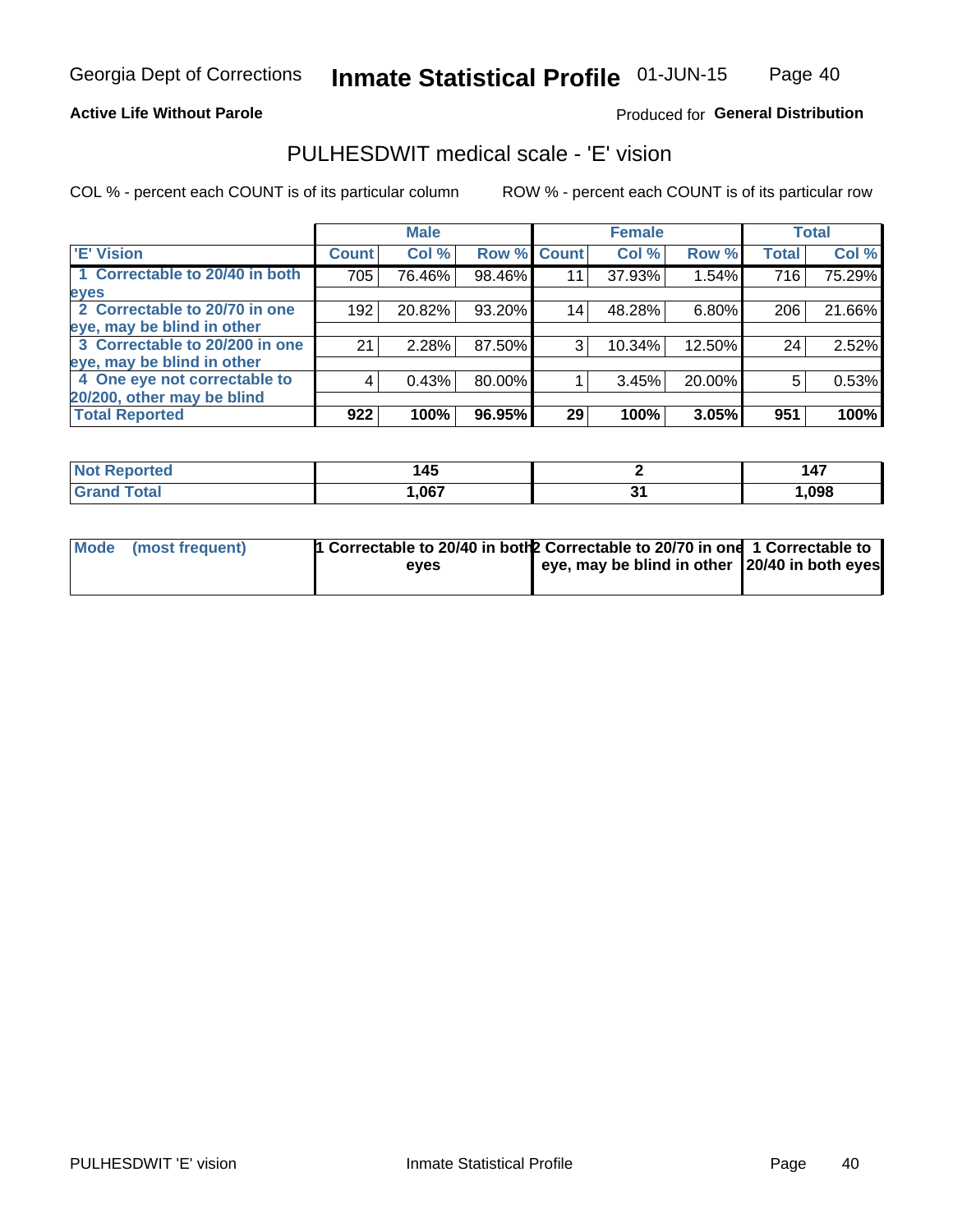### **Active Life Without Parole**

## Produced for General Distribution

## PULHESDWIT medical scale - 'S' pSychiatric

COL % - percent each COUNT is of its particular column

|                                        |              | <b>Male</b> |         |             | <b>Female</b> |       |              | <b>Total</b> |
|----------------------------------------|--------------|-------------|---------|-------------|---------------|-------|--------------|--------------|
| 'S' pSychiatric                        | <b>Count</b> | Col %       |         | Row % Count | Col %         | Row % | <b>Total</b> | Col %        |
| 1 No impairment or disorders           | 786          | 80.70%      | 98.99%  | 8           | 40.00%        | 1.01% | 794          | 79.88%       |
| 2 Stable, or in remission, or          | 135          | 13.86%      | 92.47%  | 11          | 55.00%        | 7.53% | 146          | 14.69%       |
| mild impairment or retardation         |              |             |         |             |               |       |              |              |
| 3 Requires moderate inpatient          | 45           | 4.62%       | 97.83%  |             | 5.00%         | 2.17% | 46           | 4.63%        |
| <b>treatment</b>                       |              |             |         |             |               |       |              |              |
| 4 Requires intensive inpatient         |              | 0.72%       | 100.00% |             |               |       |              | 0.70%        |
| treatment                              |              |             |         |             |               |       |              |              |
| <b>5 Requires Crisis Stabilization</b> |              | 0.10%       | 100.00% |             |               |       |              | 0.10%        |
| Unit (CSU) inpatient care              |              |             |         |             |               |       |              |              |
| <b>Total Reported</b>                  | 974          | 100%        | 97.99%  | 20          | 100%          | 2.01% | 994          | 100%         |

| <b>Not Reported</b>  | 93   | 104  |
|----------------------|------|------|
| <b>Total</b><br>Cron | ,067 | ,098 |

| Mode (most frequent) | <b>1 No impairment or disorders</b> 2 Stable, or in remission, 11 No impairment or |                       |           |
|----------------------|------------------------------------------------------------------------------------|-----------------------|-----------|
|                      |                                                                                    | or mild impairment or | disorders |
|                      |                                                                                    | retardation           |           |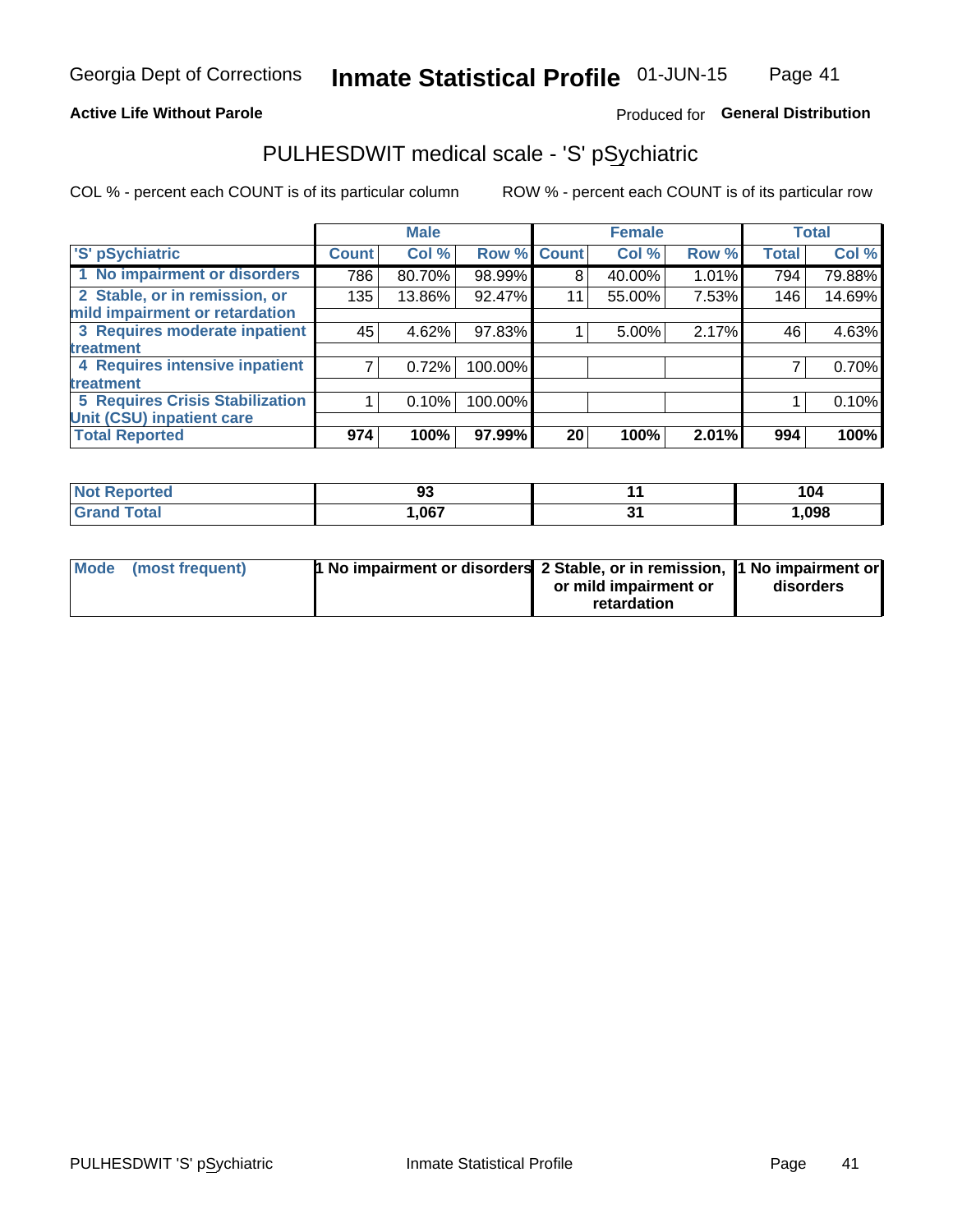### **Active Life Without Parole**

## Produced for General Distribution

## PULHESDWIT medical scale - 'D' dental

COL % - percent each COUNT is of its particular column

|                                 |              | <b>Male</b> |                    |    | <b>Female</b> |       |              | Total  |
|---------------------------------|--------------|-------------|--------------------|----|---------------|-------|--------------|--------|
| 'D' Dental                      | <b>Count</b> | Col %       | <b>Row % Count</b> |    | Col %         | Row % | <b>Total</b> | Col %  |
| 1 Minimal routine dental health | 673          | 74.78%      | 97.40%             | 18 | 81.82%        | 2.60% | 691          | 74.95% |
| <b>needs</b>                    |              |             |                    |    |               |       |              |        |
| 2 Moderate cavities and/or gum  | 196          | 21.78%      | 98.00%             |    | 18.18%        | 2.00% | 200          | 21.69% |
| <b>disease</b>                  |              |             |                    |    |               |       |              |        |
| 3 Extensive gum disease         | 31           | $3.44\%$    | 100.00%            |    |               |       | 31           | 3.36%  |
| and/or widespread decay         |              |             |                    |    |               |       |              |        |
| <b>Total Reported</b>           | 900          | 100%        | 97.61%             | 22 | 100%          | 2.39% | 922          | 100%   |

| meo   | 167  |             | $-$<br>. . v |
|-------|------|-------------|--------------|
| Гоtal | ,067 | $\bullet$ . | ,098         |

| <b>Mode</b><br><b>Minimal routine dental</b><br>(most frequent)<br>health needs | Minimal routine dental<br>health needs | 1 Minimal routine<br>dental health<br>needs |
|---------------------------------------------------------------------------------|----------------------------------------|---------------------------------------------|
|---------------------------------------------------------------------------------|----------------------------------------|---------------------------------------------|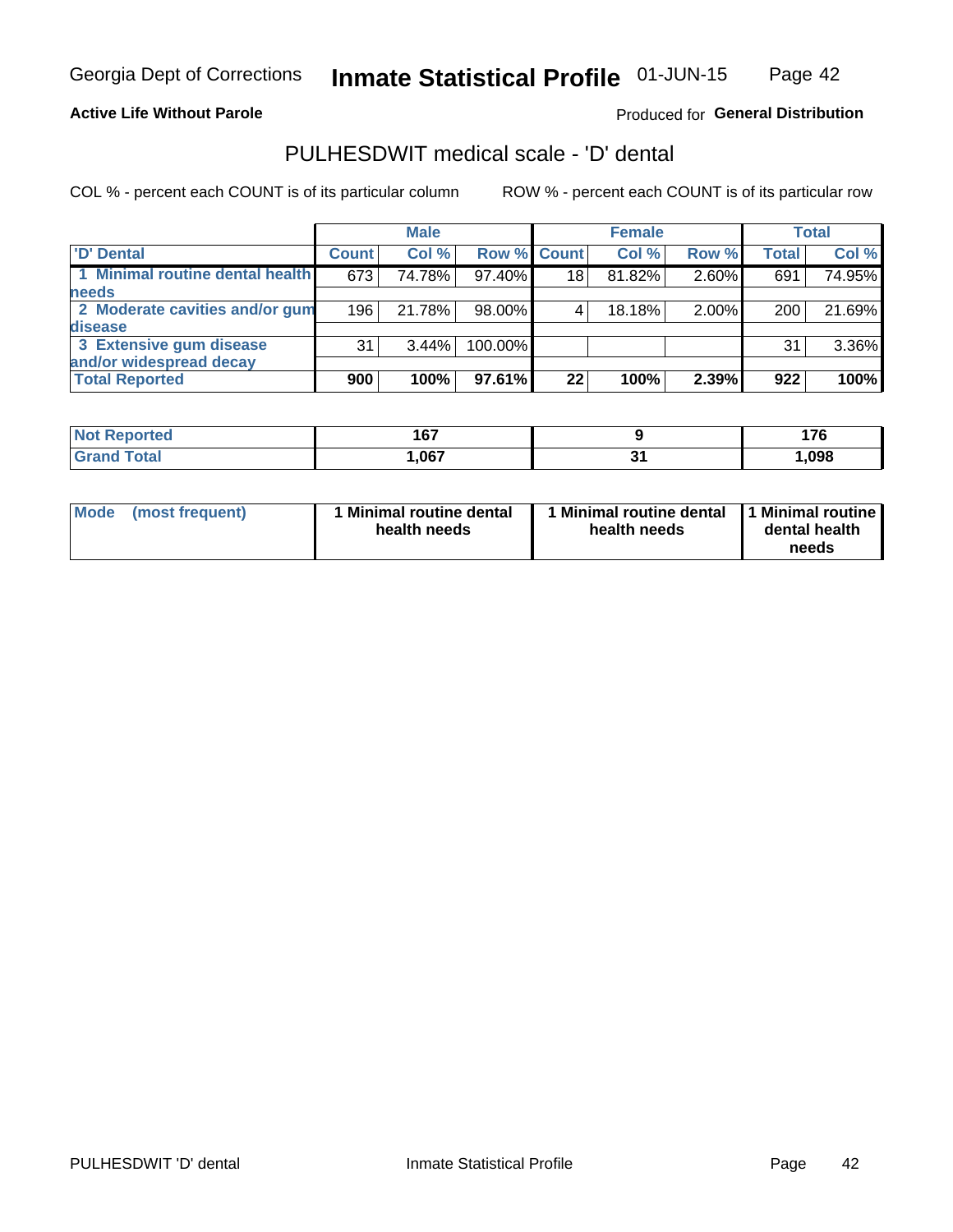### **Active Life Without Parole**

## Produced for General Distribution

## PULHESDWIT medical scale - 'W' work ability

COL % - percent each COUNT is of its particular column

|                                 |              | <b>Male</b> |         |             | <b>Female</b> |       |              | <b>Total</b> |
|---------------------------------|--------------|-------------|---------|-------------|---------------|-------|--------------|--------------|
| <b>W' work ability</b>          | <b>Count</b> | Col %       |         | Row % Count | Col %         | Row % | <b>Total</b> | Col %        |
| 1 Unrestricted work or activity | 794          | 82.02%      | 97.78%  | 18          | 60.00%        | 2.22% | 812          | 81.36%       |
| 2 Minor restrictions on type of | 132          | 13.64%      | 91.67%  | 12          | 40.00%        | 8.33% | 144          | 14.43%       |
| <b>work</b>                     |              |             |         |             |               |       |              |              |
| 3 Moderate restrictions on type | 31           | $3.20\%$    | 100.00% |             |               |       | 31           | 3.11%        |
| lof work                        |              |             |         |             |               |       |              |              |
| 4 Major restrictions on type of |              | 0.72%       | 100.00% |             |               |       |              | 0.70%        |
| <b>work</b>                     |              |             |         |             |               |       |              |              |
| 5 Cannot work under any         | 4            | 0.41%       | 100.00% |             |               |       | 4            | 0.40%        |
| <b>circumstances</b>            |              |             |         |             |               |       |              |              |
| <b>Total Reported</b>           | 968          | 100%        | 96.99%  | 30          | 100%          | 3.01% | 998          | 100%         |

| <b>Not Reported</b> | 99   | 100   |
|---------------------|------|-------|
| Total<br>Grand      | ,067 | 1,098 |

| Mode (most frequent) | 1 Unrestricted work or | 1 Unrestricted work or | 1 Unrestricted   |
|----------------------|------------------------|------------------------|------------------|
|                      | activity               | activity               | work or activity |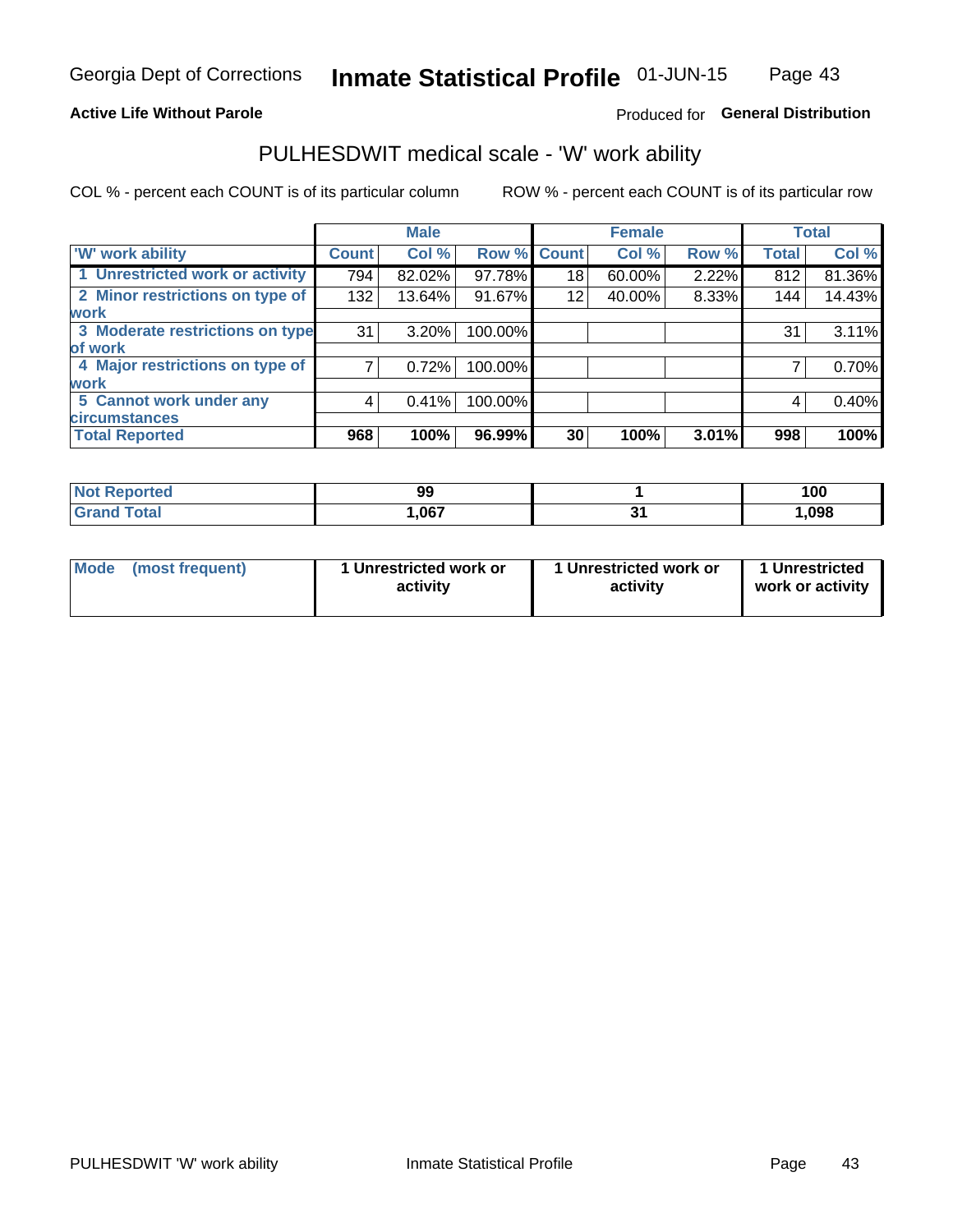### **Active Life Without Parole**

## Produced for General Distribution

## PULHESDWIT medical scale - 'I' impairment

COL % - percent each COUNT is of its particular column ROW % - percent each COUNT is of its particular row

|                                                              |              | <b>Male</b> |             |    | <b>Female</b> |       |              | <b>Total</b> |
|--------------------------------------------------------------|--------------|-------------|-------------|----|---------------|-------|--------------|--------------|
| <b>T' Impairment</b>                                         | <b>Count</b> | Col %       | Row % Count |    | Col %         | Row % | <b>Total</b> | Col %        |
| 1 No impairments or<br>disabilities                          | 955          | 98.76%      | 96.95%      | 30 | 100.00%       | 3.05% | 985          | 98.80%       |
| 2 Wheelchair-bound but<br>otherwise OK                       |              | 0.72%       | 100.00%     |    |               |       |              | 0.70%        |
| <b>3 Needs low-level Assisted</b><br>Living (level I)        |              | 0.10%       | 100.00%     |    |               |       |              | 0.10%        |
| 4 Needs moderate Assisted<br><b>Living (level II)</b>        |              | 0.21%       | 100.00%     |    |               |       |              | 0.20%        |
| <b>5 Needs maximal Assisted</b><br><b>Living (level III)</b> | 2            | 0.21%       | 100.00%     |    |               |       | 2            | 0.20%        |
| <b>Total Reported</b>                                        | 967          | 100%        | 96.99%      | 30 | 100%          | 3.01% | 997          | 100%         |

| <b>norted</b><br>NOI | 100  | 101   |
|----------------------|------|-------|
| <b>Total</b>         | ,067 | 1,098 |

| <b>Mode</b> | (most frequent) | 1 No impairments or<br>disabilities | 1 No impairments or<br>disabilities | 1 No impairments<br>or disabilities |
|-------------|-----------------|-------------------------------------|-------------------------------------|-------------------------------------|
|-------------|-----------------|-------------------------------------|-------------------------------------|-------------------------------------|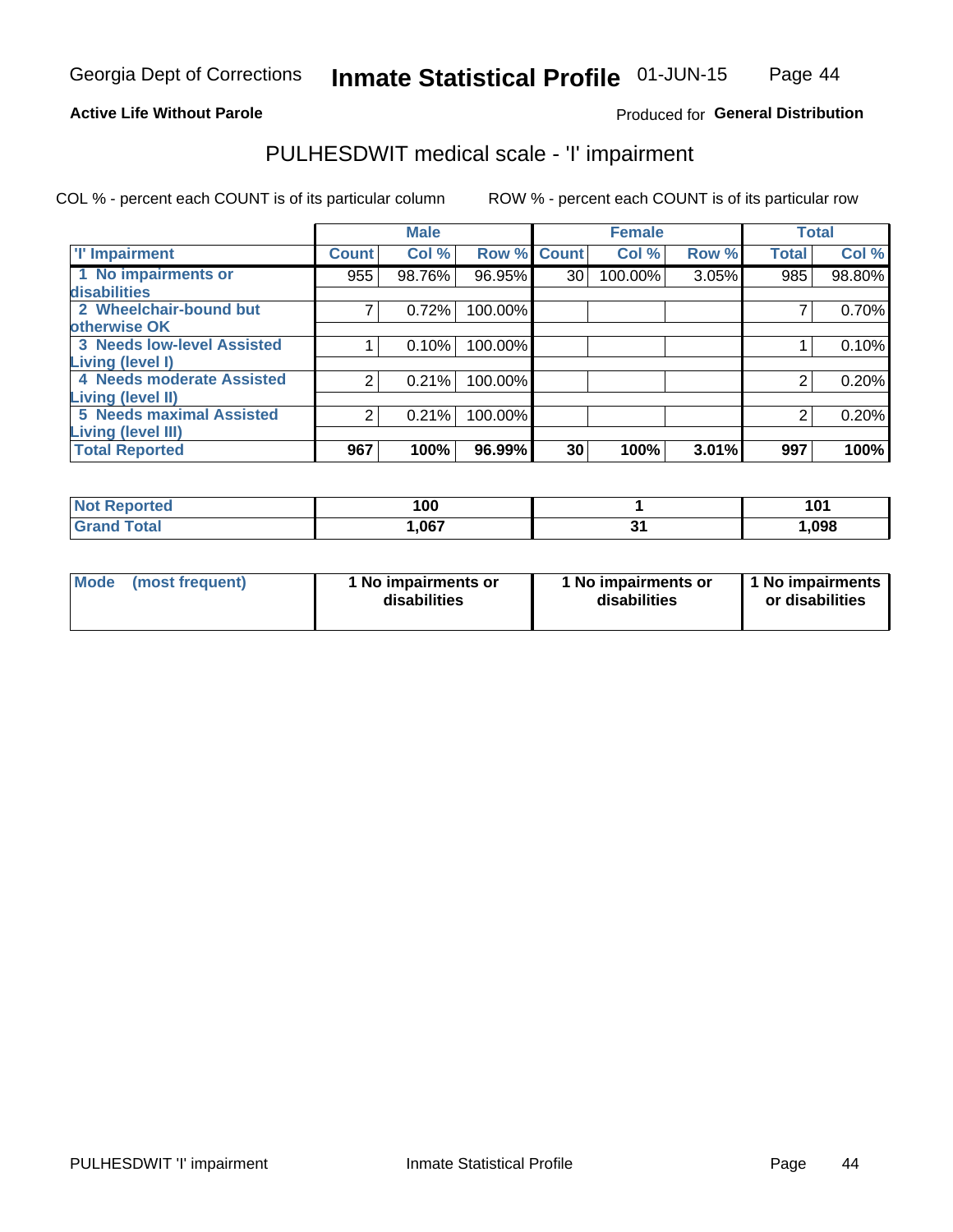### **Active Life Without Parole**

### Produced fo General Distribution

## PULHESDWIT medical scale - 'T' transportability

COL % - percent each COUNT is of its particular column

|                             |              | <b>Male</b> |             |    | <b>Female</b> |       |              | <b>Total</b> |
|-----------------------------|--------------|-------------|-------------|----|---------------|-------|--------------|--------------|
| <b>T' Transportability</b>  | <b>Count</b> | Col %       | Row % Count |    | Col %         | Row % | <b>Total</b> | Col %        |
| 1 Can be transported in any | 966          | 99.28%      | 96.99%      | 30 | 100.00%       | 3.01% | 996          | 99.30%       |
| ordinary approved vehicle   |              |             |             |    |               |       |              |              |
| 2 Wheelchair-bound, not     |              | 0.10%       | 100.00%     |    |               |       |              | 0.10%        |
| needing special vehicle     |              |             |             |    |               |       |              |              |
| 5 Requires ambulance        | 6            | 0.62%       | 100.00%     |    |               |       |              | 0.60%        |
| transport                   |              |             |             |    |               |       |              |              |
| <b>Total Reported</b>       | 973          | 100%        | 97.01%      | 30 | 100%          | 2.99% | 1,003        | 100%         |

| neio | 94   | 95    |
|------|------|-------|
|      | .067 | 1,098 |

| Mode | (most frequent) | 1 Can be transported in any 1 Can be transported in any | ordinary approved vehicle   ordinary approved vehicle   transported in any | 1 Can be<br>  ordinary approved<br>vehicle |
|------|-----------------|---------------------------------------------------------|----------------------------------------------------------------------------|--------------------------------------------|
|      |                 |                                                         |                                                                            |                                            |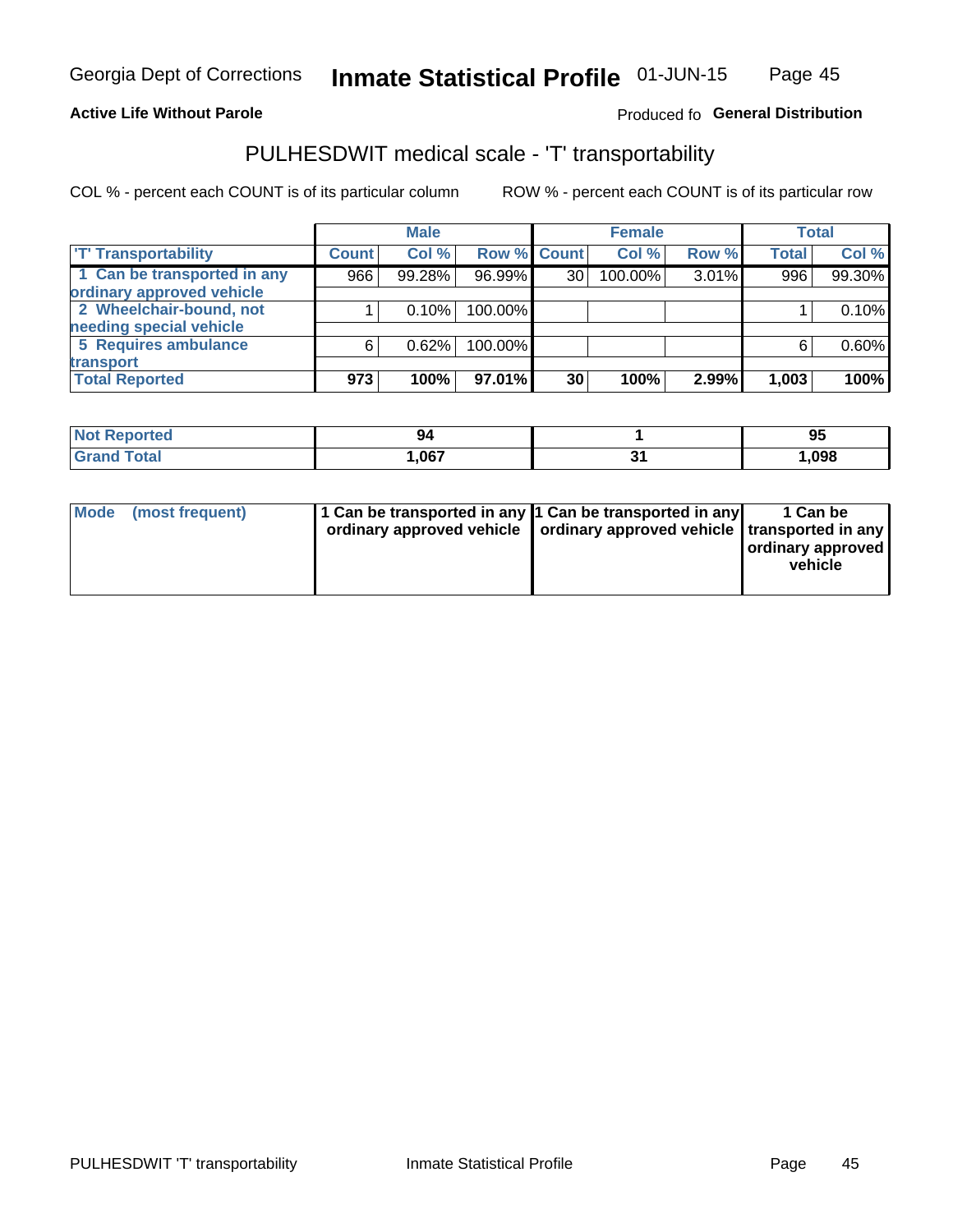#### Inmate Statistical Profile 01-JUN-15 Page 46

#### **Active Life Without Parole**

### Produced for General Distribution

## Number of prior Georgia incarcerations

COL % - percent each COUNT is of its particular column

|                                       |              | <b>Male</b> |                    |    | <b>Female</b> |       |       | <b>Total</b> |
|---------------------------------------|--------------|-------------|--------------------|----|---------------|-------|-------|--------------|
| <b>Num of Prior GA Incarcerations</b> | <b>Count</b> | Col %       | <b>Row % Count</b> |    | Col %         | Row % | Total | Col %        |
|                                       | 542          | 50.80%      | 95.76%             | 24 | 77.42%        | 4.24% | 566   | 51.55%       |
|                                       | 202          | 18.93%      | 99.02%             | 2  | 6.45%         | 0.98% | 204   | 18.58%       |
|                                       | 125          | 11.72%      | 98.43%             | 2  | 6.45%         | 1.57% | 127   | 11.57%       |
| 3                                     | 92           | 8.62%       | 97.87%             | 2  | 6.45%         | 2.13% | 94    | 8.56%        |
|                                       | 52           | 4.87%       | 100.00%            |    |               |       | 52    | 4.74%        |
| 5                                     | 33           | 3.09%       | 100.00%            |    |               |       | 33    | 3.01%        |
| <b>More Than 5</b>                    | 21           | 1.97%       | 95.45%             |    | 3.23%         | 4.55% | 22    | 2.00%        |
| <b>Total Reported</b>                 | 1,067        | 100%        | 97.18%             | 31 | 100%          | 2.82% | 1,098 | 100.0%       |

| orted<br><b>NI</b>              |             |      |
|---------------------------------|-------------|------|
| <b>otal</b><br>$\mathbf{v}$ and | በ67<br>וטטו | ,098 |

| Mean (average)       | 1.16 | .v | 1.14 |
|----------------------|------|----|------|
| Median (middle)      |      |    |      |
| Mode (most frequent) |      |    |      |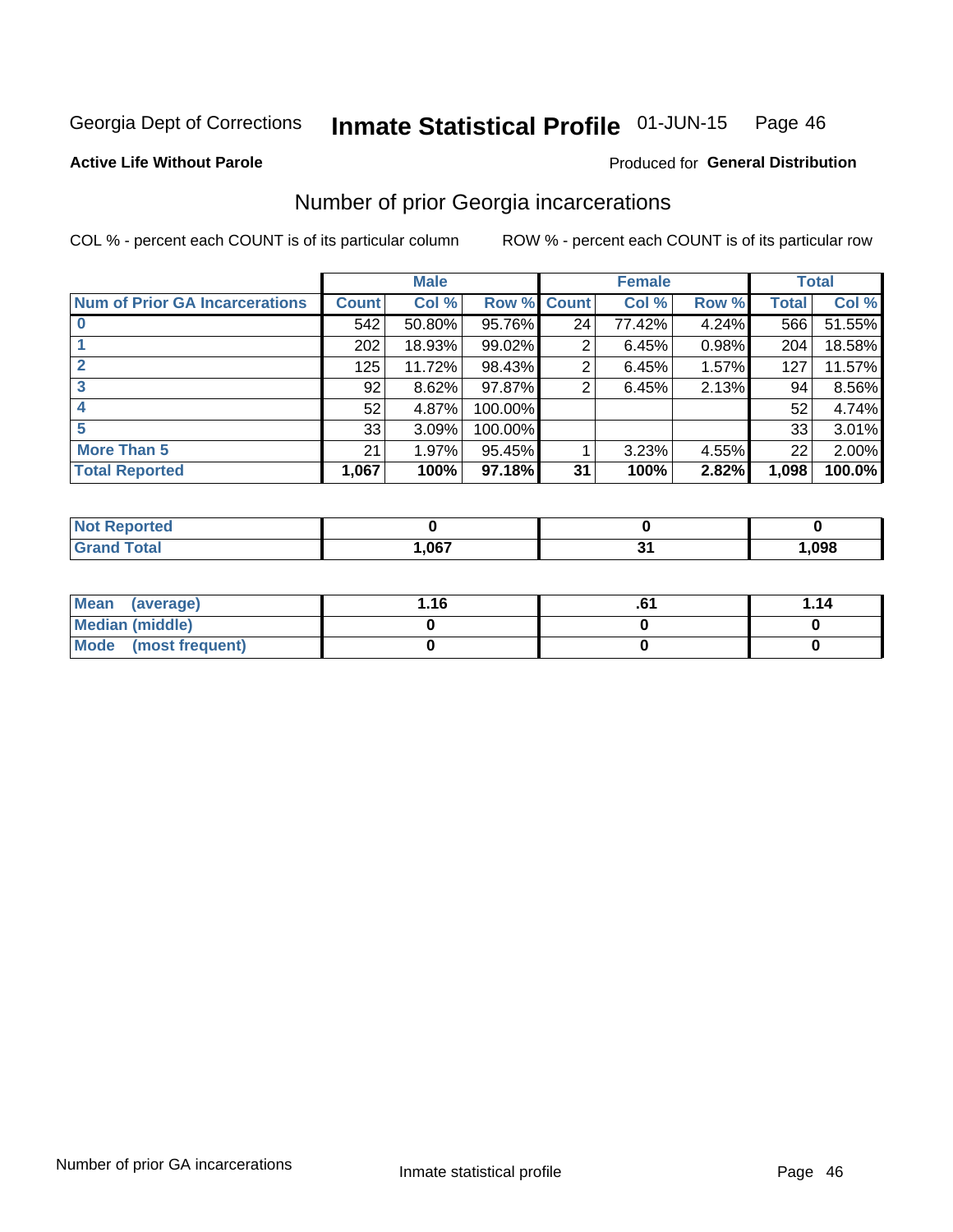#### **Inmate Statistical Profile 01-JUN-15** Page 47

**Active Life Without Parole** 

Produced for General Distribution

## Prison sentence in years

COL % - percent each COUNT is of its particular column

ROW % - percent each COUNT is of its particular row

|                                 |              | <b>Male</b> |                    |    | <b>Female</b> |          |                    | Total  |
|---------------------------------|--------------|-------------|--------------------|----|---------------|----------|--------------------|--------|
| <b>Prison Sentence In Years</b> | <b>Count</b> | Col %       | <b>Row % Count</b> |    | Col %         | Row %    | Total <sub>1</sub> | Col %  |
| <b>Life Without Parole</b>      | 1,059        | 99.25%      | $97.16\%$          | 31 | 100.00%       | $2.84\%$ | 1.090              | 99.27% |
| <b>Death</b>                    |              | 0.66%       | 100.00%            |    |               |          |                    | 0.64%  |
| <b>Youthful Offenders</b>       |              | $0.09\%$    | 100.00%            |    |               |          |                    | 0.09%  |
| <b>Total Reported</b>           | 1,067        | 100%        | 97.18%             | 31 | 100%          | $2.82\%$ | 1.098              | 100%   |

| portea<br>NO |       |    |        |
|--------------|-------|----|--------|
| <b>ota</b>   | 067,، | ъ. | 098, ا |

#### **Determinate (numeric) sentences only**

**Mean** (average)

All sentences (including determinate), with life, life without parole, and death sentences figured at 45 years

| <b>Me</b><br>me<br>-------- | ᠇<br>$\sim$ | $\sim$ | $\sim$ |
|-----------------------------|-------------|--------|--------|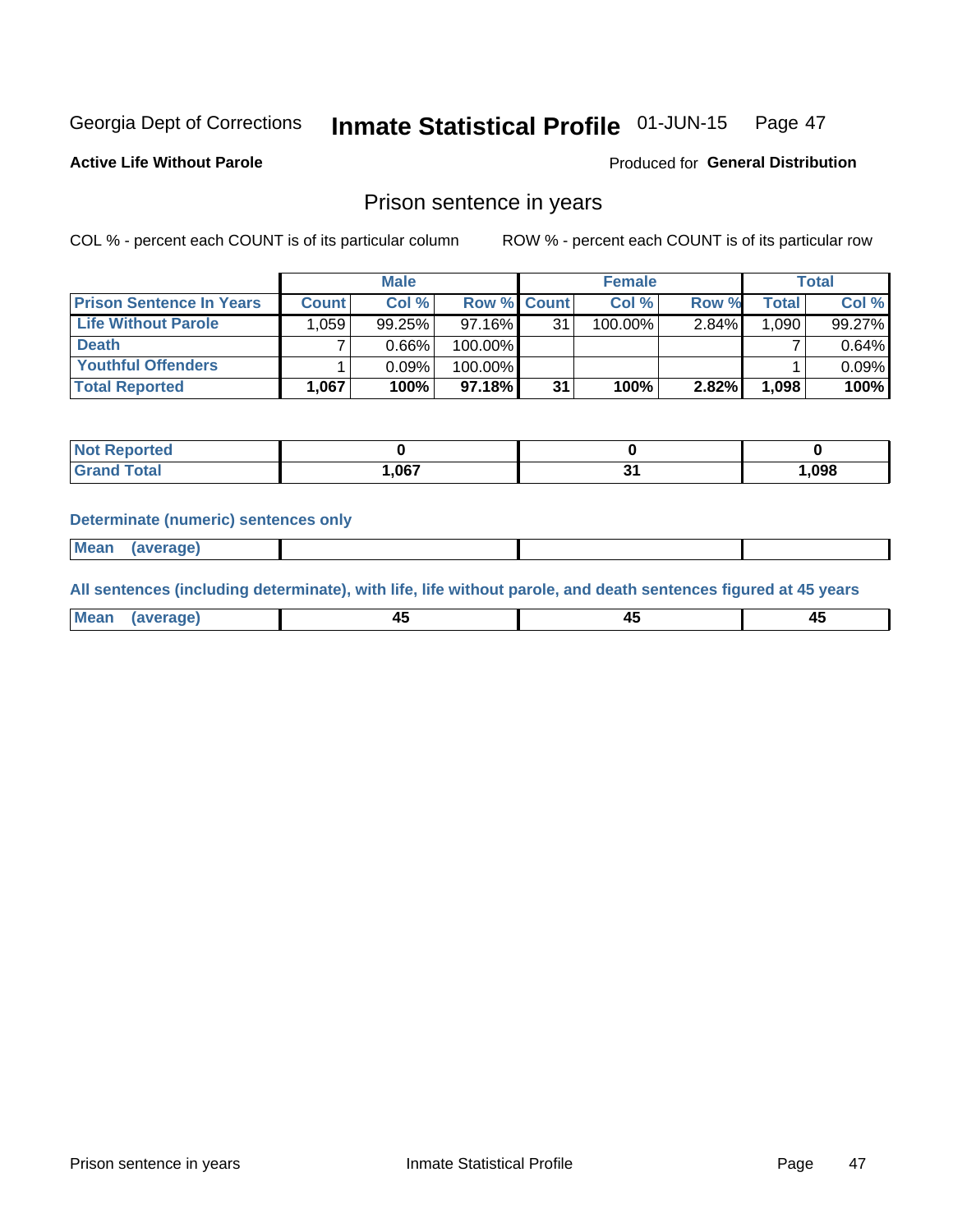#### Inmate Statistical Profile 01-JUN-15 Georgia Dept of Corrections Page 48

#### **Active Life Without Parole**

### Produced for General Distribution

## Primary offense, broken out into felonies vs misdemeanors

COL % - percent each COUNT is of its particular column

|                                  |              | <b>Male</b> |                    |    | <b>Female</b> |          |              | Total   |
|----------------------------------|--------------|-------------|--------------------|----|---------------|----------|--------------|---------|
| <b>Felonies and Misdemeanors</b> | <b>Count</b> | Col%        | <b>Row % Count</b> |    | Col%          | Row %    | <b>Total</b> | Col %   |
| <b>Felonies</b>                  | .067         | $100.00\%$  | 97.18%             | 31 | 100.00%       | $2.82\%$ | 1.098        | 100.00% |
| <b>Total Reported</b>            | .067         | $100\%$     | 97.18%             | 31 | 100%          | 2.82%    | 1,098        | 100%    |

| <b>Not Reported</b>   |      |      |      |
|-----------------------|------|------|------|
| Total<br><b>Grand</b> | ,067 | ,067 | ,098 |

| $Mc$<br>equent)<br>нез<br>$\sim$<br>. | onies<br>. | <b>onies</b><br>. |
|---------------------------------------|------------|-------------------|
|---------------------------------------|------------|-------------------|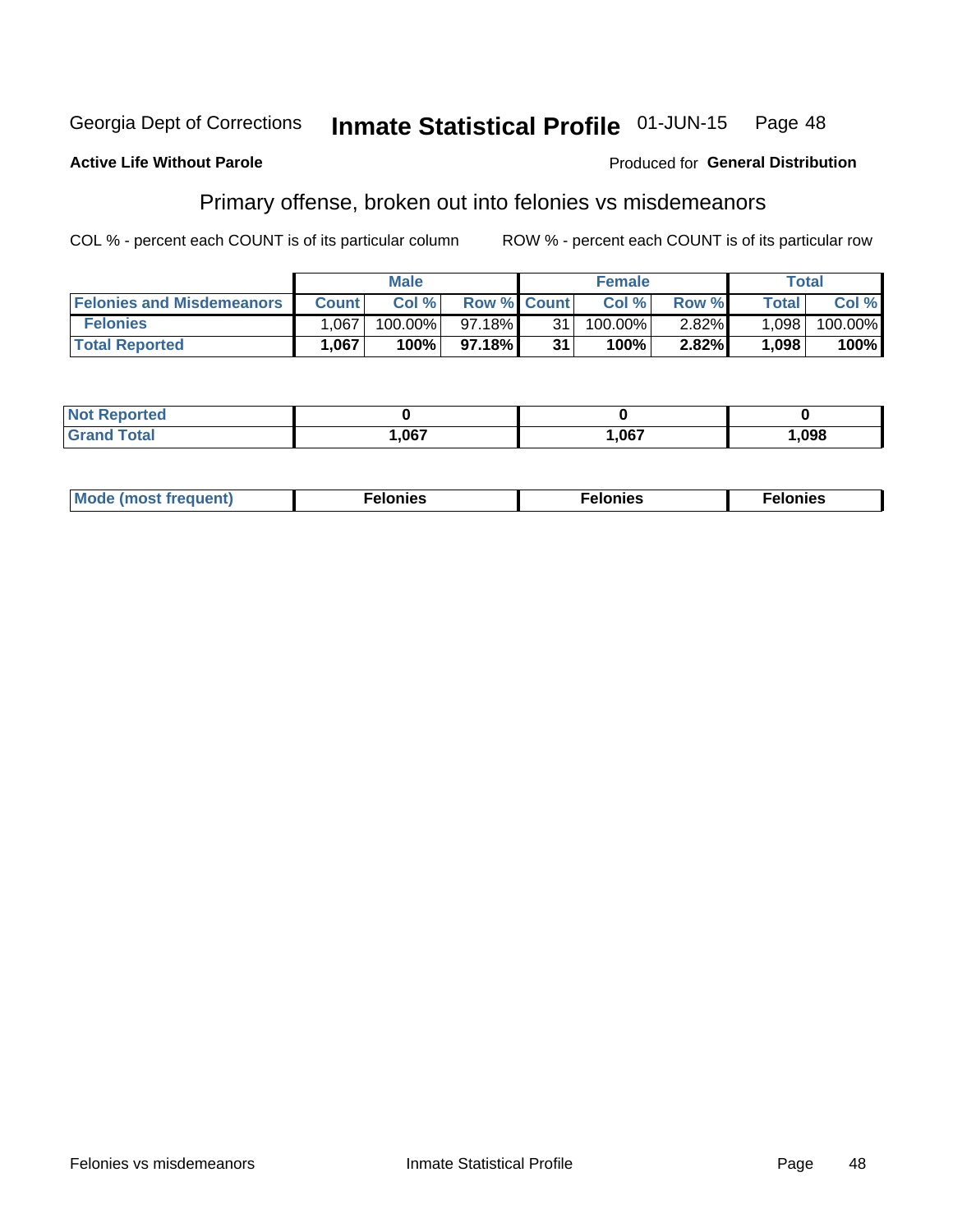#### Inmate Statistical Profile 01-JUN-15 Page 49

### **Active Life Without Parole**

### Produced for General Distribution

## Primary offense, broken out into six broad crime categories

COL % - percent each COUNT is of its particular column

|                         |                 | <b>Male</b> |             |                 | <b>Female</b> |       |              | <b>Total</b> |
|-------------------------|-----------------|-------------|-------------|-----------------|---------------|-------|--------------|--------------|
| <b>Crime Categories</b> | <b>Count</b>    | Col %       | Row % Count |                 | Col %         | Row % | <b>Total</b> | Col %        |
| <b>Violent</b>          | 831             | 77.88%      | 96.74%      | 28 <sub>1</sub> | 90.32%        | 3.26% | 859          | 78.23%       |
| <b>Sex Crime</b>        | 132             | 12.37%      | 100.00%     |                 | .00%          |       | 132          | 12.02%       |
| 3<br><b>Property</b>    | 44              | 4.12%       | $95.65\%$   |                 | 6.45%         | 4.35% | 46           | 4.19%        |
| <b>Drug</b><br>4        | 40              | 3.75%       | $97.56\%$   |                 | 3.23%         | 2.44% | 41           | 3.73%        |
| <b>Other</b><br>6       | 20 <sub>1</sub> | 1.87%       | 100.00%     |                 | .00%          |       | 20           | 1.82%        |
| <b>Total Reported</b>   | 1,067           | 100%        | $97.18\%$   | 31              | 100%          | 2.82% | 1,098        | 100%         |

| <b>Not Reported</b> |      |      |
|---------------------|------|------|
| Total               | ,067 | ,098 |

| M | . | 40 O |
|---|---|------|
|   |   |      |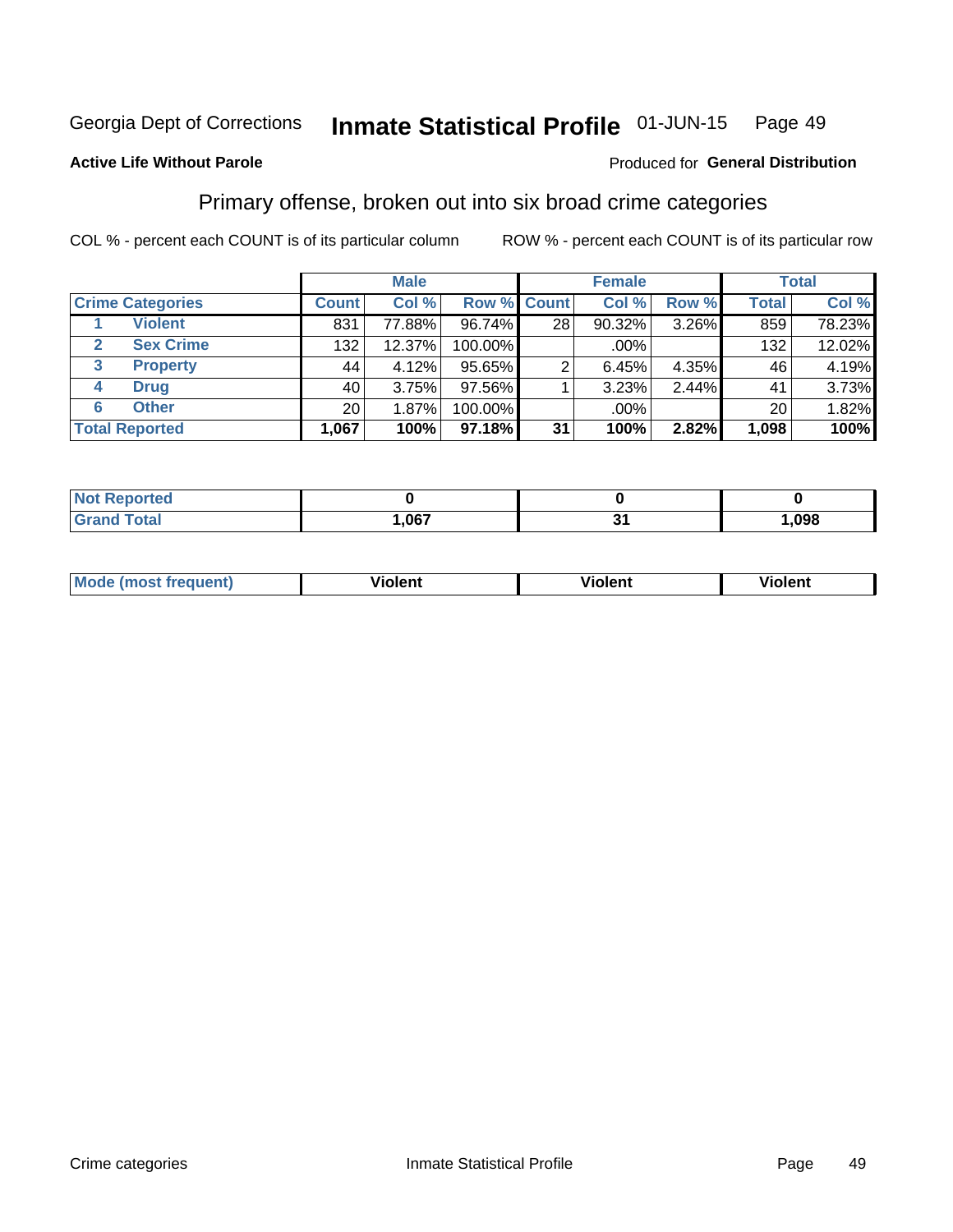#### Inmate Statistical Profile 01-JUN-15 Page 50

#### **Active Life Without Parole**

### Produced for General Distribution

## Primary offense, detailed offense code

COL % - percent each COUNT is of its particular column

|                                            |                | <b>Male</b> |         |              | <b>Female</b> |        |                | <b>Total</b> |
|--------------------------------------------|----------------|-------------|---------|--------------|---------------|--------|----------------|--------------|
| <b>Primary Offense</b>                     | <b>Count</b>   | Col %       | Row %   | <b>Count</b> | Col %         | Row %  | <b>Total</b>   | Col %        |
| <b>Abandonment Of Child (2852)</b>         | 1              | .09%        | 100.00% |              |               |        | 1              | .09%         |
| <b>Aggrav Assault (1302)</b>               | 37             | 3.47%       | 100.00% |              |               |        | 37             | 3.37%        |
| <b>Aggrav Battery (1305)</b>               | 4              | .37%        | 100.00% |              |               |        | 4              | .36%         |
| <b>Aggrav Child Molestation (2021)</b>     | 22             | 2.06%       | 100.00% |              |               |        | 22             | 2.00%        |
| <b>Aggrav Sexual Battery (2009)</b>        | 4              | .37%        | 100.00% |              |               |        | 4              | .36%         |
| <b>Aggrav Sodomy (2003)</b>                | 7              | .66%        | 100.00% |              |               |        | $\overline{7}$ | .64%         |
| <b>Aggrav Stalking (1321)</b>              | 1              | .09%        | 100.00% |              |               |        | 1              | .09%         |
| <b>Armed Robbery (1902)</b>                | 125            | 11.72%      | 99.21%  | 1            | 3.23%         | .79%   | 126            | 11.48%       |
| <b>Arson 1st Degree (1401)</b>             | $\overline{2}$ | .19%        | 100.00% |              |               |        | 2              | .18%         |
| <b>Atmpt Armed Robbery (1992)</b>          | 1              | .09%        | 100.00% |              |               |        | 1              | .09%         |
| <b>Atmpt Escape (2590)</b>                 | 1              | .09%        | 100.00% |              |               |        | 1              | .09%         |
| <b>Att/Consprcy Commt C/S/Of</b>           | 1              | .09%        | 100.00% |              |               |        | 1              | .09%         |
| (4134)                                     |                |             |         |              |               |        |                |              |
| Burg Bef 7/1/12 (1601)                     | 20             | 1.87%       | 95.24%  | 1            | 3.23%         | 4.76%  | 21             | 1.91%        |
| <b>Carry Weapon At School (2915)</b>       | 1              | .09%        | 100.00% |              |               |        | 1              | .09%         |
| <b>Child Molestation (2019)</b>            | 5              | .47%        | 100.00% |              |               |        | 5              | .46%         |
| <b>Crmnl Interfere Govt Prop (2613)</b>    | 1              | .09%        | 100.00% |              |               |        | 1              | .09%         |
| <b>Cruelty To Children (2801)</b>          | $\overline{2}$ | .19%        | 100.00% |              |               |        | $\overline{2}$ | .18%         |
| <b>Escape (2501)</b>                       | 1              | .09%        | 100.00% |              |               |        | 1              | .09%         |
| <b>False Imprisonment (1308)</b>           | 3              | .28%        | 100.00% |              |               |        | 3              | .27%         |
| <b>False Statements Govt (2408)</b>        | 1              | .09%        | 100.00% |              |               |        | 1              | .09%         |
| <b>Family Violence Battery (1301)</b>      | 1              | .09%        | 100.00% |              |               |        | 1              | .09%         |
| Forg 1st Bef 7/1/12 (1701)                 | 8              | .75%        | 88.89%  | $\mathbf 1$  | 3.23%         | 11.11% | 9              | .82%         |
| <b>Gang Participation (9914)</b>           | 1              | .09%        | 100.00% |              |               |        | 1              | .09%         |
| <b>Hijacking Motor Vehicle (1911)</b>      | 1              | .09%        | 100.00% |              |               |        | 1              | .09%         |
| <b>Incest (2006)</b>                       | 1              | .09%        | 100.00% |              |               |        | 1              | .09%         |
| <b>Involuntary Manslaughter (1103)</b>     | 1              | .09%        | 100.00% |              |               |        | 1              | .09%         |
| Kidnapping (1311)                          | 75             | 7.03%       | 100.00% |              |               |        | 75             | 6.83%        |
| <b>Murder (1101)</b>                       | 562            | 52.67%      | 95.58%  | 26           | 83.87%        | 4.42%  | 588            | 53.55%       |
| <b>Obstr Of Law Enf Officer (2314)</b>     | 5              | .47%        | 100.00% |              |               |        | 5              | .46%         |
| <b>Poss Dep Stim Cntrf Drugs</b><br>(4007) | 1              | .09%        | 100.00% |              |               |        | 1              | .09%         |
| Poss Firearm 1st Offender (2913)           | 1              | .09%        | 100.00% |              |               |        | 1              | .09%         |
| <b>Poss Firearm Convct Felon</b><br>(2914) | 6              | .56%        | 100.00% |              |               |        | 6              | .55%         |
| Poss Methamphetamine (4031)                | $\overline{2}$ | .19%        | 100.00% |              |               |        | 2              | .18%         |
| Poss Narcotics Opiates (4006)              | 1              | .09%        | 50.00%  | 1            | 3.23%         | 50.00% | $\overline{2}$ | .18%         |
| <b>Poss Of Cocaine (4022)</b>              | 5              | .47%        | 100.00% |              |               |        | 5              | .46%         |
| <b>Poss Of Firearm Dur Crime</b>           | $\overline{2}$ | .19%        | 100.00% |              |               |        | $\overline{2}$ | .18%         |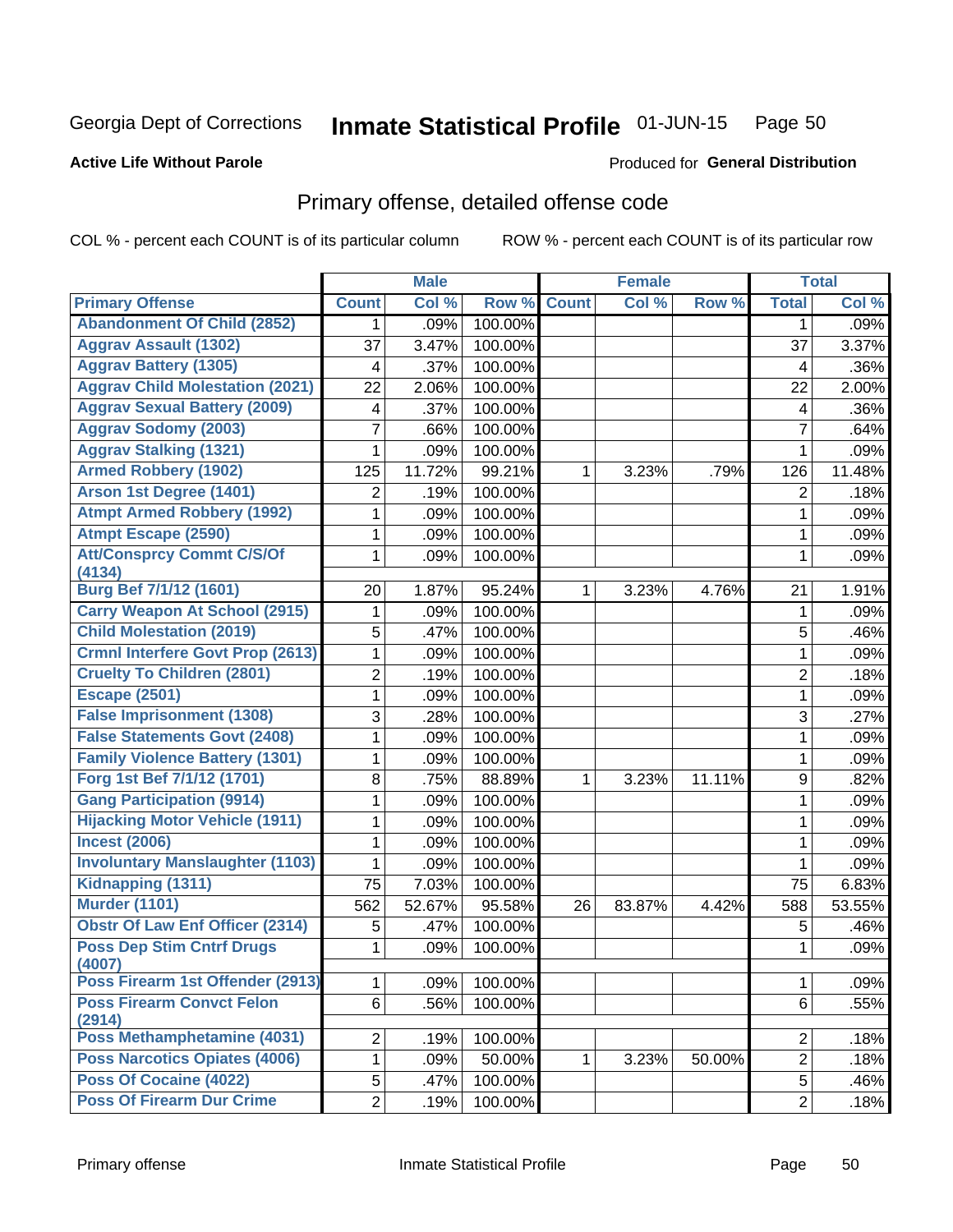#### Inmate Statistical Profile 01-JUN-15 Page 51

#### **Active Life Without Parole**

### Produced for General Distribution

## Primary offense, detailed offense code

COL % - percent each COUNT is of its particular column

|                                            |                | <b>Male</b> |                    |                 | <b>Female</b> |        |                | <b>Total</b> |
|--------------------------------------------|----------------|-------------|--------------------|-----------------|---------------|--------|----------------|--------------|
| <b>Primary Offense</b>                     | <b>Count</b>   | Col %       | <b>Row % Count</b> |                 | Col%          | Row %  | <b>Total</b>   | Col %        |
| (2910)                                     |                |             |                    |                 |               |        |                |              |
| Poss Of Marijuana (4009)                   | 5              | .47%        | 100.00%            |                 |               |        | 5              | .46%         |
| Poss Tools Commit Crime (1602)             | 1              | .09%        | 100.00%            |                 |               |        | 1              | .09%         |
| Poss W Int Dist Cocaine (4050)             | 5              | .47%        | 100.00%            |                 |               |        | 5              | .46%         |
| Rape (2001)                                | 87             | 8.15%       | 100.00%            |                 |               |        | 87             | 7.92%        |
| Robbery (1901)                             | 5              | .47%        | 100.00%            |                 |               |        | 5              | .46%         |
| <b>Robbery By Force (1903)</b>             | 4              | .37%        | 100.00%            |                 |               |        | 4              | .36%         |
| <b>Robbery By Intimidation (1904)</b>      | 1              | .09%        | 100.00%            |                 |               |        | 1              | .09%         |
| <b>Robbery By Sudden Snatch</b>            | 1              | .09%        | 100.00%            |                 |               |        | 1              | .09%         |
| (1905)                                     |                |             |                    |                 |               |        |                |              |
| <b>S/D Cocaine (4021)</b>                  | 8              | .75%        | 100.00%            |                 |               |        | 8              | .73%         |
| S/D Cont Sub Public (4017)                 | $\overline{2}$ | .19%        | 100.00%            |                 |               |        | $\overline{2}$ | .18%         |
| S/D Cont Sub School (4018)                 | 1              | .09%        | 100.00%            |                 |               |        | 1              | .09%         |
| S/D Of Marijuana (4004)                    | $\overline{2}$ | .19%        | 100.00%            |                 |               |        | $\overline{2}$ | .18%         |
| <b>Statutory Rape (2018)</b>               | $6\phantom{1}$ | .56%        | 100.00%            |                 |               |        | 6              | .55%         |
| <b>Terrorist Threats &amp; Acts (1307)</b> | $\overline{2}$ | .19%        | 66.67%             | 1               | 3.23%         | 33.33% | 3              | .27%         |
| Theft By Rec Stolen Prop (1806)            | 8              | .75%        | 100.00%            |                 |               |        | 8              | .73%         |
| <b>Theft By Shoplifting (1821)</b>         |                | .09%        | 100.00%            |                 |               |        | 1              | .09%         |
| <b>Theft By Taking (1802)</b>              | 4              | .37%        | 100.00%            |                 |               |        | 4              | .36%         |
| <b>Traf Cocaine 401+ Gm (4103)</b>         | 1              | .09%        | 100.00%            |                 |               |        | 1              | .09%         |
| <b>Traf Methamph 28-199 Gm</b><br>(4140)   | 1              | .09%        | 100.00%            |                 |               |        | 1              | .09%         |
| <b>Unknown Offense (9999)</b>              | 1              | .09%        | 100.00%            |                 |               |        | 1              | .09%         |
| <b>Viol Dngrous Drgs Act (4013)</b>        | 1              | .09%        | 100.00%            |                 |               |        | 1              | .09%         |
| Viol Ga Cntrl Sbst Act (4012)              | 4              | .37%        | 100.00%            |                 |               |        | 4              | .36%         |
| <b>Voluntary Manslaughter (1102)</b>       | 3              | .28%        | 100.00%            |                 |               |        | 3              | .27%         |
| <b>Total Rported</b>                       | 1,067          | 100%        | 97.18%             | $\overline{31}$ | 100%          | 2.82%  | 1,098          | 100%         |

| portea<br>w |     |    |      |
|-------------|-----|----|------|
| _____       | ne7 | v, | ,098 |

| Mode (most frequent) | 1101 Murder | 1101 Murder | 1101 Murder |
|----------------------|-------------|-------------|-------------|
|                      |             |             |             |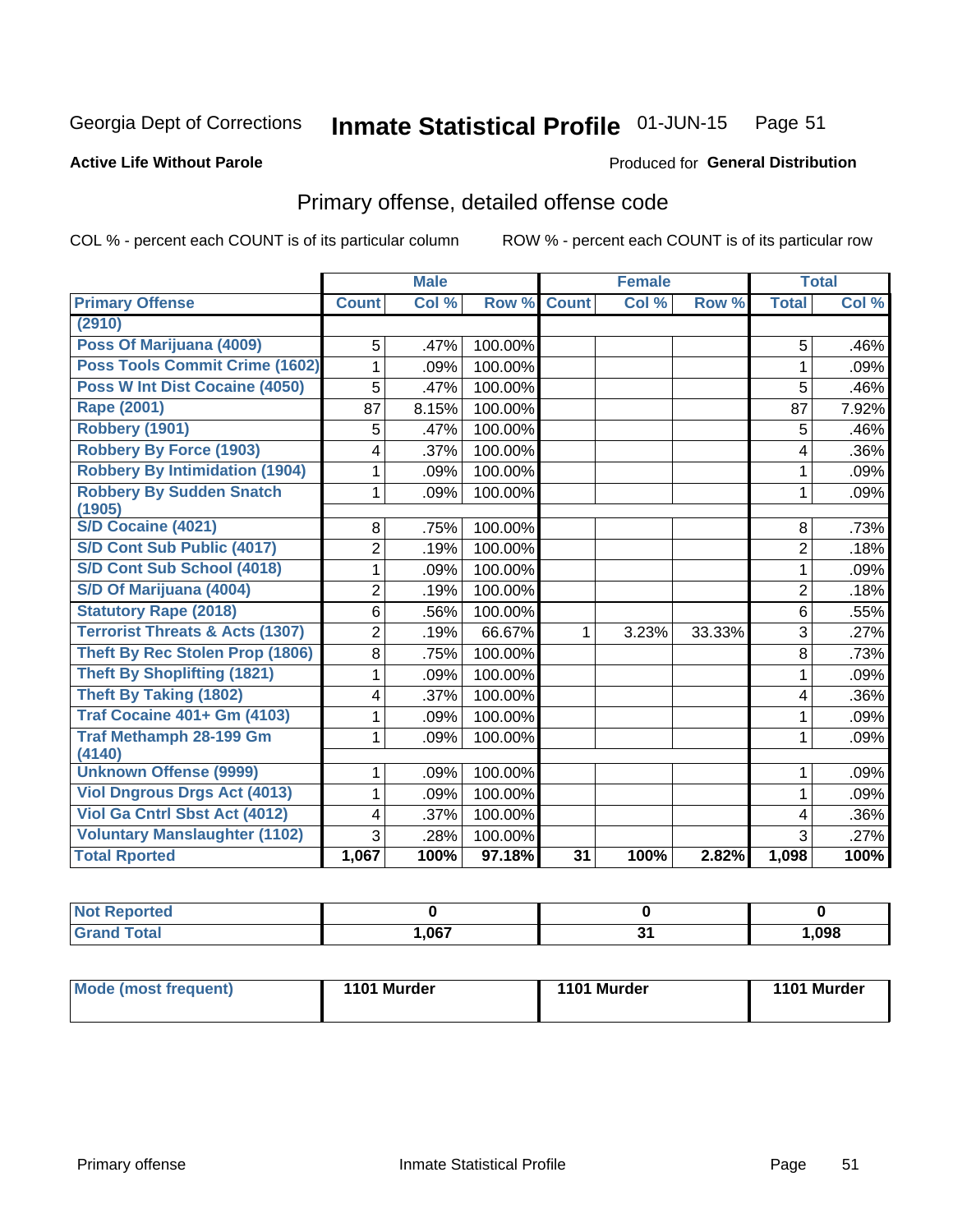#### Inmate Statistical Profile 01-JUN-15 Page 52

Produced for General Distribution

### **Active Life Without Parole**

## County of conviction of primary offense

COL % - percent each COUNT is of its particular column

|                               |                         |                | <b>Male</b> |         |                 | <b>Female</b> |        |                | <b>Total</b> |
|-------------------------------|-------------------------|----------------|-------------|---------|-----------------|---------------|--------|----------------|--------------|
| <b>County of Conviction</b>   |                         | <b>Count</b>   | Col %       | Row %   | <b>Count</b>    | Col %         | Row %  | <b>Total</b>   | Col %        |
| 000<br><b>Unknown</b>         |                         | 463            | 43.39%      | 95.46%  | $\overline{22}$ | 70.97%        | 4.54%  | 485            | 44.17%       |
| <b>Appling County</b><br>001  |                         | 1              | .09%        | 100.00% |                 |               |        | 1              | .09%         |
| <b>Atkinson County</b><br>002 |                         | $\mathbf{1}$   | .09%        | 100.00% |                 |               |        | 1              | .09%         |
| <b>Bacon County</b><br>003    |                         | 3              | .28%        | 100.00% |                 |               |        | 3              | .27%         |
| <b>Baldwin County</b><br>005  |                         | 4              | .37%        | 100.00% |                 |               |        | 4              | .36%         |
| <b>Banks County</b><br>006    |                         | 1              | .09%        | 100.00% |                 |               |        | 1              | .09%         |
| <b>Barrow County</b><br>007   |                         | 4              | .37%        | 100.00% |                 |               |        | 4              | .36%         |
| <b>Bartow County</b><br>008   |                         | 4              | .37%        | 100.00% |                 |               |        | 4              | .36%         |
| <b>Ben Hill County</b><br>009 |                         | $\overline{2}$ | .19%        | 100.00% |                 |               |        | $\overline{2}$ | .18%         |
| <b>Bibb County</b><br>011     |                         | 14             | 1.31%       | 100.00% |                 |               |        | 14             | 1.28%        |
| <b>Bleckley County</b><br>012 |                         | 1              | .09%        | 100.00% |                 |               |        | 1              | .09%         |
| <b>Brantley County</b><br>013 |                         | 1              | .09%        | 100.00% |                 |               |        | $\mathbf 1$    | .09%         |
| <b>Brooks County</b><br>014   |                         | $\mathbf{1}$   | .09%        | 100.00% |                 |               |        | $\mathbf 1$    | .09%         |
| <b>Bulloch County</b><br>016  |                         | 7              | .66%        | 100.00% |                 |               |        | $\overline{7}$ | .64%         |
| <b>Burke County</b><br>017    |                         | 6              | .56%        | 100.00% |                 |               |        | 6              | .55%         |
| <b>Butts County</b><br>018    |                         | 3              | .28%        | 100.00% |                 |               |        | 3              | .27%         |
| <b>Camden County</b><br>020   |                         | $\overline{2}$ | .19%        | 100.00% |                 |               |        | $\overline{2}$ | .18%         |
| <b>Candler County</b><br>021  |                         | 1              | .09%        | 100.00% |                 |               |        | 1              | .09%         |
| <b>Carroll County</b><br>022  |                         | $\overline{2}$ | .19%        | 100.00% |                 |               |        | $\overline{2}$ | .18%         |
| <b>Catoosa County</b><br>023  |                         | 1              | .09%        | 100.00% |                 |               |        | 1              | .09%         |
| <b>Charlton County</b><br>024 |                         | $\mathbf{1}$   | .09%        | 100.00% |                 |               |        | $\mathbf 1$    | .09%         |
| <b>Chatham County</b><br>025  |                         | 23             | 2.16%       | 100.00% |                 |               |        | 23             | 2.09%        |
| 027                           | <b>Chattooga County</b> | $\overline{c}$ | .19%        | 100.00% |                 |               |        | $\overline{2}$ | .18%         |
| 028                           | <b>Cherokee County</b>  | $\overline{2}$ | .19%        | 100.00% |                 |               |        | $\overline{2}$ | .18%         |
| <b>Clarke County</b><br>029   |                         | 15             | 1.41%       | 100.00% |                 |               |        | 15             | 1.37%        |
| <b>Clayton County</b><br>031  |                         | 26             | 2.44%       | 100.00% |                 |               |        | 26             | 2.37%        |
| <b>Cobb County</b><br>033     |                         | 21             | 1.97%       | 100.00% |                 |               |        | 21             | 1.91%        |
| <b>Coffee County</b><br>034   |                         | 3              | .28%        | 100.00% |                 |               |        | 3              | .27%         |
| <b>Colquitt County</b><br>035 |                         | 4              | .37%        | 100.00% |                 |               |        | 4              | .36%         |
| 036                           | <b>Columbia County</b>  | 3              | .28%        | 75.00%  | 1               | 3.23%         | 25.00% | 4              | .36%         |
| <b>Cook County</b><br>037     |                         | 4              | .37%        | 100.00% |                 |               |        | 4              | .36%         |
| 038<br><b>Coweta County</b>   |                         | 2              | .19%        | 100.00% |                 |               |        | 2              | .18%         |
| 039                           | <b>Crawford County</b>  | 1              | .09%        | 100.00% |                 |               |        | $\mathbf{1}$   | .09%         |
| <b>Crisp County</b><br>040    |                         | 3              | .28%        | 100.00% |                 |               |        | 3              | .27%         |
| <b>Dade County</b><br>041     |                         | 1              | .09%        | 100.00% |                 |               |        | $\mathbf{1}$   | .09%         |
| <b>Dawson County</b><br>042   |                         | $\overline{2}$ | .19%        | 100.00% |                 |               |        | $\overline{c}$ | .18%         |
| <b>Decatur County</b><br>043  |                         | 1              | .09%        | 100.00% |                 |               |        | $\mathbf{1}$   | .09%         |
| <b>Dekalb County</b><br>044   |                         | 48             | 4.50%       | 100.00% |                 |               |        | 48             | 4.37%        |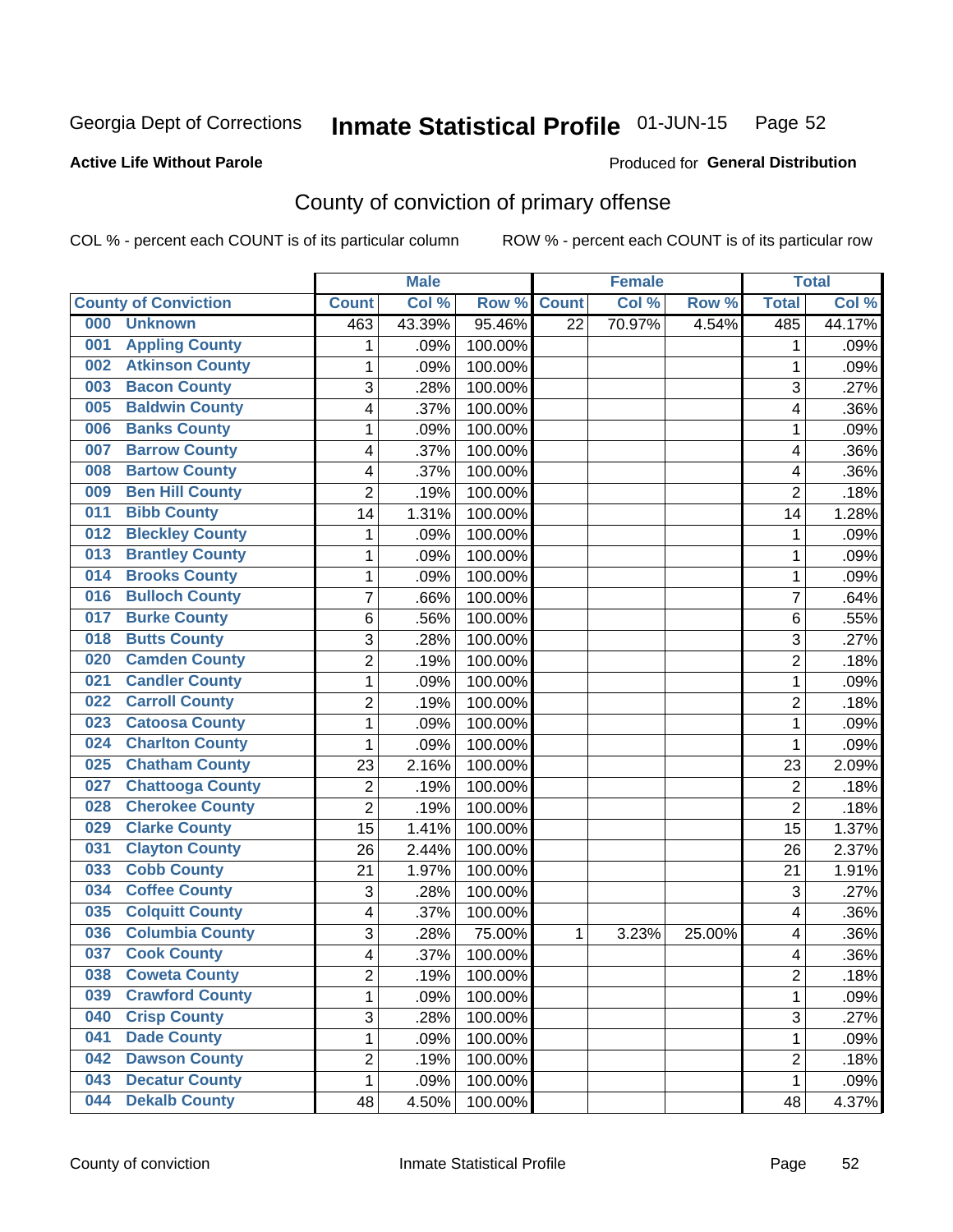#### Inmate Statistical Profile 01-JUN-15 Page 53

### **Active Life Without Parole**

## **Produced for General Distribution**

## County of conviction of primary offense

COL % - percent each COUNT is of its particular column

|                                |                         | <b>Male</b> |                  |              | <b>Female</b> |       |                         | <b>Total</b> |
|--------------------------------|-------------------------|-------------|------------------|--------------|---------------|-------|-------------------------|--------------|
| <b>County of Conviction</b>    | <b>Count</b>            | Col %       | Row <sup>%</sup> | <b>Count</b> | Col %         | Row % | <b>Total</b>            | Col %        |
| <b>Dodge County</b><br>045     | 1                       | .09%        | 100.00%          |              |               |       | 1                       | .09%         |
| <b>Dooly County</b><br>046     | 1                       | .09%        | 100.00%          |              |               |       | 1                       | .09%         |
| <b>Dougherty County</b><br>047 | $\overline{17}$         | 1.59%       | 100.00%          |              |               |       | 17                      | 1.55%        |
| <b>Douglas County</b><br>048   | 16                      | 1.50%       | 94.12%           | 1            | 3.23%         | 5.88% | 17                      | 1.55%        |
| <b>Early County</b><br>049     | 1                       | .09%        | 100.00%          |              |               |       | 1                       | .09%         |
| <b>Elbert County</b><br>052    | 3                       | .28%        | 100.00%          |              |               |       | 3                       | .27%         |
| <b>Emanuel County</b><br>053   | $\overline{2}$          | .19%        | 100.00%          |              |               |       | $\overline{2}$          | .18%         |
| <b>Fayette County</b><br>056   | 4                       | .37%        | 100.00%          |              |               |       | 4                       | .36%         |
| <b>Floyd County</b><br>057     | 10                      | .94%        | 100.00%          |              |               |       | 10                      | .91%         |
| <b>Franklin County</b><br>059  | $\overline{2}$          | .19%        | 100.00%          |              |               |       | $\overline{2}$          | .18%         |
| <b>Fulton County</b><br>060    | 94                      | 8.81%       | 96.91%           | 3            | 9.68%         | 3.09% | 97                      | 8.83%        |
| <b>Gilmer County</b><br>061    | 1                       | .09%        | 100.00%          |              |               |       | 1                       | .09%         |
| <b>Glynn County</b><br>063     | 10                      | .94%        | 90.91%           | 1            | 3.23%         | 9.09% | 11                      | 1.00%        |
| <b>Gordon County</b><br>064    | 3                       | .28%        | 100.00%          |              |               |       | 3                       | .27%         |
| <b>Grady County</b><br>065     | 1                       | .09%        | 100.00%          |              |               |       | 1                       | .09%         |
| <b>Greene County</b><br>066    | 1                       | .09%        | 100.00%          |              |               |       | 1                       | .09%         |
| <b>Gwinnett County</b><br>067  | 13                      | 1.22%       | 100.00%          |              |               |       | 13                      | 1.18%        |
| <b>Habersham County</b><br>068 | 3                       | .28%        | 100.00%          |              |               |       | 3                       | .27%         |
| <b>Hall County</b><br>069      | 11                      | 1.03%       | 100.00%          |              |               |       | 11                      | 1.00%        |
| <b>Haralson County</b><br>071  | $\overline{2}$          | .19%        | 100.00%          |              |               |       | $\overline{2}$          | .18%         |
| <b>Harris County</b><br>072    | 1                       | .09%        | 100.00%          |              |               |       | $\mathbf{1}$            | .09%         |
| <b>Hart County</b><br>073      | 3                       | .28%        | 100.00%          |              |               |       | 3                       | .27%         |
| <b>Henry County</b><br>075     | 8                       | .75%        | 100.00%          |              |               |       | 8                       | .73%         |
| <b>Houston County</b><br>076   | 10                      | .94%        | 100.00%          |              |               |       | 10                      | .91%         |
| <b>Jackson County</b><br>078   | 4                       | .37%        | 100.00%          |              |               |       | 4                       | .36%         |
| <b>Jasper County</b><br>079    | 1                       | .09%        | 100.00%          |              |               |       | 1                       | .09%         |
| <b>Jefferson County</b><br>081 | 1                       | .09%        | 100.00%          |              |               |       | 1                       | .09%         |
| <b>Jones County</b><br>084     | 1                       | .09%        | 100.00%          |              |               |       | 1                       | .09%         |
| <b>Lamar County</b><br>085     | 1                       | .09%        | 100.00%          |              |               |       | 1                       | .09%         |
| <b>Lanier County</b><br>086    | 1                       | .09%        | 100.00%          |              |               |       | 1                       | .09%         |
| <b>Laurens County</b><br>087   | 3                       | .28%        | 100.00%          |              |               |       | 3                       | .27%         |
| 088<br><b>Lee County</b>       | $\overline{\mathbf{c}}$ | .19%        | 100.00%          |              |               |       | $\overline{\mathbf{c}}$ | .18%         |
| <b>Liberty County</b><br>089   | 5                       | .47%        | 100.00%          |              |               |       | $\overline{5}$          | .46%         |
| <b>Long County</b><br>091      | 3                       | .28%        | 100.00%          |              |               |       | 3                       | .27%         |
| <b>Lowndes County</b><br>092   | 8                       | .75%        | 100.00%          |              |               |       | 8                       | .73%         |
| <b>Madison County</b><br>095   | 1                       | .09%        | 100.00%          |              |               |       | 1                       | .09%         |
| <b>Marion County</b><br>096    | 1                       | .09%        | 100.00%          |              |               |       | 1                       | .09%         |
| <b>Mcintosh County</b><br>098  | 1                       | .09%        | 100.00%          |              |               |       | 1                       | .09%         |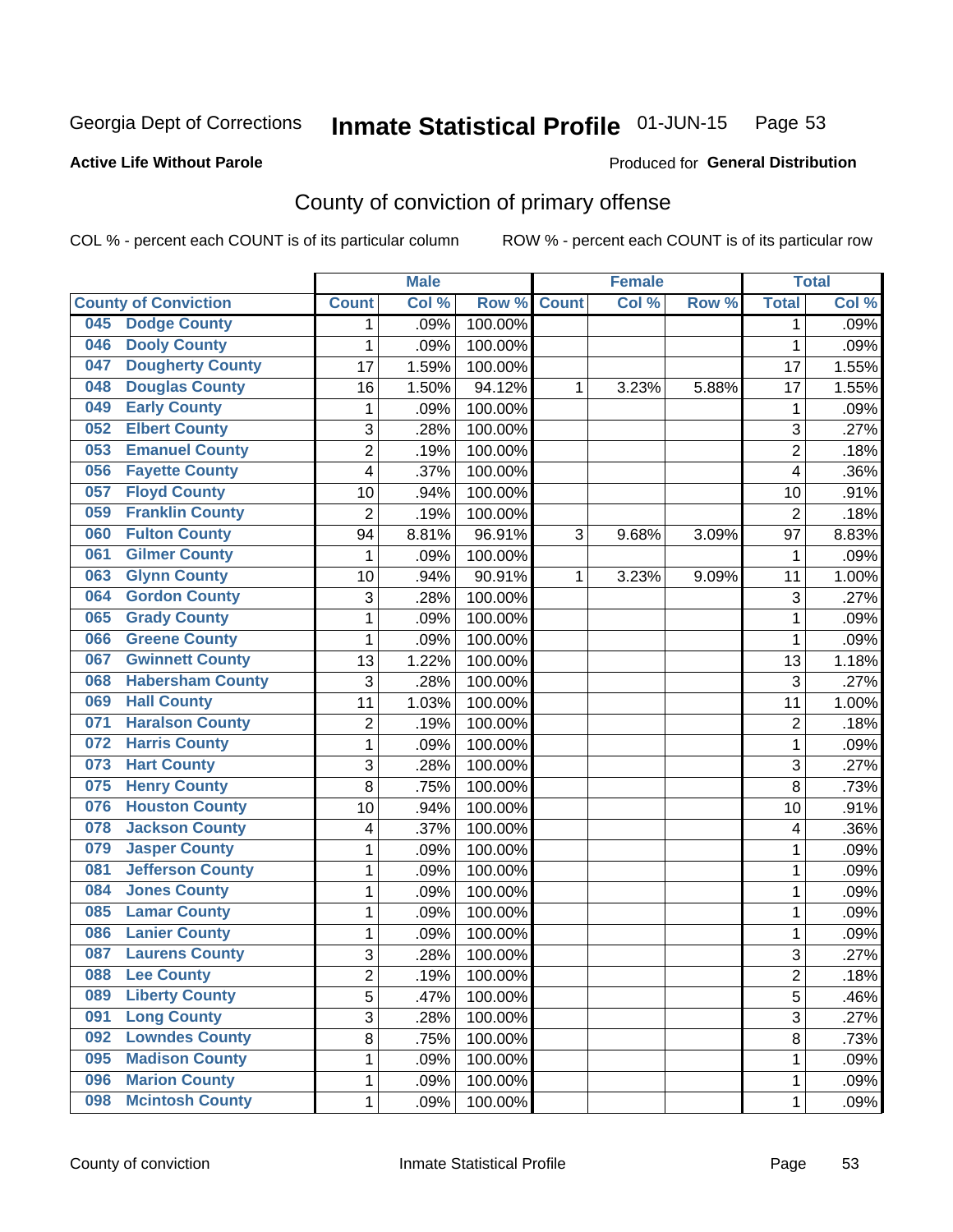#### Inmate Statistical Profile 01-JUN-15 Page 54

### **Active Life Without Parole**

### Produced for General Distribution

## County of conviction of primary offense

COL % - percent each COUNT is of its particular column

|                                            |                | <b>Male</b> |         |              | <b>Female</b> |        |                | <b>Total</b> |
|--------------------------------------------|----------------|-------------|---------|--------------|---------------|--------|----------------|--------------|
| <b>County of Conviction</b>                | <b>Count</b>   | Col %       | Row %   | <b>Count</b> | Col %         | Row %  | <b>Total</b>   | Col %        |
| <b>Miller County</b><br>100                | 1              | .09%        | 100.00% |              |               |        | 1              | .09%         |
| <b>Monroe County</b><br>102                | 3              | .28%        | 100.00% |              |               |        | 3              | .27%         |
| <b>Murray County</b><br>105                | 1              | .09%        | 100.00% |              |               |        | $\mathbf{1}$   | .09%         |
| <b>Muscogee County</b><br>106              | 21             | 1.97%       | 100.00% |              |               |        | 21             | 1.91%        |
| <b>Newton County</b><br>107                | 5              | .47%        | 83.33%  | 1            | 3.23%         | 16.67% | 6              | .55%         |
| <b>Oglethorpe County</b><br>109            | 1              | .09%        | 100.00% |              |               |        | 1              | .09%         |
| <b>Paulding County</b><br>110              | 3              | .28%        | 100.00% |              |               |        | 3              | .27%         |
| <b>Pierce County</b><br>113                | 1              | .09%        | 100.00% |              |               |        | $\mathbf 1$    | .09%         |
| <b>Pike County</b><br>114                  | 3              | .28%        | 100.00% |              |               |        | 3              | .27%         |
| <b>Pulaski County</b><br>116               | 1              | .09%        | 100.00% |              |               |        | 1              | .09%         |
| <b>Putnam County</b><br>117                | 4              | .37%        | 100.00% |              |               |        | 4              | .36%         |
| <b>Randolph County</b><br>120              | 1              | .09%        | 100.00% |              |               |        | 1              | .09%         |
| <b>Richmond County</b><br>$\overline{121}$ | 21             | 1.97%       | 95.45%  | 1            | 3.23%         | 4.55%  | 22             | 2.00%        |
| <b>Rockdale County</b><br>122              | $\,6$          | .56%        | 100.00% |              |               |        | 6              | .55%         |
| <b>Screven County</b><br>124               | 1              | .09%        | 100.00% |              |               |        | 1              | .09%         |
| <b>Spalding County</b><br>126              | 4              | .37%        | 100.00% |              |               |        | 4              | .36%         |
| <b>Stephens County</b><br>127              | 1              | .09%        | 100.00% |              |               |        | 1              | .09%         |
| <b>Sumter County</b><br>129                | 1              | .09%        | 100.00% |              |               |        | 1              | .09%         |
| <b>Taliaferro County</b><br>131            | 1              | .09%        | 100.00% |              |               |        | 1              | .09%         |
| <b>Tattnall County</b><br>132              | $\overline{c}$ | .19%        | 100.00% |              |               |        | $\overline{2}$ | .18%         |
| <b>Taylor County</b><br>133                | 1              | .09%        | 100.00% |              |               |        | $\mathbf 1$    | .09%         |
| <b>Telfair County</b><br>134               | 1              | .09%        | 100.00% |              |               |        | $\mathbf 1$    | .09%         |
| <b>Terrell County</b><br>135               | 1              | .09%        | 100.00% |              |               |        | 1              | .09%         |
| <b>Thomas County</b><br>136                | $\overline{c}$ | .19%        | 100.00% |              |               |        | $\overline{2}$ | .18%         |
| <b>Tift County</b><br>137                  | 5              | .47%        | 100.00% |              |               |        | 5              | .46%         |
| <b>Toombs County</b><br>138                | 5              | .47%        | 100.00% |              |               |        | 5              | .46%         |
| <b>Towns County</b><br>139                 | 1              | .09%        | 100.00% |              |               |        | 1              | .09%         |
| <b>Treutlen County</b><br>140              | 1              | .09%        | 100.00% |              |               |        | 1              | .09%         |
| <b>Troup County</b><br>141                 | $\overline{2}$ | .19%        | 100.00% |              |               |        | $\overline{2}$ | .18%         |
| <b>Upson County</b><br>145                 | 1              | .09%        | 100.00% |              |               |        | $\mathbf 1$    | .09%         |
| <b>Walker County</b><br>146                | $\overline{2}$ | .19%        | 66.67%  | 1            | 3.23%         | 33.33% | 3              | .27%         |
| 147<br><b>Walton County</b>                | 6              | .56%        | 100.00% |              |               |        | 6              | .55%         |
| <b>Ware County</b><br>148                  | 9              | .84%        | 100.00% |              |               |        | 9              | .82%         |
| <b>Washington County</b><br>150            | 4              | .37%        | 100.00% |              |               |        | 4              | .36%         |
| <b>Wayne County</b><br>151                 | 1              | .09%        | 100.00% |              |               |        | $\mathbf{1}$   | .09%         |
| <b>Whitfield County</b><br>155             | 5              | .47%        | 100.00% |              |               |        | 5              | .46%         |
| <b>Wilkes County</b><br>157                | $\overline{2}$ | .19%        | 100.00% |              |               |        | $\overline{c}$ | .18%         |
| <b>Worth County</b><br>159                 | 1              | .09%        | 100.00% |              |               |        | 1              | .09%         |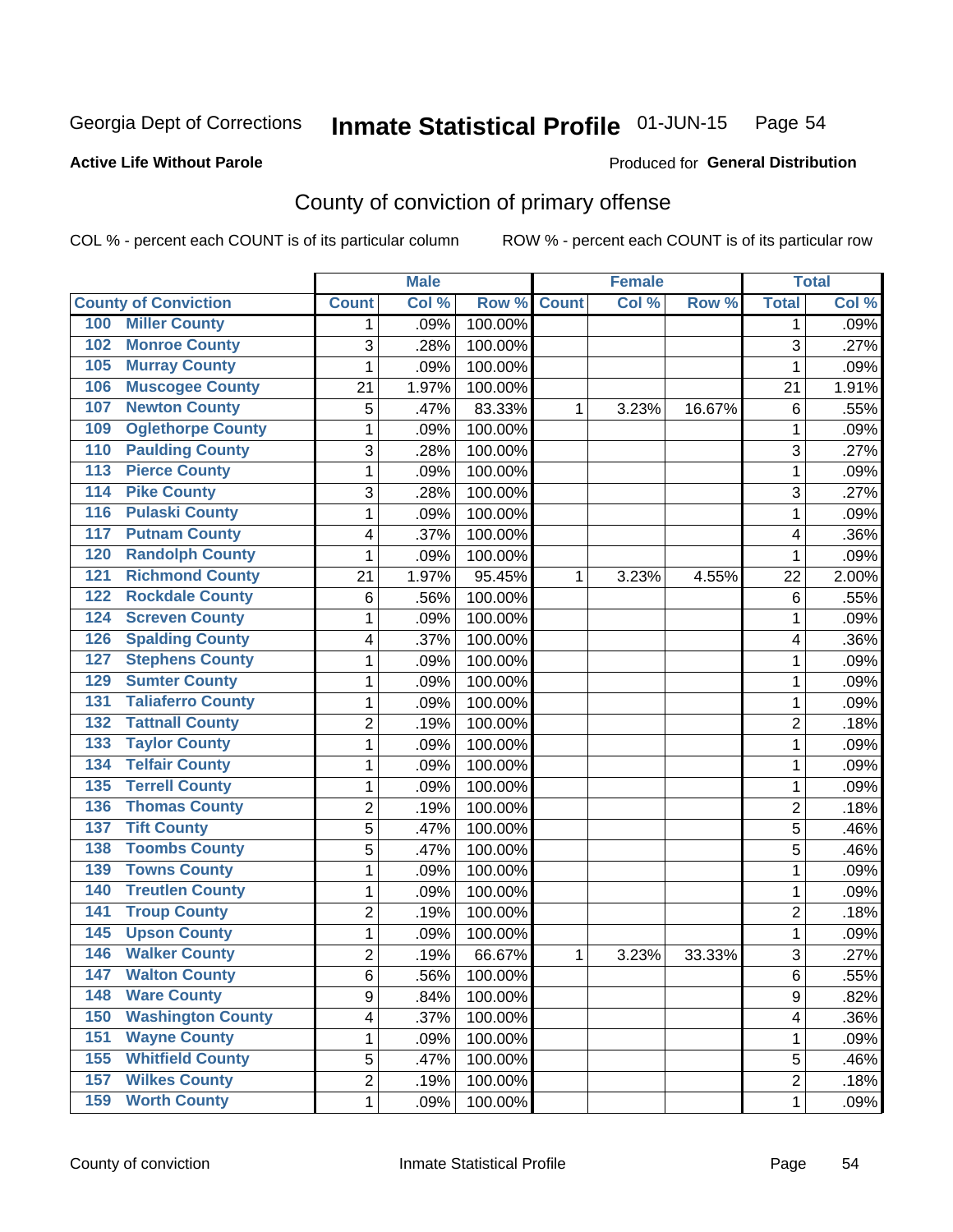#### Inmate Statistical Profile 01-JUN-15 Page 55

#### **Active Life Without Parole**

## Produced for General Distribution

## County of conviction of primary offense

COL % - percent each COUNT is of its particular column

|                             |              | <b>Male</b> |                    |    | <b>Female</b> |          |              | $\tau$ otal |
|-----------------------------|--------------|-------------|--------------------|----|---------------|----------|--------------|-------------|
| <b>County of Conviction</b> | <b>Count</b> | Col %       | <b>Row % Count</b> |    | Col %         | Row %    | <b>Total</b> | Col %       |
| <b>Total Rported</b>        | 1,067        | 100%        | 97.18%             | 31 | $100\%$       | $2.82\%$ | .098         | 100%        |

| orted<br>NO.            |      |     |
|-------------------------|------|-----|
| <b>c</b> otal<br>'Grand | ,067 | 098 |

| <b>Mode</b><br>frequent)<br>. ו <b>MOST</b> ב | ∖known | Unknown | <b>nknown</b> |
|-----------------------------------------------|--------|---------|---------------|
|-----------------------------------------------|--------|---------|---------------|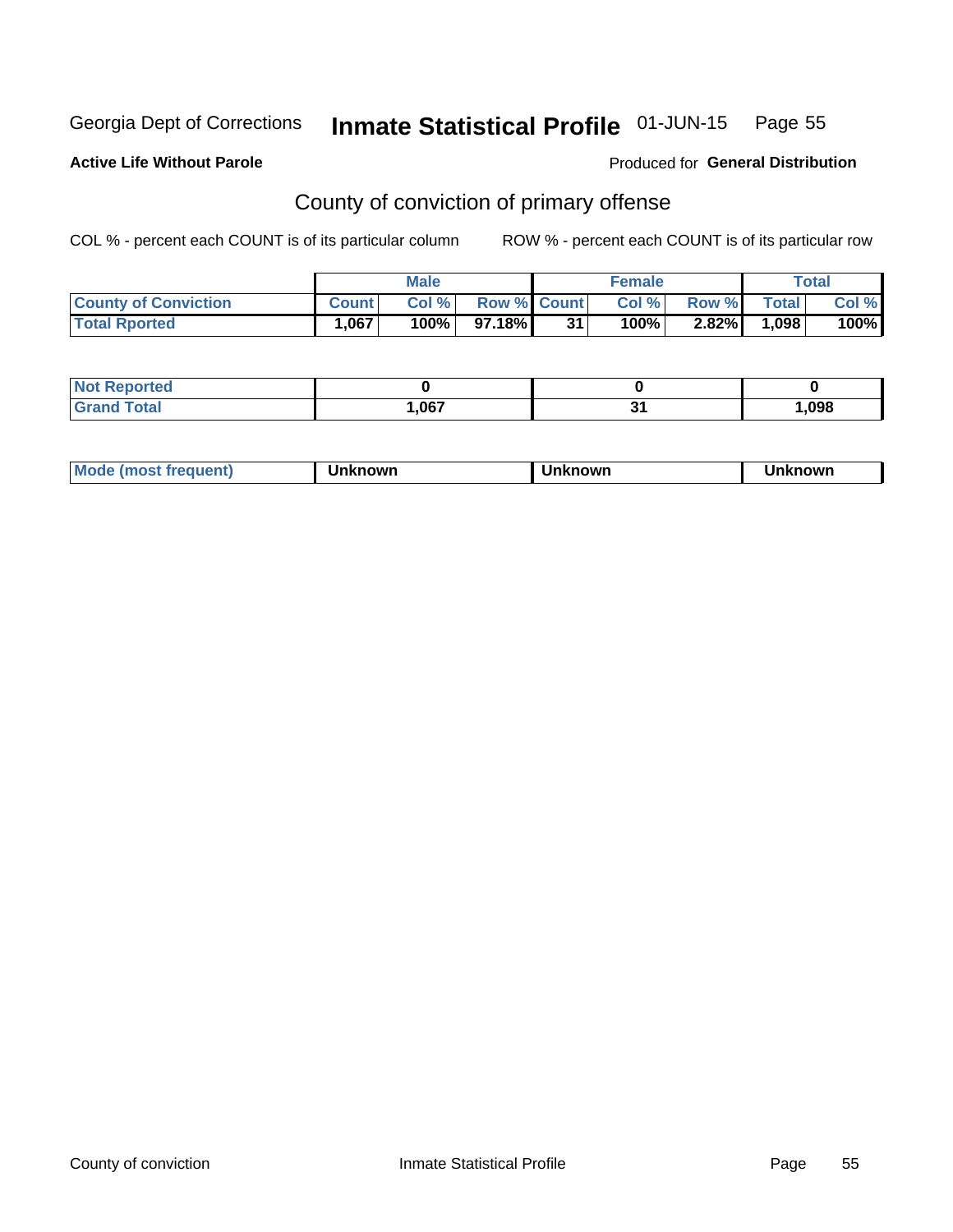## Georgia Dept of Corrections **Active Life Without Parole**

#### Inmate Statistical Profile 01-JUN-15 Page 56

Produced for General Distribution

## Circuit of conviction of primary offense

COL % - percent each COUNT is of its particular column ROW % - percent each COUNT is of its particular row

|                         |                                 |                           | <b>Male</b> |         |                | <b>Female</b> |        |                         | <b>Total</b>        |
|-------------------------|---------------------------------|---------------------------|-------------|---------|----------------|---------------|--------|-------------------------|---------------------|
|                         | <b>Circuit of Conviction</b>    | <b>Count</b>              | Col %       | Row %   | <b>Count</b>   | Col %         | Row %  | <b>Total</b>            | Col %               |
| 1                       | <b>Alapaha Circuit</b>          | 6                         | .99%        | 100.00% |                |               |        | 6                       | .98%                |
| $\overline{2}$          | <b>Alcovy Circuit</b>           | 11                        | 1.82%       | 91.67%  | 1              | 11.11%        | 8.33%  | 12                      | 1.96%               |
| $\overline{\mathbf{3}}$ | <b>Atlanta Circuit</b>          | 94                        | 15.56%      | 96.91%  | 3              | 33.33%        | 3.09%  | 97                      | 15.82%              |
| 4                       | <b>Atlantic Circuit</b>         | 11                        | 1.82%       | 100.00% |                |               |        | 11                      | 1.79%               |
| 5                       | <b>Augusta Circuit</b>          | 30                        | 4.97%       | 93.75%  | $\overline{2}$ | 22.22%        | 6.25%  | 32                      | 5.22%               |
| $\overline{6}$          | <b>Blue Ridge Circuit</b>       | $\overline{2}$            | .33%        | 100.00% |                |               |        | $\overline{2}$          | .33%                |
| 7                       | <b>Brunswick Circuit</b>        | 14                        | 2.32%       | 93.33%  | $\mathbf 1$    | 11.11%        | 6.67%  | 15                      | 2.45%               |
| 8                       | <b>Chattahoochee Circuit</b>    | 24                        | 3.97%       | 100.00% |                |               |        | 24                      | 3.92%               |
| 9                       | <b>Cherokee Circuit</b>         | $\overline{7}$            | 1.16%       | 100.00% |                |               |        | $\overline{7}$          | 1.14%               |
| 10                      | <b>Clayton Circuit</b>          | 26                        | 4.30%       | 100.00% |                |               |        | 26                      | 4.24%               |
| $\overline{11}$         | <b>Cobb Circuit</b>             | 21                        | 3.48%       | 100.00% |                |               |        | 21                      | 3.43%               |
| $\overline{12}$         | <b>Conasauga Circuit</b>        | 6                         | .99%        | 100.00% |                |               |        | $6\phantom{1}6$         | .98%                |
| $\overline{13}$         | <b>Cordele Circuit</b>          | 6                         | .99%        | 100.00% |                |               |        | 6                       | .98%                |
| $\overline{14}$         | <b>Coweta Circuit</b>           | 6                         | .99%        | 100.00% |                |               |        | 6                       | .98%                |
| $\overline{15}$         | <b>Dougherty Circuit</b>        | 17                        | 2.81%       | 100.00% |                |               |        | 17                      | 2.77%               |
| 16                      | <b>Dublin Circuit</b>           | 4                         | .66%        | 100.00% |                |               |        | 4                       | .65%                |
| $\overline{17}$         | <b>Eastern Circuit</b>          | 23                        | 3.81%       | 100.00% |                |               |        | 23                      | 3.75%               |
| $\overline{18}$         | <b>Flint Circuit</b>            | 8                         | 1.32%       | 100.00% |                |               |        | 8                       | 1.31%               |
| 19                      | <b>Griffin Circuit</b>          | 12                        | 1.99%       | 100.00% |                |               |        | 12                      | 1.96%               |
| 20                      | <b>Gwinnett Circuit</b>         | 13                        | 2.15%       | 100.00% |                |               |        | 13                      | 2.12%               |
| $\overline{21}$         | <b>Houston Circuit</b>          | 10                        | 1.66%       | 100.00% |                |               |        | 10                      | 1.63%               |
| $\overline{22}$         | <b>Lookout Mountain Circuit</b> | 6                         | .99%        | 85.71%  | $\mathbf{1}$   | 11.11%        | 14.29% | $\overline{7}$          | 1.14%               |
| 23                      | <b>Macon Circuit</b>            | $\overline{15}$           | 2.48%       | 100.00% |                |               |        | 15                      | 2.45%               |
| 24                      | <b>Middle Circuit</b>           | 13                        | 2.15%       | 100.00% |                |               |        | 13                      | 2.12%               |
| $\overline{25}$         | <b>Mountain Circuit</b>         | $\overline{\mathbf{4}}$   | .66%        | 100.00% |                |               |        | $\overline{4}$          | .65%                |
| 26                      | <b>Northeastern Circuit</b>     | 13                        | 2.15%       | 100.00% |                |               |        | 13                      | 2.12%               |
| $\overline{27}$         | <b>Northern Circuit</b>         | 10                        | 1.66%       | 100.00% |                |               |        | 10                      | 1.63%               |
| 28                      | <b>Ocmulgee Circuit</b>         | 11                        | 1.82%       | 100.00% |                |               |        | 11                      | 1.79%               |
| 29                      | <b>Oconee Circuit</b>           | $\overline{\mathbf{4}}$   | .66%        | 100.00% |                |               |        | $\overline{\mathbf{4}}$ | .65%                |
| 30                      | <b>Ogeechee Circuit</b>         | 8                         | 1.32%       | 100.00% |                |               |        | 8                       | 1.31%               |
| $\overline{31}$         | <b>Pataula Circuit</b>          | 4                         | .66%        | 100.00% |                |               |        | 4                       | .65%                |
| 32                      | <b>Piedmont Circuit</b>         | 9                         | 1.49%       | 100.00% |                |               |        | 9                       | 1.47%               |
| 33                      | <b>Rome Circuit</b>             | 10                        | 1.66%       | 100.00% |                |               |        | 10                      | $\overline{1.63\%}$ |
| 34                      | <b>South Georgia Circuit</b>    | $\overline{2}$            | .33%        | 100.00% |                |               |        | $\overline{2}$          | .33%                |
| 35                      | <b>Southern Circuit</b>         | 15                        | 2.48%       | 100.00% |                |               |        | 15                      | 2.45%               |
| 36                      | <b>Southwestern Circuit</b>     | $\ensuremath{\mathsf{3}}$ | .50%        | 100.00% |                |               |        | $\sqrt{3}$              | .49%                |
| 37                      | <b>Stone Mountain Circuit</b>   | 48                        | 7.95%       | 100.00% |                |               |        | 48                      | 7.83%               |
| 38                      | <b>Tallapoosa Circuit</b>       | $\overline{2}$            | .33%        | 100.00% |                |               |        | $\overline{2}$          | .33%                |
| 39                      | <b>Tifton Circuit</b>           | 6                         | .99%        | 100.00% |                |               |        | 6                       | .98%                |
| 40                      | <b>Toombs Circuit</b>           | $\overline{3}$            | .50%        | 100.00% |                |               |        | 3                       | .49%                |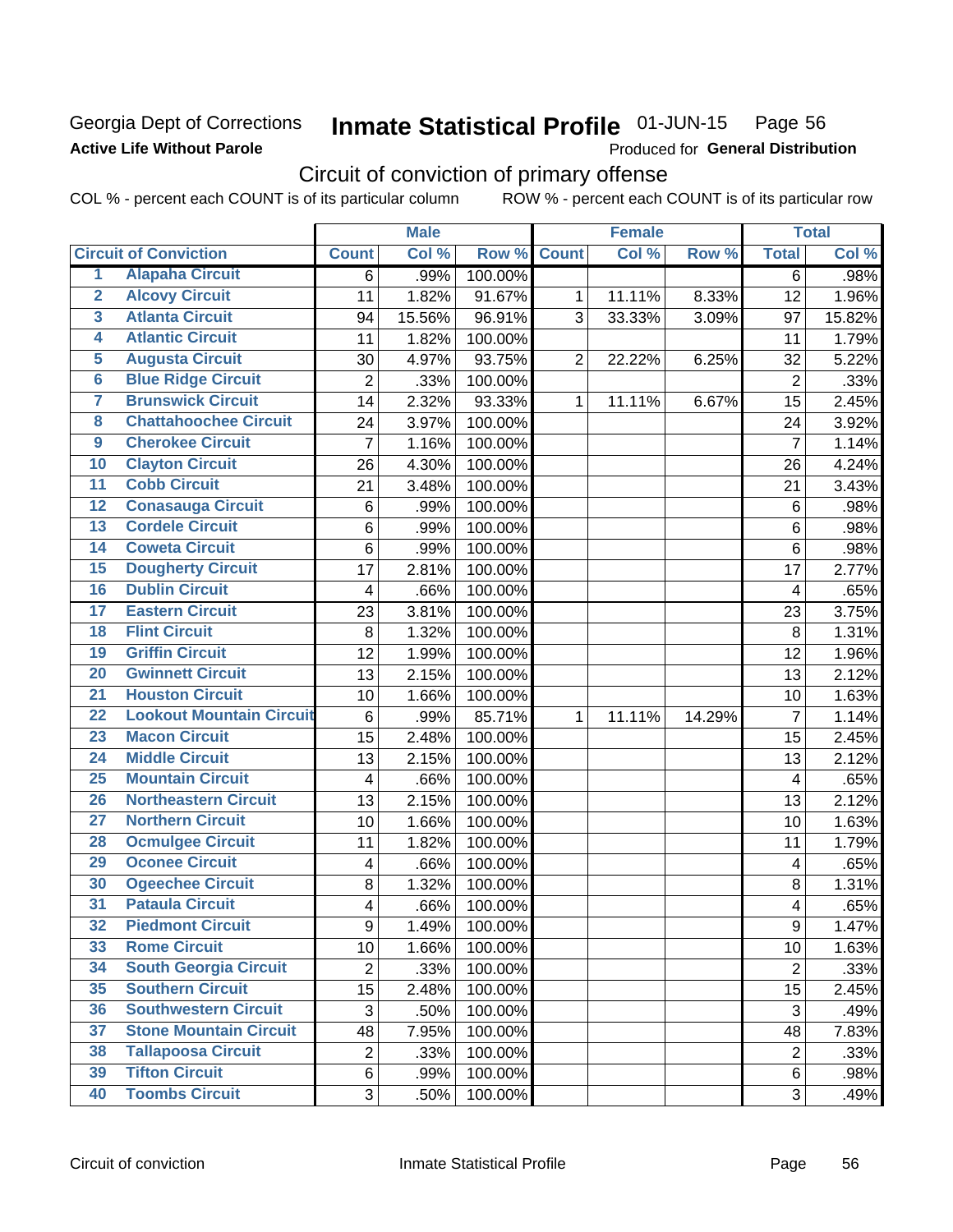## Georgia Dept of Corrections **Active Life Without Parole**

#### Inmate Statistical Profile 01-JUN-15 Page 57

Produced for General Distribution

## Circuit of conviction of primary offense

COL % - percent each COUNT is of its particular column ROW % - percent each COUNT is of its particular row

|    |                                  |                 | <b>Male</b>    |         |              | <b>Female</b>  |       |              | <b>Total</b>   |
|----|----------------------------------|-----------------|----------------|---------|--------------|----------------|-------|--------------|----------------|
|    | <b>Circuit of Conviction</b>     | <b>Count</b>    | Col %          | Row %   | <b>Count</b> | Col %          | Row % | <b>Total</b> | Col %          |
| 41 | <b>Waycross Circuit</b>          | 18              | 2.98%          | 100.00% |              |                |       | 18           | 2.94%          |
| 42 | <b>Western Circuit</b>           | 15 <sub>2</sub> | 2.48%          | 100.00% |              |                |       | 15           | 2.45%          |
| 43 | <b>Rockdale Circuit</b>          | 6               | .99%           | 100.00% |              |                |       | 6            | .98%           |
| 44 | <b>Douglas Circuit</b>           | 16              | 2.65%          | 94.12%  | 1            | 11.11%         | 5.88% | 17           | 2.77%          |
| 45 | <b>Appalachian Circuit</b>       |                 | .17%           | 100.00% |              |                |       |              | .16%           |
| 46 | <b>Enotah Circuit</b>            |                 | .17%           | 100.00% |              |                |       |              | .16%           |
| 48 | <b>Towaliga Judicial Circuit</b> | 7               | 1.16%          | 100.00% |              |                |       | 7            | 1.14%          |
| 49 | <b>Paulding Circuit</b>          | 3               | .50%           | 100.00% |              |                |       | 3            | .49%           |
|    | <b>Total Rported</b>             | 604             | 100%           | 98.53%  | 9            | 100%           | 1.47% | 613          | 100%           |
|    | <b>Not Reported</b>              |                 | 463            |         |              | 22             |       |              | 485            |
|    | <b>Grand Total</b>               |                 | 1,067          |         |              | 31             |       |              | 1,098          |
|    | <b>Mode (most frequent)</b>      |                 | <b>Atlanta</b> |         |              | <b>Atlanta</b> |       |              | <b>Atlanta</b> |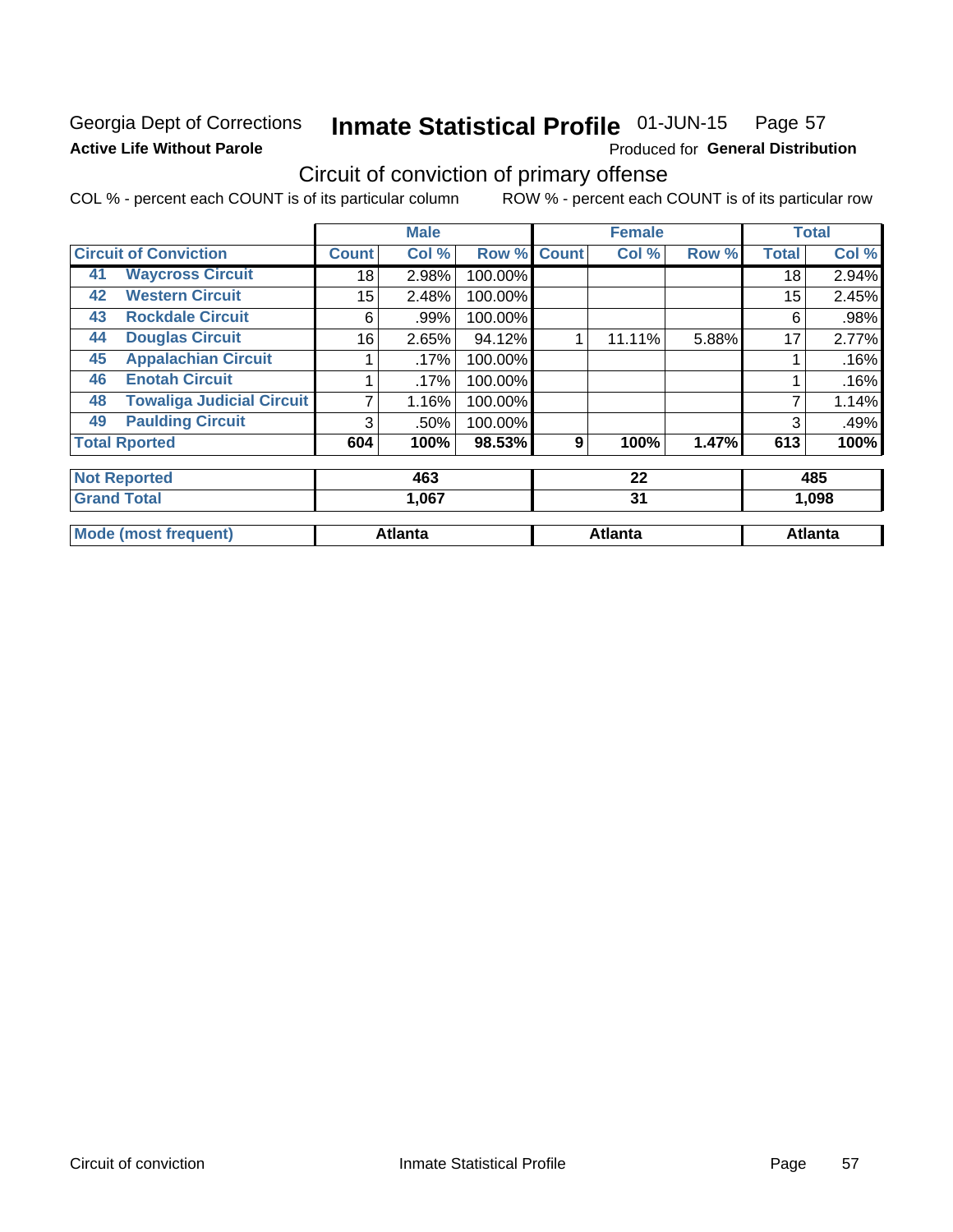## **Active Life Without Parole**

### Produced for General Distribution

## Years served (jail + prison) in this incarceration

COL % - percent each COUNT is of its particular column

|                       |                | <b>Male</b> |         |                 | <b>Female</b> |       |                | <b>Total</b> |
|-----------------------|----------------|-------------|---------|-----------------|---------------|-------|----------------|--------------|
| <b>Years Served</b>   | <b>Count</b>   | Col %       | Row %   | <b>Count</b>    | Col %         | Row % | <b>Total</b>   | Col %        |
| Less than one year    | 96             | 9.00%       | 96.00%  | 4               | 12.90%        | 4.00% | 100            | 9.11%        |
| 1 to 1.99 years       | 95             | 8.90%       | 94.06%  | 6               | 19.35%        | 5.94% | 101            | 9.20%        |
| 2 to 2.99 years       | 98             | 9.18%       | 92.45%  | 8               | 25.81%        | 7.55% | 106            | 9.65%        |
| 3 to 3.99 years       | 84             | 7.87%       | 97.67%  | $\overline{2}$  | 6.45%         | 2.33% | 86             | 7.83%        |
| 4 to 4.99 years       | 57             | 5.34%       | 98.28%  | $\mathbf 1$     | 3.23%         | 1.72% | 58             | 5.28%        |
| 5 to 5.99 years       | 45             | 4.22%       | 100.00% |                 |               |       | 45             | 4.10%        |
| 6 to 6.99 years       | 22             | 2.06%       | 100.00% |                 |               |       | 22             | 2.00%        |
| 7 to 7.99 years       | 36             | 3.37%       | 100.00% |                 |               |       | 36             | 3.28%        |
| 8 to 8.99 years       | 29             | 2.72%       | 93.55%  | $\overline{c}$  | 6.45%         | 6.45% | 31             | 2.82%        |
| 9 to 9.99 years       | 30             | 2.81%       | 96.77%  | $\mathbf{1}$    | 3.23%         | 3.23% | 31             | 2.82%        |
| 10 to 10.99 years     | 29             | 2.72%       | 100.00% |                 |               |       | 29             | 2.64%        |
| 11 to 11.99 years     | 32             | 3.00%       | 100.00% |                 |               |       | 32             | 2.91%        |
| 12 to 12.99 years     | 40             | 3.75%       | 90.91%  | 4               | 12.90%        | 9.09% | 44             | 4.01%        |
| 13 to 13.99 years     | 36             | 3.37%       | 97.30%  | 1               | 3.23%         | 2.70% | 37             | 3.37%        |
| 14 to 14.99 years     | 47             | 4.40%       | 100.00% |                 |               |       | 47             | 4.28%        |
| 15 to 15.99 years     | 43             | 4.03%       | 100.00% |                 |               |       | 43             | 3.92%        |
| 16 to 16.99 years     | 31             | 2.91%       | 96.88%  | 1               | 3.23%         | 3.13% | 32             | 2.91%        |
| 17 to 17.99 years     | 47             | 4.40%       | 100.00% |                 |               |       | 47             | 4.28%        |
| 18 to 18.99 years     | 44             | 4.12%       | 97.78%  | 1               | 3.23%         | 2.22% | 45             | 4.10%        |
| 19 to 19.99 years     | 34             | 3.19%       | 100.00% |                 |               |       | 34             | 3.10%        |
| 20 to 20.99 years     | 28             | 2.62%       | 100.00% |                 |               |       | 28             | 2.55%        |
| 21 to 21.99 years     | 21             | 1.97%       | 100.00% |                 |               |       | 21             | 1.91%        |
| 22 to 22.99 years     | 12             | 1.12%       | 100.00% |                 |               |       | 12             | 1.09%        |
| 23 to 23.99 years     | 3              | 0.28%       | 100.00% |                 |               |       | 3              | 0.27%        |
| 24 to 24.99 years     | 5              | 0.47%       | 100.00% |                 |               |       | 5              | 0.46%        |
| 26 to 26.99 years     | 9              | 0.84%       | 100.00% |                 |               |       | 9              | 0.82%        |
| 27 to 27.99 years     | $\overline{2}$ | 0.19%       | 100.00% |                 |               |       | $\overline{2}$ | 0.18%        |
| 28 to 28.99 years     | 3              | 0.28%       | 100.00% |                 |               |       | 3              | 0.27%        |
| Thirty + years        | 9              | 0.84%       | 100.00% |                 |               |       | $\overline{9}$ | 0.82%        |
| <b>Total Reported</b> | 1,067          | 100%        | 97.18%  | $\overline{31}$ | 100%          | 2.82% | 1,098          | 100%         |

| <b>Not Reported</b> |       |   |       |
|---------------------|-------|---|-------|
| <b>Grand Total</b>  | 1,067 | ູ | 800,1 |
|                     |       |   |       |

| Mean (average)         | 9.53              | 5.36              | 9.41            |
|------------------------|-------------------|-------------------|-----------------|
| <b>Median (middle)</b> | 8.02              | 2.48              | 7.87            |
| Mode (most frequent)   | 2 to $2.99$ years | 2 to $2.99$ years | 1 to 1.99 years |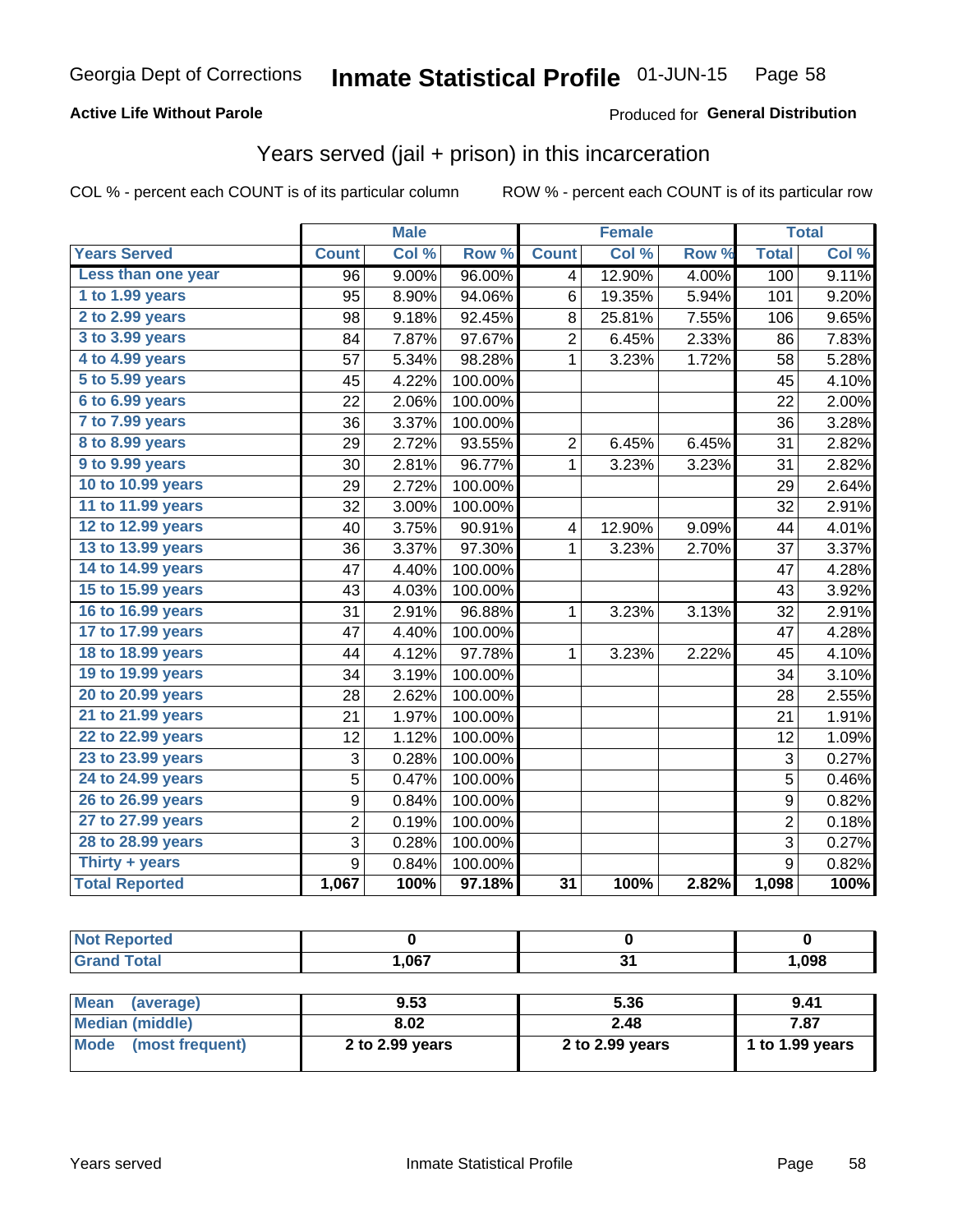#### Inmate Statistical Profile 01-JUN-15 Page 59

## **Active Life Without Parole**

Produced for General Distribution

## Results of most recent HIV tests

COL % - percent each COUNT is of its particular column

|                         | <b>Male</b>  |           |           | <b>Female</b> |        |          | Total |        |
|-------------------------|--------------|-----------|-----------|---------------|--------|----------|-------|--------|
| <b>HIV Test Results</b> | <b>Count</b> | Col%      | Row %     | <b>Count</b>  | Col %  | Row %    | Total | Col %  |
| <b>Positive</b>         |              | 0.68%     | 87.50%    |               | 3.23%  | 12.50%   |       | 0.75%  |
| <b>Negative</b>         | .028         | $99.32\%$ | $97.16\%$ | 30            | 96.77% | $2.84\%$ | 1,058 | 99.25% |
| <b>Total Reported</b>   | .035         | 100%      | 97.09%    | 31            | 100%   | 2.91%    | 1,066 | 100%   |

| <b>Not Reported</b> | ~<br>◡▵ |    | . .<br>◡▵ |
|---------------------|---------|----|-----------|
| <b>Total</b>        | .067    | п. | ,098      |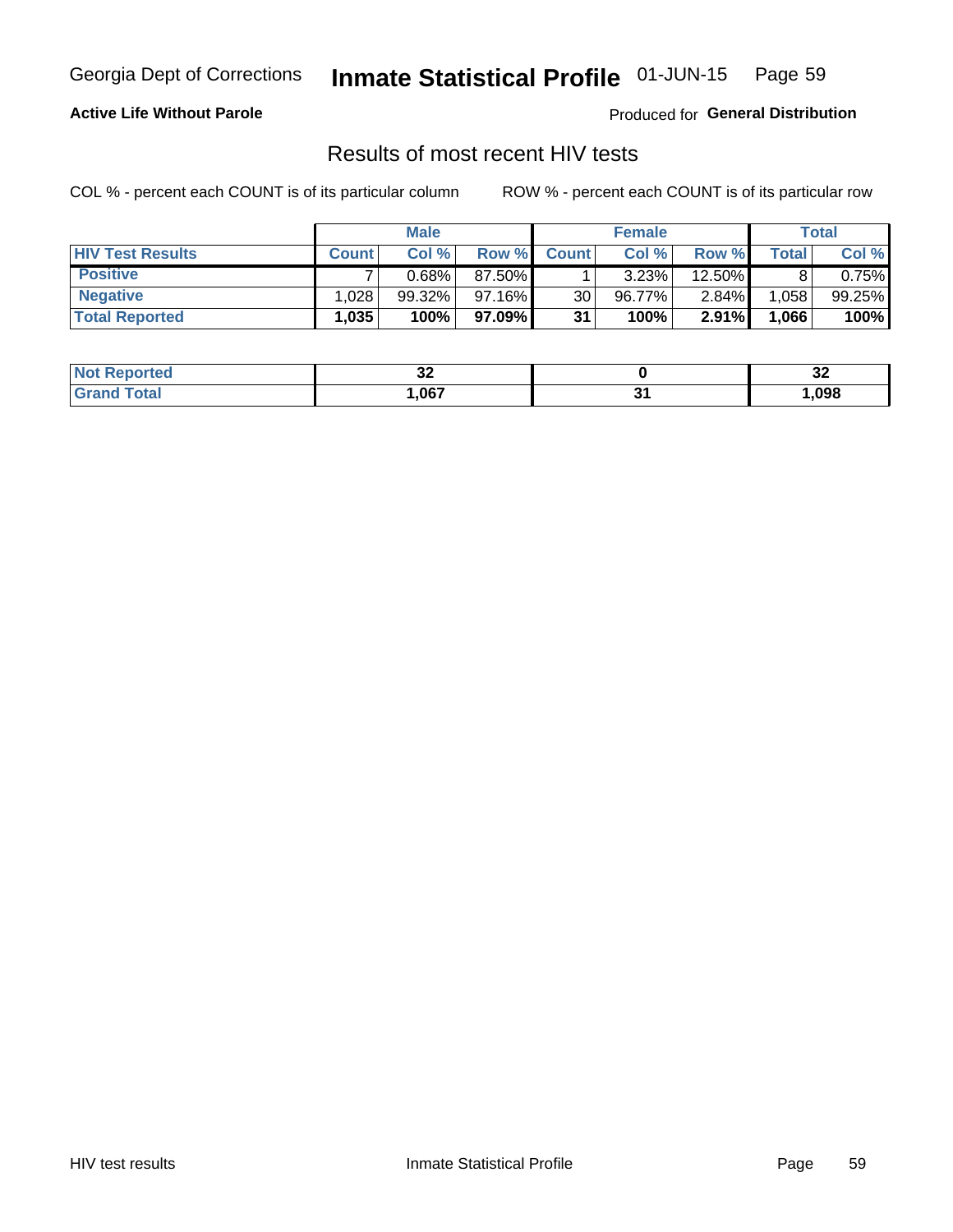## **Active Life Without Parole**

Produced for General Distribution

## Results of most recent tuberculosis test

COL % - percent each COUNT is of its particular column

|                                  | <b>Male</b>  |        |           | <b>Female</b> |        |          | Total |        |
|----------------------------------|--------------|--------|-----------|---------------|--------|----------|-------|--------|
| <b>Tuberculosis Test Results</b> | <b>Count</b> | Col%   | Row %I    | <b>Count</b>  | Col %  | Row %    | Total | Col %  |
| <b>Positive on current test</b>  | 234          | 22.50% | 98.73%    |               | 10.00% | $1.27\%$ | 237   | 22.15% |
| <b>Negative</b>                  | 806          | 77.50% | 96.76%    | 27            | 90.00% | $3.24\%$ | 833   | 77.85% |
| <b>Total Reported</b>            | .040         | 100%   | $97.20\%$ | 30            | 100%   | 2.80%    | 1,070 | 100%   |

| <b>Not Reported</b>     | ~-<br>-- |              | ົ<br>ZС |
|-------------------------|----------|--------------|---------|
| <b>Total</b><br>. Grori | .067     | ∼.<br>$\sim$ | ,098    |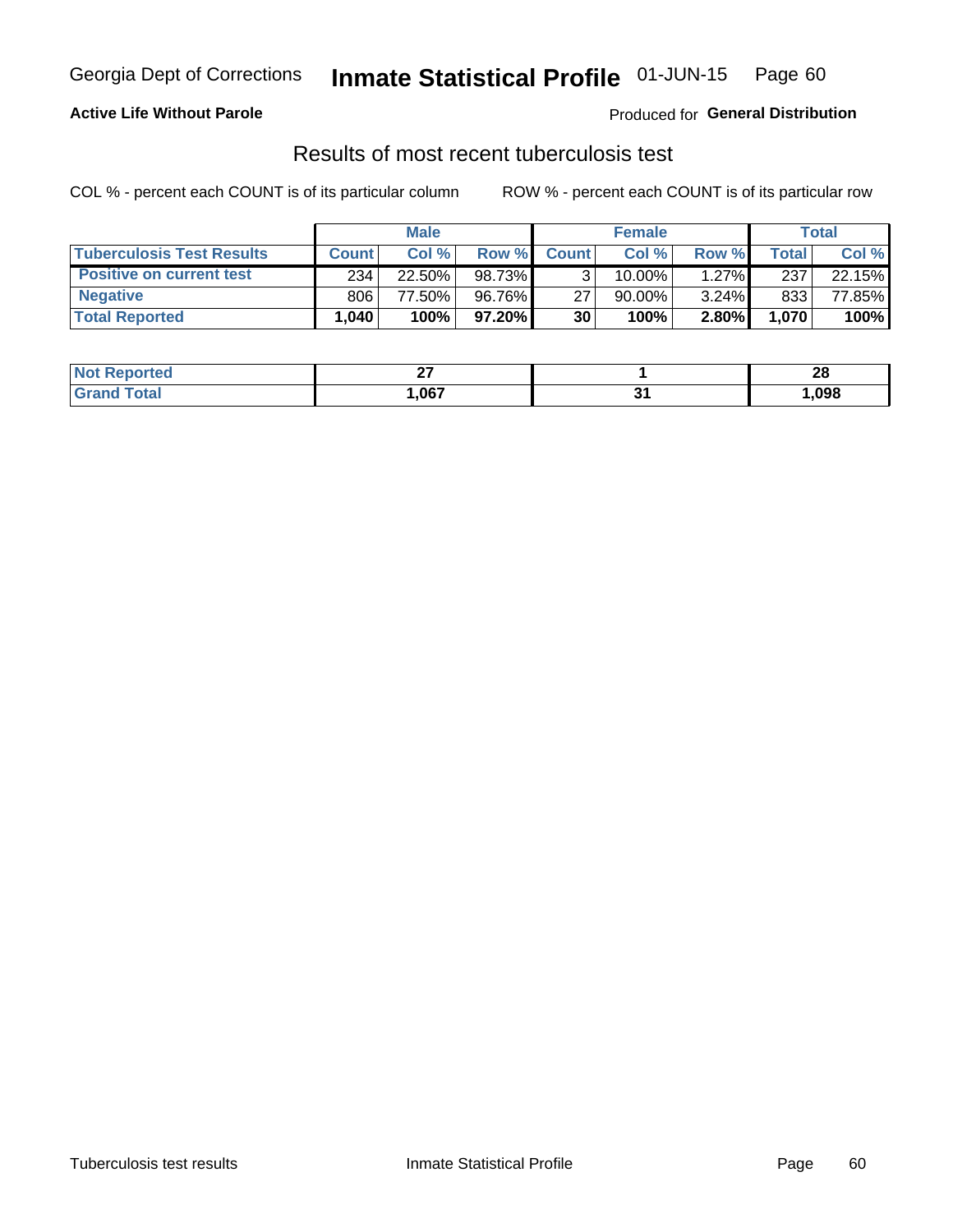## Georgia Dept of Corrections **Inmate Statistical Profile** 01-JUN-15 Page 61

## **Active Life Without Parole**

Produced for **General Distribution**

## Results of most recent syphilis test

COL % - percent each COUNT is of its particular column ROW % - percent each COUNT is of its particular row

|                                 | <b>Male</b>  |           |           | <b>Female</b> |           |        | Total       |        |
|---------------------------------|--------------|-----------|-----------|---------------|-----------|--------|-------------|--------|
| <b>Syphilis Test Results</b>    | <b>Count</b> | Col%      | Row %     | <b>Count</b>  | Col %     | Row %I | $\tau$ otal | Col %  |
| <b>Positive on current test</b> | 16           | $2.55\%$  | $94.12\%$ |               | 9.09%     | 5.88%  | 17          | 2.66%  |
| <b>Negative</b>                 | 612          | $97.45\%$ | 98.39%    | 10            | $90.91\%$ | 1.61%  | 622         | 97.34% |
| <b>Total Reported</b>           | 628          | 100%      | 98.28%    | 11            | 100%      | 1.72%  | 639         | 100%   |

| <b>Not Reported</b> | 439  | 00<br>Zu | 459  |
|---------------------|------|----------|------|
| <b>Grand Total</b>  | ,067 | . .<br>. | ,098 |